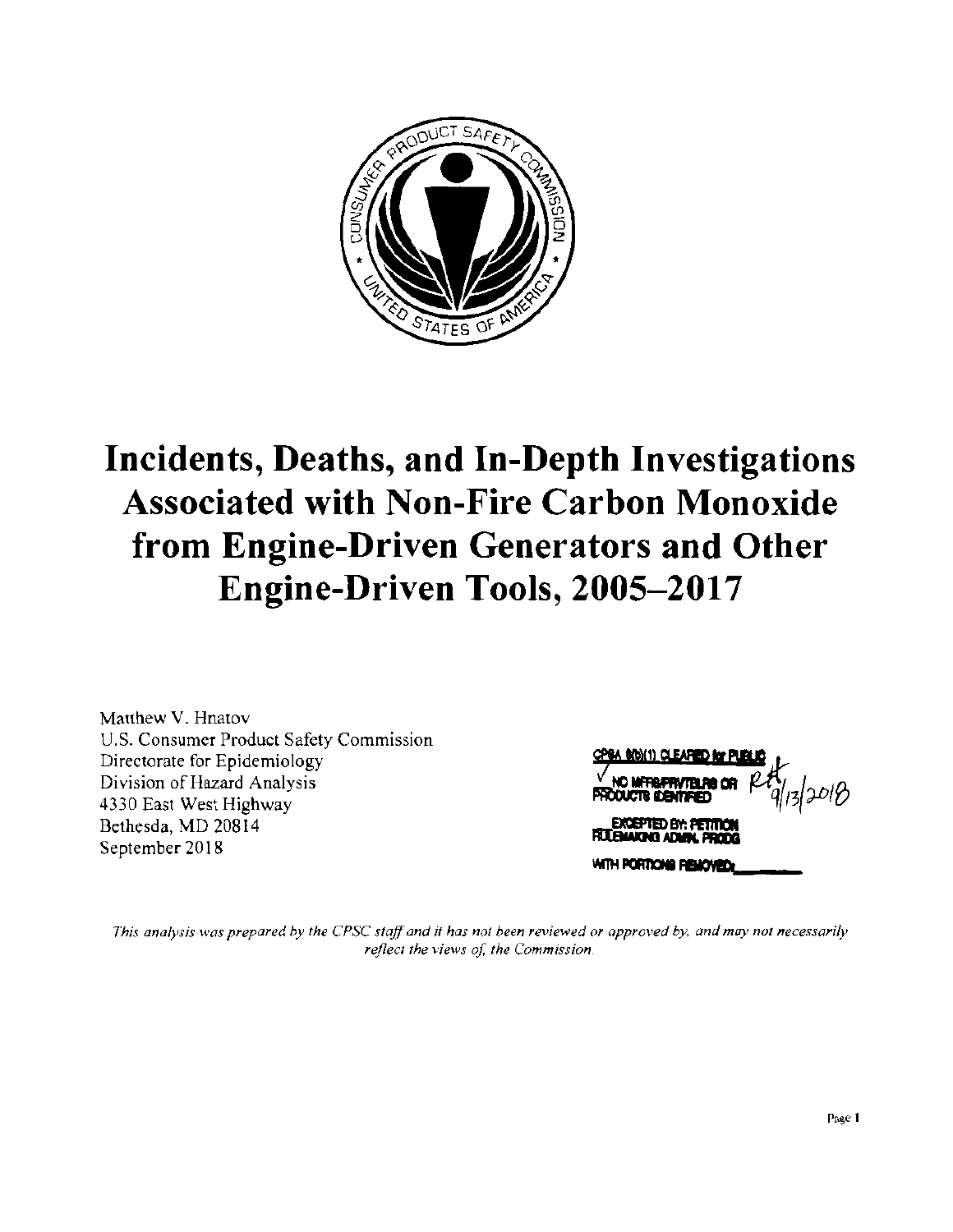## **Table of Contents**

| I.                                                                                                                                               |  |
|--------------------------------------------------------------------------------------------------------------------------------------------------|--|
| Table 1: Number of Reported Fatal Non-Fire Carbon Monoxide Exposure Incidents and Deaths Associated with Engine-Driven                           |  |
| Table 2: Number of Reported Fatal Non-Fire Carbon Monoxide Exposure Incidents and Deaths Associated with Engine-Driven                           |  |
| Table 3: Number of Reported Fatal Non-Fire Carbon Monoxide Exposure Incidents and Deaths Associated with Engine-Driven                           |  |
| П.                                                                                                                                               |  |
| Table 4: Number of Reported Non-Fire Carbon Monoxide Fatalities Associated with Engine-Driven Tools by Age of Victim,                            |  |
| Table 5: Number of Reported Non-Fire Carbon Monoxide Fatalities Associated with Engine-Driven Tools by Gender of Victim,                         |  |
| Table 6: Number of Reported Non-Fire Carbon Monoxide Fatalities Associated with Engine-Driven Tools by Race/Ethnicity of                         |  |
| Table 7: Number of Reported Non-Fire Carbon Monoxide Incidents and Fatalities Associated with Engine-Driven Tools by                             |  |
| Table 8: Number of Reported Non-Fire Carbon Monoxide Incidents and Fatalities Associated with Engine-Driven Tools by                             |  |
| Table 9: Number of Reported Non-Fire Carbon Monoxide Fatalities Associated with Engine-Driven Tools by Population Density                        |  |
| III.                                                                                                                                             |  |
| Table 10: Carbon Monoxide Alarm Usage Associated with Engine-Driven Tools Non-Fire Carbon Monoxide Poisoning Deaths,                             |  |
| IV.                                                                                                                                              |  |
| Table 11: Number of Reported Non-Fire Carbon Monoxide Fatalities for Incidents Associated with Generators <sup>1</sup> by Reason for             |  |
| Table 12: Number of Reported Non-Fire Carbon Monoxide Fatalities for Incidents Associated with Generators <sup>1</sup> by Reason for             |  |
| Table 13: Non-Fire Carbon Monoxide Poisoning Deaths in the Fixed-Structure Home Location <sup>1</sup> by Location of the Generator, <sup>2</sup> |  |
| Table 14: Non-Fire CO Fatalities in the Fixed-Structure Home <sup>1</sup> Reported to CPSC Staff and Associated with Generators <sup>2</sup>     |  |
| Table 15: Non-Fire CO Fatalities in the Fixed-Structure Home <sup>1</sup> Reported to CPSC Staff and Associated with Generators <sup>2</sup>     |  |
|                                                                                                                                                  |  |
|                                                                                                                                                  |  |
|                                                                                                                                                  |  |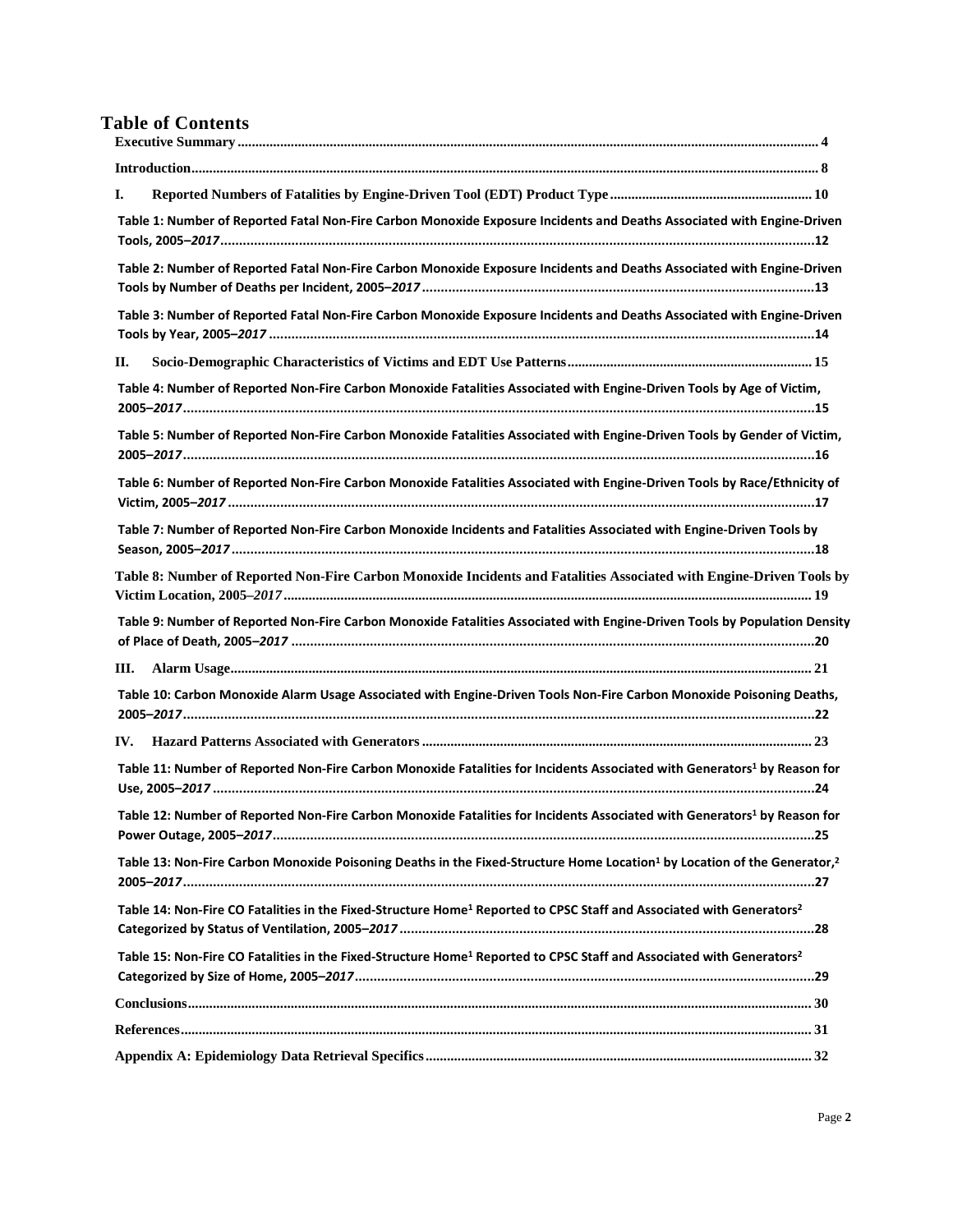| Appendix C: Fatal CO Exposure Incidents Where Generator Was Located Outside the Victim Location 35                            |
|-------------------------------------------------------------------------------------------------------------------------------|
| Table C-1: Fatal CO Generator Incidents Where the Generator Was Located Outside the Occupied Space, 2005–2017 <sup>1</sup> 35 |
|                                                                                                                               |
| Table D-1: Carboxyhemoglobin Levels Associated with Engine-Driven Tools Non-Fire Carbon Monoxide Poisoning Deaths,            |
|                                                                                                                               |
|                                                                                                                               |
| Figure 1: Number of Reported Non-Fire Carbon Monoxide Fatalities Associated with Engine-Driven Tools, 1999–201737             |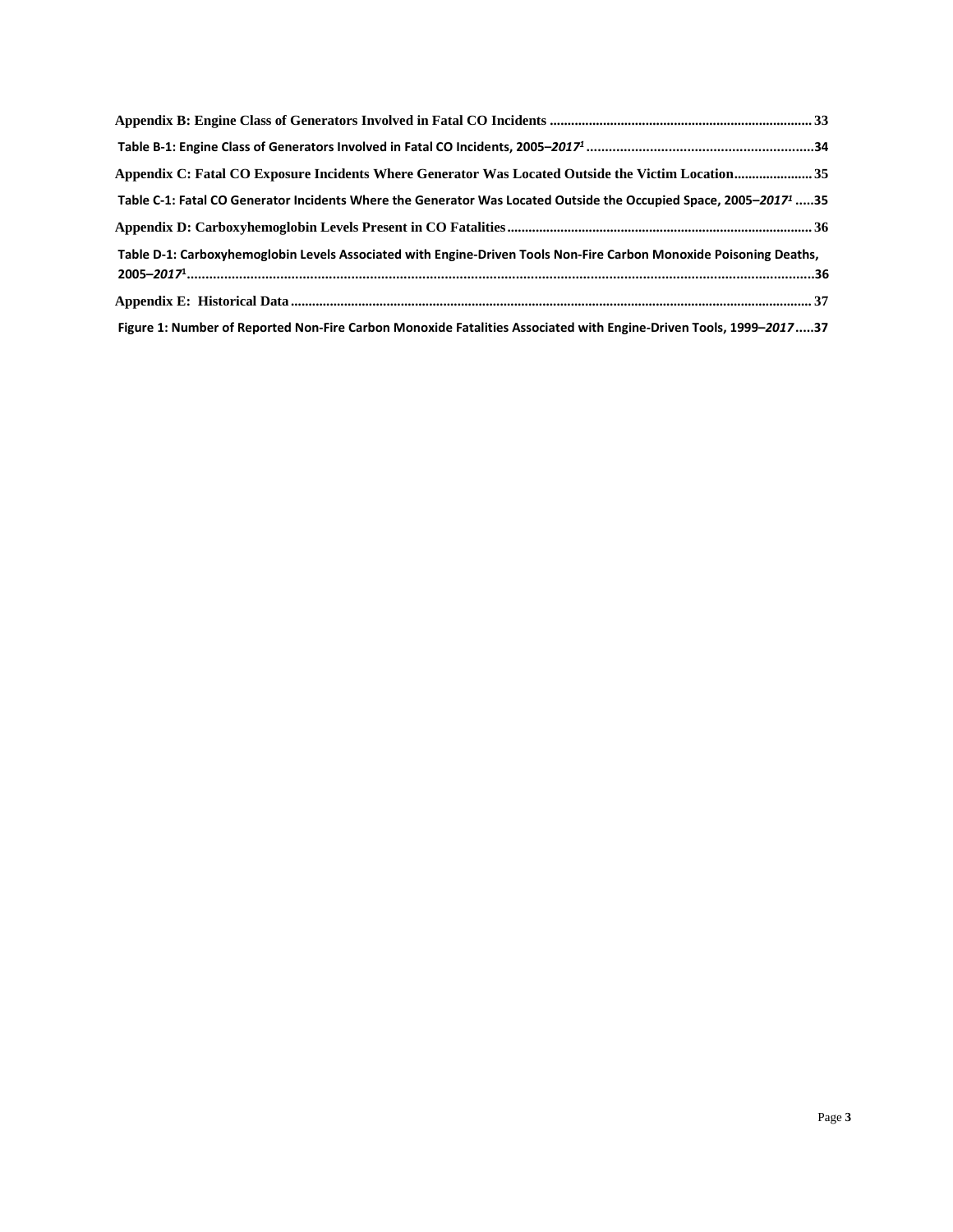# <span id="page-3-0"></span>**Executive Summary**

This report summarizes non-fire carbon monoxide (CO) incidents associated with engine-driven generators and other engine-driven tools that occurred between 2005 and 2017, and were reported to U.S. Consumer Product Safety Commission (CPSC) staff as of June 27, 2018. Due to incident reporting delays, statistics for the most recent years should be considered incomplete because data collection is ongoing. In this report, the two most recent years, 2016 and 2017, are identified as incomplete because the numbers for these years most likely will increase in future reports. Throughout this report, the number of deaths represents a count of the fatalities associated with generators and other engine-driven tools that were reported to CPSC staff. The generators and other engine-driven tools were power lawn mowers, garden tractors, portable pumps, power sprayers and washers, snow blowers, and concrete saws. Additionally included in this report are summaries of fatal, non-fire CO incidents, where an engine-driven tool (EDT) and one or more other fuel-burning consumer products<sup>[1](#page-3-1)</sup> also may have been involved, and the EDT was believed to be, at least, a contributing factor to the fatal levels of CO. These fatalities are characterized in the "Multiple Product" category. This report also provides a more detailed summary of fatal, non-fire COpoisoning incidents associated with engine-driven tools, with particular emphasis on cases involving generator use, based on information found in the CPSC's In-Depth Investigation (INDP) File.

Some of the findings of this report are provided below:

## **CO Fatalities Associated with All EDTs and by EDT Product Type:**

- As of June 27, 2018, for the 13-year period 2005 through 2017, 1061 fatalities from 821 incidents were associated with the use of engine-driven tools, or engine-driven tools used in conjunction with another potentially CO-emitting consumer product.
- This updated report increases the total number of reported fatalities for the 13-year period 2005 through 2017 by 96 from last year's report covering the 12-year period 2005 through 2016. The 96 additional reported deaths include:

o 69 reported deaths that occurred in 2017;

and based on information obtained since the previous report,

- o 21 additional deaths in 2016;
- o 2 additional deaths in 2015; and
- o 4 additional deaths in 2014.

 $\overline{a}$ 

- The 69 reported non-fire engine-driven tool-related CO fatalities in 2017 were a result of 54 separate incidents.
	- o Sixty-seven of these deaths (52 incidents) involved a portable generator and no other type of CO-emitting product;
		- Of these 52 generator-related incidents, one incident (one fatality) involved two running generators, and

<span id="page-3-1"></span><sup>1</sup> Combustion consumer products produce heat or energy by burning a fuel source. It should be noted that all fuel-burning consumer products may produce gases that contain CO because CO is a by-product of incomplete combustion.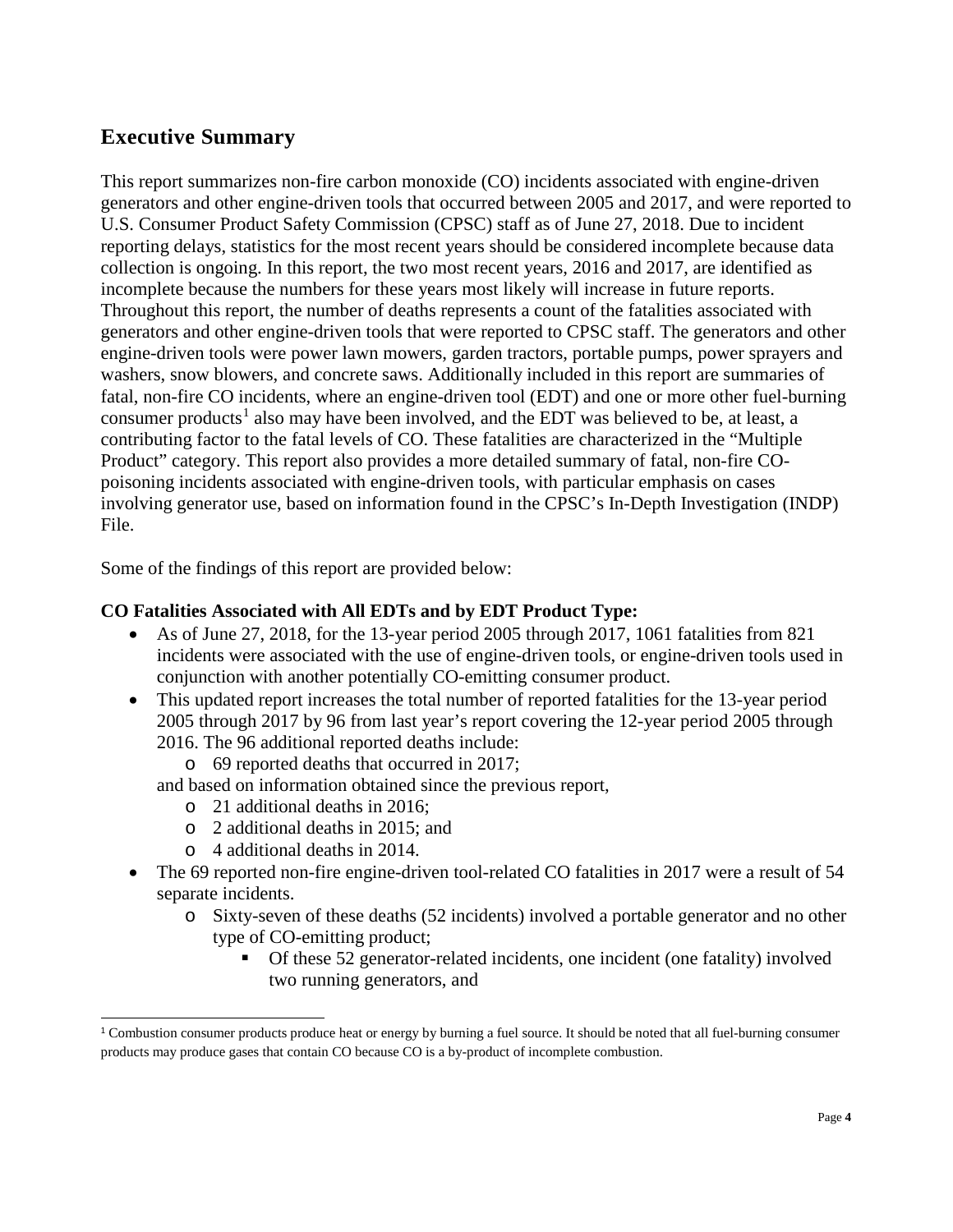- Another incident (one fatality) involved possibly up to three generators.
- o One death involved gasoline-fueled riding lawn mower; and
- o One death involved a power washer.
- o In 2017, there were no recorded fatal incidents associated with a CO-emitting non-EDT product and an engine-driven tool.
- From 2005 through 2017, of the 1061 fatalities from 821 incidents:
	- o 880 fatalities (83%) from 655 incidents were associated with generators (including six fatalities from four incidents involving fixed location, permanently installed stationary generators) and no other CO producing non-generator product;
	- o 116 fatalities (11%) from 114 incidents involved other engine-driven tools and no other CO producing product; and
	- o 65 fatalities (6%) from 52 incidents involved multiple fuel-burning consumer products, where one product was either a generator (63 of 65 deaths) or an Other Engine-Driven Tools (OEDT) (2 of 65 deaths), and the other product was a non-EDT.
- In 50 of the 52 incidents that involved multiple consumer products, the second product involved was either a heating or cooking product. Most commonly, the second product was a portable liquid propane (LP)- or kerosene-fueled portable heater. One incident not associated with a heating or cooking product involved a gas-fueled lawn mower and a gasfueled hedge trimmer. The other incident not associated with a heating or cooking product involved a generator and a vehicle of unspecified type.
- Twenty-four percent of the generator-related, non-fire CO incidents (169 of 705) caused multiple fatalities, while only two of the 116 OEDT-related incidents (2%) involved multiple fatalities.

#### **Socio-Demographic Characteristics of Victims and EDT-Use Patterns:**

- Eighty-three percent of generator-related victims were known to be 25 years old or older. In contrast, 99 percent of OEDT-related victims (all but one) were 25 years old or older.
- More than three-quarters (76%) of the generator-related, non-fire CO victims were male, while 97 percent (all but four) of the OEDT-related fatalities were male.
- Twenty-four percent of generator-related, non-fire CO fatalities were non-Hispanic Black or African American, nearly double the non-Hispanic Black or African American proportion (13%) of the U.S. population. Eighty-seven percent of other engine-driven tool-related, nonfire CO fatalities were non-Hispanic White, much higher than the non-Hispanic White proportion (64%) of the U.S. population.
- Nearly half of generator-related, non-fire CO fatalities (442 of 943) occurred in the four cold months of the year (November through February); while CO fatalities associated with OEDTs were more evenly distributed across the year with the cold months (39%) slightly higher than in the transition and warm months (32% and 29%, respectively).
- Seventy-six percent of the generator-related fatalities occurred in fixed-structure homes, while 69 percent of OEDT fatalities occurred in fixed-structure homes.
- Fifty-six percent of the EDT-related fatalities are known to have occurred in urban areas. Nineteen percent occurred in small rural and isolated areas, more than double the proportion of the U.S. population that lives in such areas.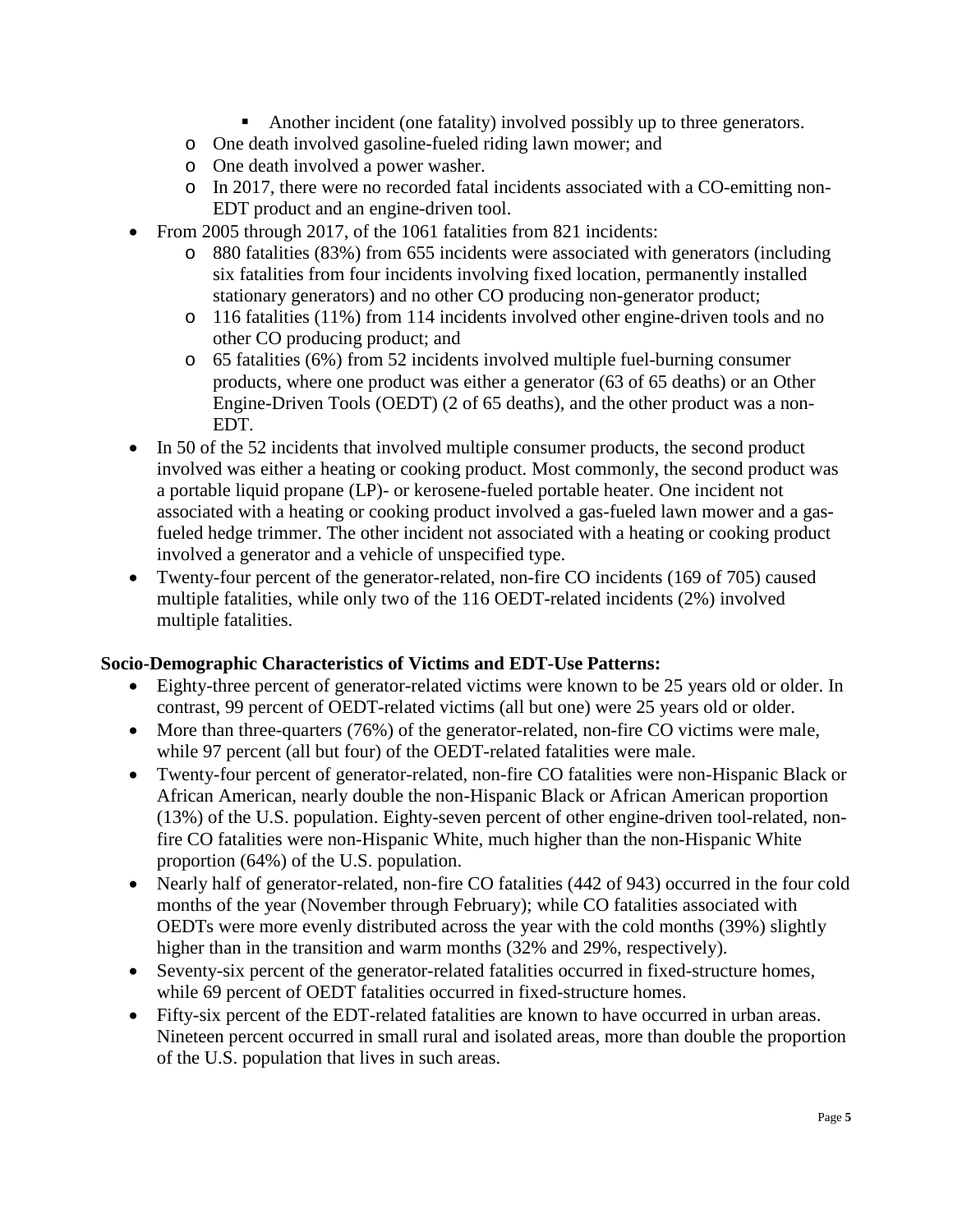## **CO Alarm Usage:**

• A CO alarm was reportedly present in only 28 of 274 incidents where alarm presence was known; these 28 incidents accounted for 40 of 393 (10%) EDT-related CO fatalities. In 10 of the incidents (18 deaths), the alarm was inoperable due to no batteries, batteries inserted incorrectly, probable drained batteries, or no electric current. The alarm sounded in 11 incidents (13 deaths), but the signal was either misunderstood, the alarm was subsequently disarmed (batteries removed after alarming), or the alarm sounded inside the house, while the fatality occurred inside an attached garage (presumably, the death occurred in the garage before CO levels increased inside the house sufficient to set off the CO alarm). Additionally, there were seven incidents (nine deaths) in which the presence of a CO alarm was noted, but it is unknown if the alarm sounded during the event.

#### **Hazard Patterns Associated with Generators:**

- Twenty-six percent of all generator-related, non-fire CO deaths (241 of 943) from 2005 through 2017 were associated with power outages, mostly due to weather-related issues. The two most common causes of weather-related outages leading to fatal incidents were ice/snow storms (77 incidents, 102 deaths) and hurricanes/tropical storms (51 incidents, 71 deaths). The second most common reason for generator usage in the reported CO fatalities was due to power shut-off, accounting for 21 percent (197 deaths from 142 incidents) of the all reported fatalities. This latter scenario included an incident where a father and seven children died in 2015.
- Seven hundred twelve non-fire CO fatalities (526 incidents) that occurred in fixed-structure homes were associated with a generator, or a generator in use with another potential COgenerating consumer product. Seventy-one percent (508 deaths, 370 incidents) of those occurred when the generator was placed inside the living area of the home, including the basement, closets, and doorways, but excluding the attached garage, enclosed carport, or attached barn.
- The second most common location of generators associated with fatal CO poisoning incidents at a fixed-structure home was in an attached structure to the house like an attached garage, enclosed carport, or attached barn, where 120 incidents involving 158 deaths were reported.
- Sixty-five percent of generator-related, non-fire fatal CO incidents (67% of deaths) in fixedstructure homes (for which information on ventilation of the generator was available) occurred when no apparent ventilation of the generator exhaust was attempted.
- Sixty-three percent of the generator-related, non-fire fatal CO incidents in fixed-structure homes, where the size of the home was known, and the generator was not located in an external structure, occurred in houses less than 1,500 square feet in size; 86 percent occurred in houses less than 2,000 square feet in size.

#### **Engine Class of Generators Involved in Fatal CO Incidents**

• The vast majority of generator-related fatal CO incidents involved generators equipped with either Class I or Class II, Single-Cylinder engines. Of the 705 fatal generator incidents between 2005 and 2017, the generator engine class could only be determined in 311 cases. Ninety-seven percent of the 311 incidents involved a generator with a Class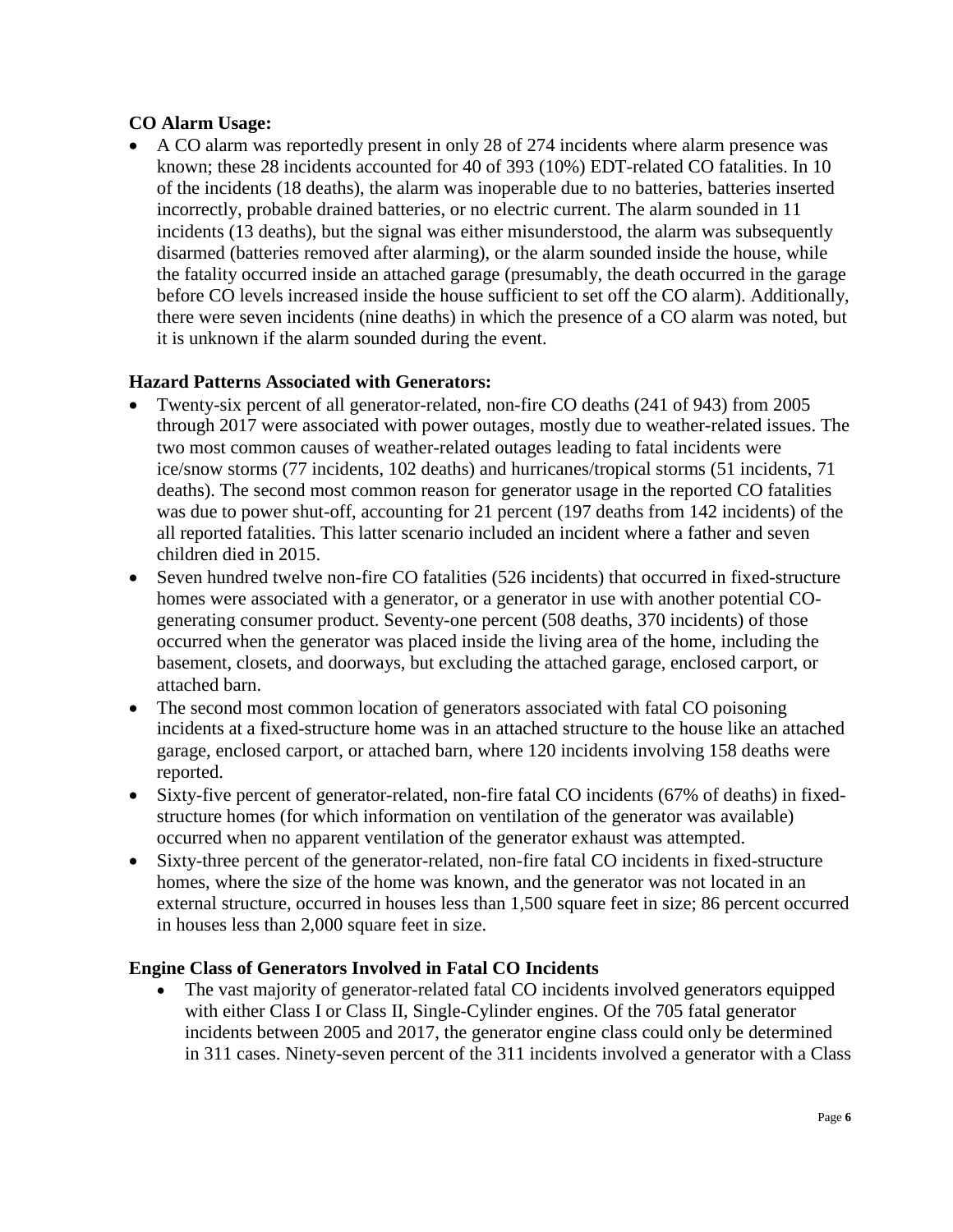I engine (113 incidents) or Class II, Single-Cylinder (188 incidents). [Note that one of the Class II, Single-Cylinder equipped incidents also involved a Class I equipped generator.]

## **Fatal CO Incidents Where Generator Was Located Outside the Victim Location:**

• Seven percent of CO generator fatalities were associated with generators being used, either outdoors situated too close to windows, air conditioners, or other locations where CO infiltrated an enclosed space, or where a generator was placed outside of the victims' location, but still within an enclosed space, like outside of an apartment in the building's hallway, or outside a travel trailer, but inside a garage in which it was parked.

## **Carboxyhemoglobin Levels in CO Fatality Victims:**

• Of the CO fatality victims associated with engine-driven tools, 81 percent had carboxyhemoglobin (COHb) levels at or above the 50 percent level when the COHb level was known. [2](#page-6-0)

*Note: Throughout this report, the years 2016 and 2017 are italicized in table headings, indicating that incident and death counts are likely to change as additional information is received, due to reporting delays. Incident and death counts may change for other years, but to a much smaller extent.*

<span id="page-6-0"></span><sup>&</sup>lt;sup>2</sup> As levels rise above 40 percent COHb, death is possible in healthy individuals and becomes increasingly likely with prolonged exposures that maintain levels in the 40 percent to 60 percent range.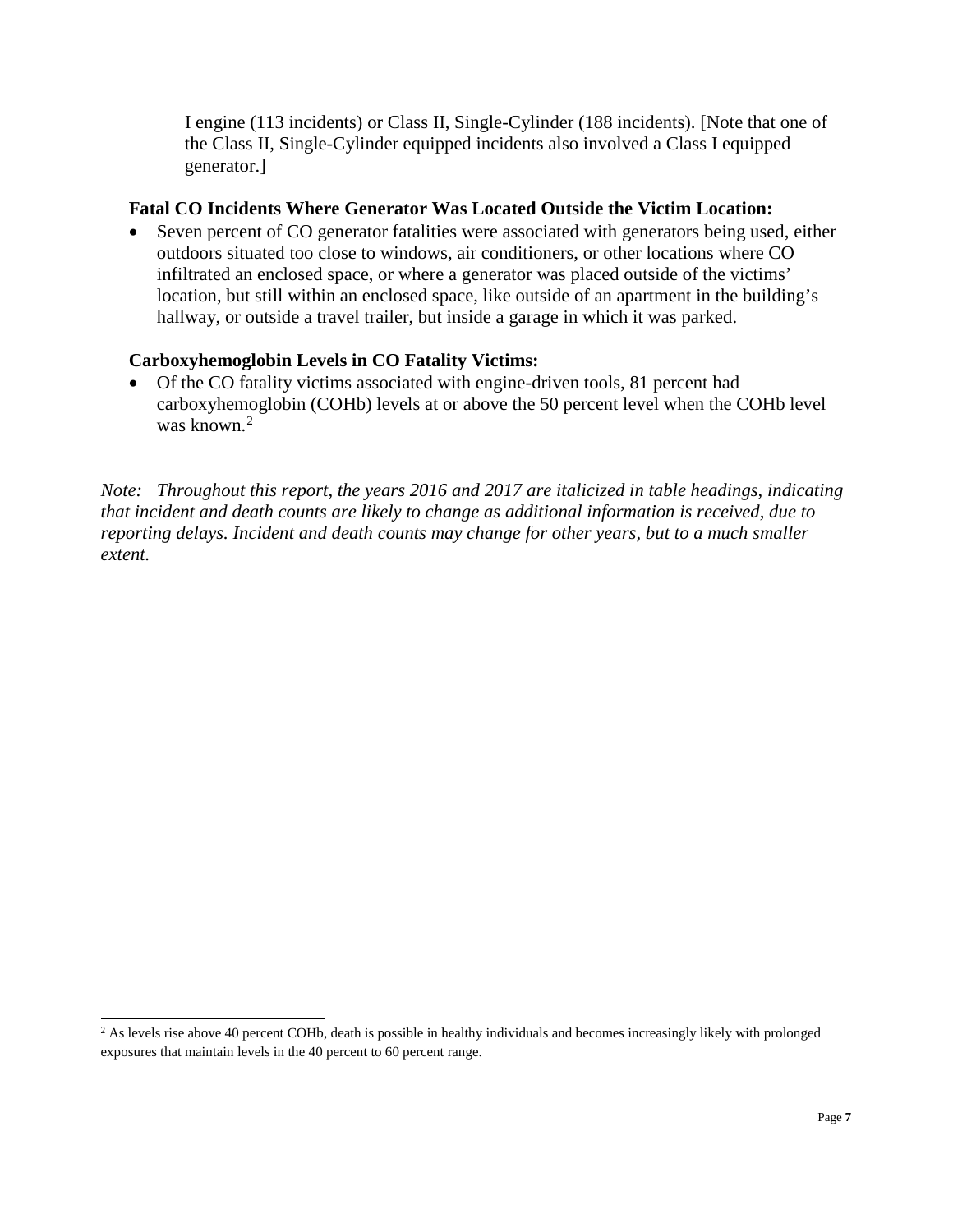# <span id="page-7-0"></span>**Introduction**

The following U.S. Consumer Product Safety Commission (CPSC) databases were searched to prepare the statistics recorded in this report: the In-Depth Investigation (INDP) File, the Injury or Potential Injury Incident (IPII) File, and the Death Certificate (DTHS) File. See Appendix A for the codes and keywords used in the database searches. The data records were combined and collated to develop the most complete records possible in a single database. At this stage, each record was reviewed to determine whether the incident was in scope for this report and to correct any discrepancies between information from the different sources (See Appendix A for the specifics of scope determination). It should be noted that reporting may not be complete, and this report reflects only incidents reported and entered into CPSC databases on or before June 27, 2018. All fatal, unintentional, non-fire carbon monoxide (CO) incidents associated with engine-driven tools (EDTs) found during the database search that were determined to be in scope were included.

CPSC records contain information on 1061 non-fire CO fatalities associated with EDTs during the years 2005 through 2017. Last year's report, dated June 2017, contained summary information and analyses for the 12-year period, 2005−2016. This updated report adds information on 96 CO fatalities associated with engine-driven tools, reported to CPSC since the last report.

Changes to previous report:

- 2014 Three incidents added, accounting for four deaths.
- 2015 Four incidents added, accounting for four deaths, and two incidents removed due to updated information:
	- o One incident (one death) involved a work-related activity, and
	- o One incident (one death) appears to involve an out-of-scope boat generator.
- 2016 Twenty incidents added, accounting for twenty-two deaths, and one incident (one death) was removed due to being inadvertently doubled counted in last year's report due to incorrectly linked source documents.
- 2017 Fifty-four incidents added, accounting for 69 deaths.

Incidents associated with generators that were specifically reported as integral parts of recreational vehicles (RVs), motor homes, or boats are not within the jurisdiction of the CPSC. Thus, these incidents were considered out of scope and were not included. For example, generators that were reportedly mounted to an RV were not included, nor were boat generators that were installed by the boat manufacturer. Because incidents in recreational vehicles and boats can be associated with a portable generator or an integral generator, those incidents in which the type of generator could not be determined were also excluded from the analysis. Any incident that was determined to be other than unintentional in nature was considered to be out of scope and was also excluded from the analysis, as were work-related incidents, which are not within the jurisdiction of the CPSC.

This report is divided into four sections:

I. Reported Numbers of Fatalities by EDT Product Type. This presents an overall picture of CO fatalities associated with engine-driven tools.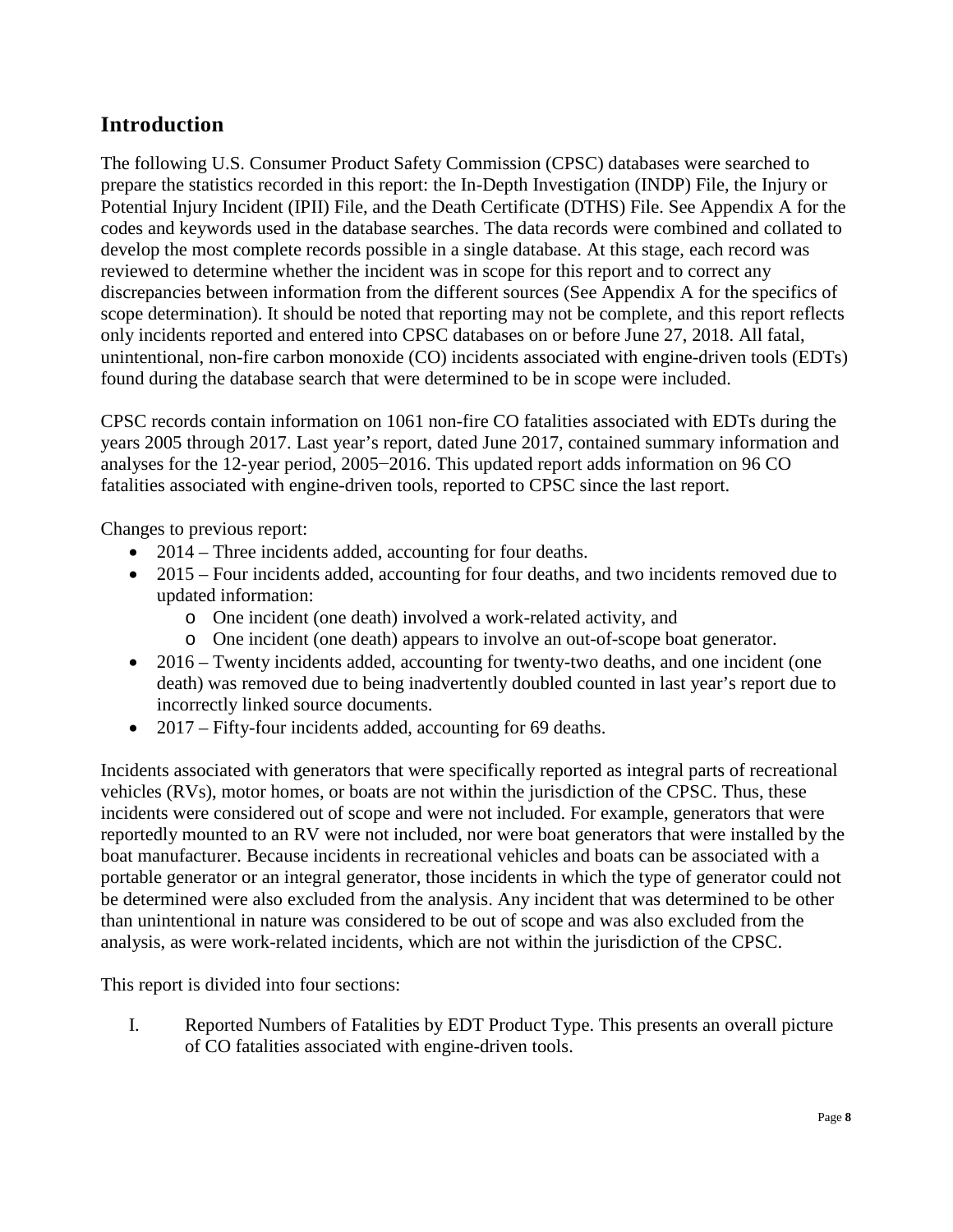- II. Socio-Demographics of Victims and EDT Use Patterns. This presents various sociodemographic summaries focused on identifying specific characteristics of CO fatality victims and usage patterns, such as when and where fatalities occurred.
- III. Alarm Usage. This presents information on CO alarm usage during fatal CO events.
- IV. Hazard Patterns Associated with Generators. This presents data specific to generator usage patterns that may lead to fatal CO poisoning events.

Additionally, Appendix B presents summary findings on carboxyhemoglobin (COHb) levels in the blood of victims of CO poisoning involving EDT use, which are helpful in assessing the hazard presented by the product and the speed of onset of harm.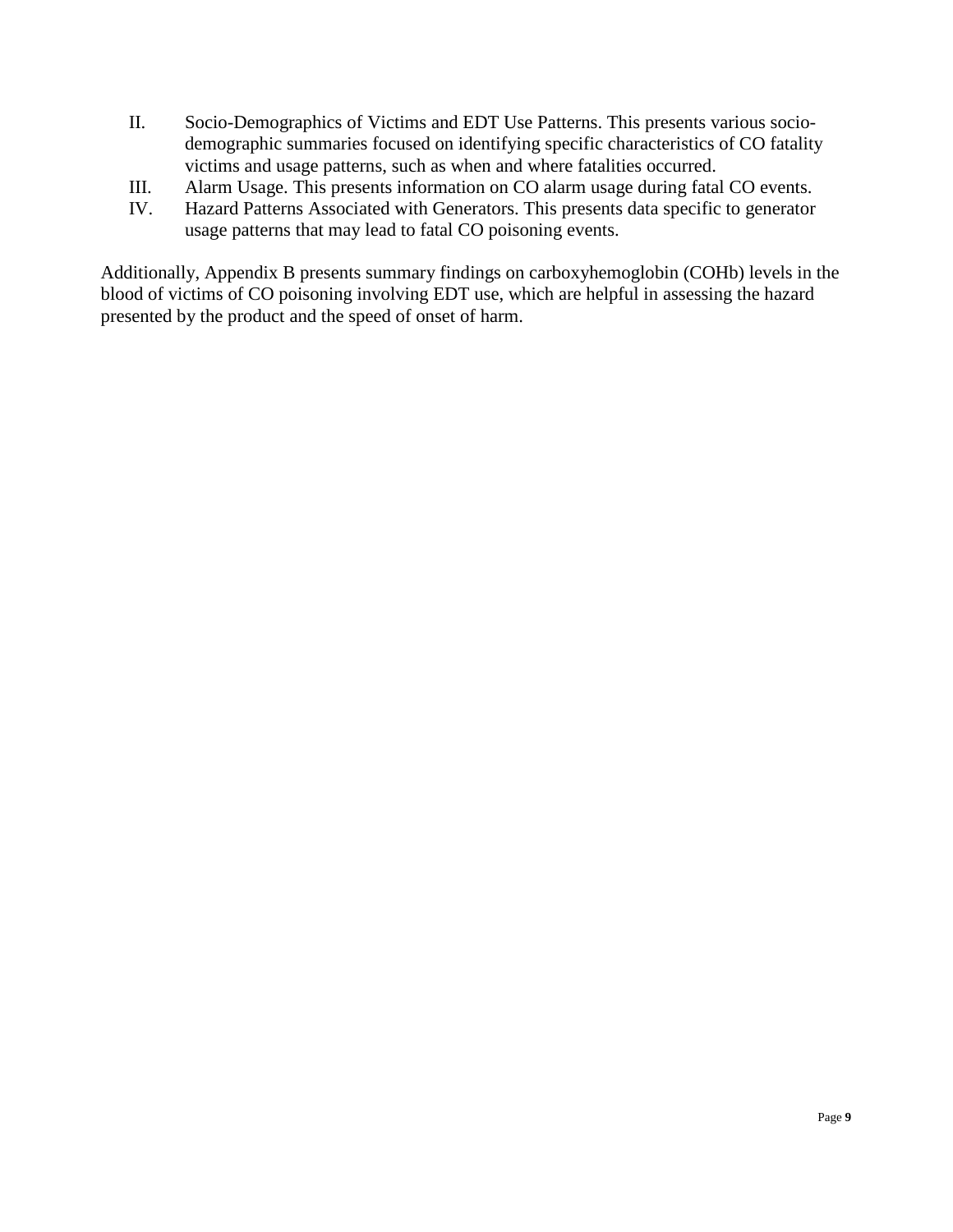# <span id="page-9-0"></span>**I. Reported Numbers of Fatalities by Engine-Driven Tool (EDT) Product Type**

As of June 27, 2018, CPSC staff had records indicating that there were 54 fatal, non-fire CO exposure incidents involving EDTs between January 1, 2017 and December 31, 2017. Sixty-nine deaths occurred in these 54 fatal CO incidents. Table 1 presents the reported fatal incidents and the number of deaths in 2017, along with a summary of CO incidents and fatalities associated with engine-driven tools for the 13-year period from 2005 through 2017. The table records the number of incidents and deaths by the broad categories of "Generators," OEDTs and "Multiple Products." Multiple product incidents are fatal CO poisonings that involved multiple fuel-burning consumer products that generate CO, at least one being an EDT, or in which investigating authorities could not determine which of multiple consumer products in use at the time of the incident was the source of the CO. CPSC staff is aware of 65 fatalities associated with multiple consumer products, occurring in the period 2005 through 2017; however, none of these fatalities occurred in 2017. Multiple product incidents, where one of the sources of CO is not under the CPSC's jurisdiction, such as automobiles, boats, or recreational vehicles, were determined to be out of scope and are not included in this report. Thus, this report may underestimate the incidents of CO fatalities. Following Table 1, Multiple Product incidents will be included in the summary for the involved engine-driven tool type, either "Generators" or OEDTs.

Within each broad category, the frequency of reports is summarized by product type. Staff is aware of 821 incidents with a total of 1061 deaths due to non-fire CO exposure that occurred between 2005 and 2017, involving EDTs.

In Table 1, the product type "welder" appears in both the "Generator" and OEDT categories. Some welding equipment is designed to be used as a welder or as an electric generator. Three of the four fatal, non-fire CO incidents associated with the use of welding equipment as a generator occurring between 2005 and 2017, involved the use of the welder to provide power during a power outage. The other incident involved the use of the welder to power other equipment while doing renovations on his mobile home. Each of these four incidents involved a single death. There were four fatal, non-fire CO incidents between 2005 and 2017, which were associated with the use of welding equipment, where it was not specifically identified as being used as a generator. Of these four incidents, one incident involved two deaths.

All but two of the 52 non-fire CO fatalities in the "Multiple Products" category for 2005–2017 involved a heating- or cooking-related consumer product other than an EDT. One incident not involving a heating- or cooking-related consumer product involved a gasoline-fueled, walk-behind mower, and a gasoline-fueled trimmer, also running in a closed garage. The other multi-product incident not associated with a heating or cooking product involved a generator and a vehicle of unspecified type being used in a storage shed. $3$  During this period, three incidents were identified

<span id="page-9-1"></span><sup>&</sup>lt;sup>3</sup> This incident is based solely on information given in a death certificate. It was assumed that the vehicle was not a motor vehicle due to the location being specified as a storage shed. However, an In-Depth Investigation into this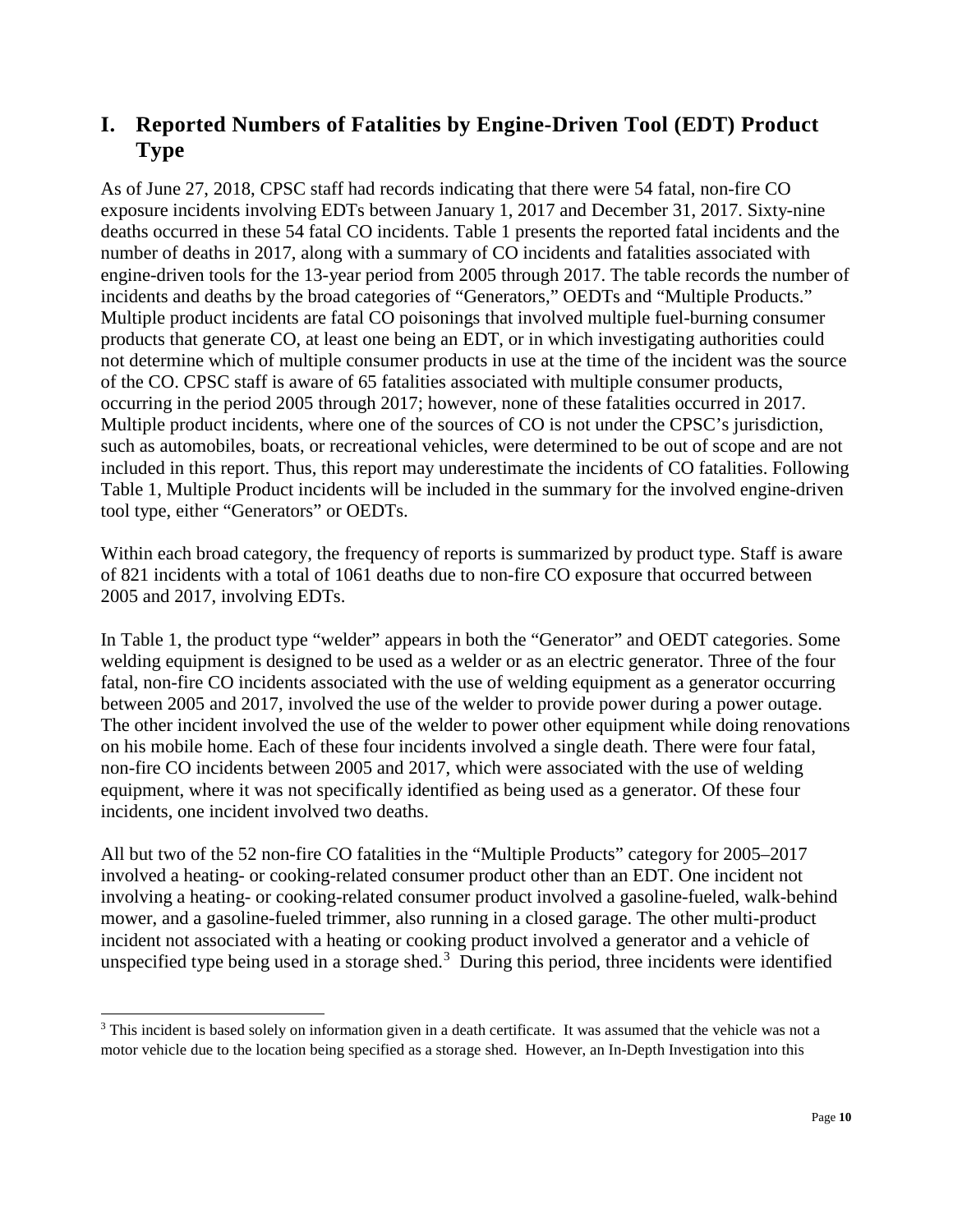that involved more than one generator, either known to be in use or identified as possibly in use by first responders or other officials. These incidents are included in the "Generator" category, not the "Multiple Products" category because the products were of the same type.

 $\overline{a}$ 

incident has been requested which should clarify the actual details of the event. Next year's report will reflect any changes necessary based on the expanded information.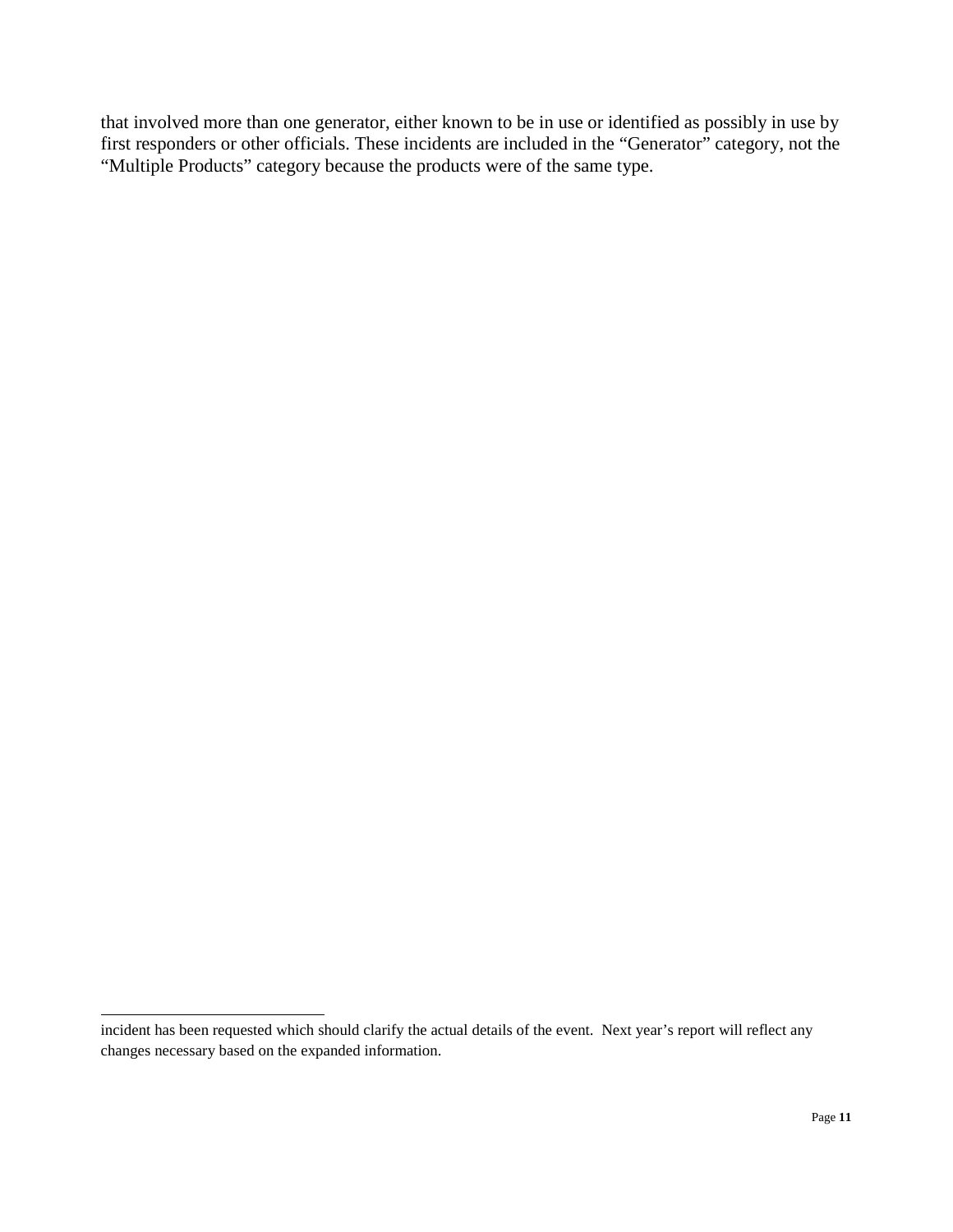| $D$ catholic robbetated with $L_{\text{H}}$ $L_{\text{H}}$ $L_{\text{H}}$ of $L_{\text{H}}$ $L_{\text{H}}$ $L_{\text{H}}$ |                               | 2016                       |                               | 2017                       | Total: 2005-2017                        |                            |  |
|---------------------------------------------------------------------------------------------------------------------------|-------------------------------|----------------------------|-------------------------------|----------------------------|-----------------------------------------|----------------------------|--|
| <b>Product</b>                                                                                                            | Number of<br><b>Incidents</b> | Number of<br><b>Deaths</b> | Number of<br><b>Incidents</b> | Number of<br><b>Deaths</b> | <b>Number</b><br>of<br><b>Incidents</b> | <b>Number</b><br>of Deaths |  |
| <b>Total Engine-Driven Tools</b>                                                                                          | 60                            | 78                         | 54                            | 69                         | 821                                     | 1061                       |  |
|                                                                                                                           |                               |                            |                               |                            |                                         |                            |  |
| <b>Generators</b>                                                                                                         | 48                            | 63                         | 52                            | 67                         | 655                                     | 880                        |  |
| Generator, portable                                                                                                       | 48                            | 63                         | 51                            | 66                         | 647                                     | 870                        |  |
| Generator, fixed location                                                                                                 | $\boldsymbol{0}$              | $\boldsymbol{0}$           | $\boldsymbol{0}$              | $\boldsymbol{0}$           | 4                                       | 6                          |  |
| Welder (used as a generator) <sup>1</sup>                                                                                 | $\boldsymbol{0}$              | $\boldsymbol{0}$           | $\mathbf{1}$                  | $\mathbf{1}$               | $\overline{4}$                          | $\overline{4}$             |  |
|                                                                                                                           |                               |                            |                               |                            |                                         |                            |  |
| <b>Other Engine-Driven Tools (OEDT)</b>                                                                                   | 6                             | 6                          | $\boldsymbol{2}$              | $\boldsymbol{2}$           | 114                                     | 116                        |  |
| Lawn mowers                                                                                                               | $\overline{4}$                | $\overline{4}$             | $\mathbf{1}$                  | $\mathbf{1}$               | 58                                      | 58                         |  |
| Riding lawn mower/Garden tractor                                                                                          | $\overline{c}$                | $\overline{c}$             | $\mathbf{1}$                  | 1                          | 47                                      | 47                         |  |
| Push lawn mower                                                                                                           | 1                             | 1                          | $\overline{0}$                | $\mathbf{0}$               | $\mathfrak{2}$                          | 2                          |  |
| Powered lawn mower, unspecified type                                                                                      | $\boldsymbol{l}$              | $\boldsymbol{l}$           | $\overline{0}$                | $\overline{0}$             | 9                                       | 9                          |  |
|                                                                                                                           |                               |                            |                               |                            |                                         |                            |  |
| Power washer/sprayer                                                                                                      | $\mathbf{1}$                  | $\mathbf{1}$               | $\mathbf{1}$                  | $\mathbf{1}$               | 14                                      | 14                         |  |
| Snow blower                                                                                                               | $\overline{0}$                | $\overline{0}$             | $\theta$                      | $\theta$                   | 13                                      | 13                         |  |
| All-terrain vehicle                                                                                                       | $\overline{0}$                | $\overline{0}$             | $\theta$                      | $\theta$                   | $\boldsymbol{7}$                        | $\,8\,$                    |  |
| Welder (used as welder or other reason) $1$                                                                               | $\theta$                      | $\overline{0}$             | $\theta$                      | $\theta$                   | $\overline{4}$                          | 5                          |  |
| Water pump                                                                                                                | $\boldsymbol{0}$              | $\boldsymbol{0}$           | $\boldsymbol{0}$              | $\boldsymbol{0}$           | $\sqrt{5}$                              | $\sqrt{5}$                 |  |
| Wood Splitter                                                                                                             | $\mathbf{0}$                  | $\mathbf{0}$               | $\mathbf{0}$                  | $\mathbf{0}$               | $\overline{2}$                          | $\overline{c}$             |  |
| Concrete saw                                                                                                              | $\mathbf{1}$                  | $\mathbf{1}$               | $\theta$                      | $\theta$                   | $\overline{2}$                          | $\overline{c}$             |  |
| Small Engine                                                                                                              | $\theta$                      | $\overline{0}$             | $\theta$                      | $\theta$                   | $\mathbf{1}$                            | $\mathbf{1}$               |  |
| Air compressor                                                                                                            | $\boldsymbol{0}$              | $\boldsymbol{0}$           | $\boldsymbol{0}$              | $\boldsymbol{0}$           | $\mathbf{1}$                            | $\mathbf{1}$               |  |
| Paint sprayer                                                                                                             | $\theta$                      | $\overline{0}$             | $\theta$                      | $\theta$                   | $\mathbf{1}$                            | $\mathbf{1}$               |  |
| Snowmobile                                                                                                                | $\theta$                      | $\overline{0}$             | $\theta$                      | $\theta$                   | $\mathbf{1}$                            | $\mathbf{1}$               |  |
| Go-cart                                                                                                                   | $\boldsymbol{0}$              | $\boldsymbol{0}$           | $\theta$                      | $\theta$                   | $\mathbf{1}$                            | 1                          |  |
| Tiller                                                                                                                    | $\boldsymbol{0}$              | $\boldsymbol{0}$           | $\boldsymbol{0}$              | $\boldsymbol{0}$           | $\mathbf{1}$                            | 1                          |  |
| Edger                                                                                                                     | $\overline{0}$                | $\overline{0}$             | $\overline{0}$                | $\theta$                   | $\mathbf{1}$                            | 1                          |  |
| Stump Grinder                                                                                                             | $\theta$                      | $\overline{0}$             | $\theta$                      | $\theta$                   | $\mathbf{1}$                            | $\mathbf{1}$               |  |
| Leaf Blower                                                                                                               | $\mathbf{0}$                  | $\theta$                   | $\theta$                      | $\boldsymbol{0}$           | $\mathbf{1}$                            | 1                          |  |
|                                                                                                                           |                               |                            |                               |                            |                                         |                            |  |
| Multiple $\bf Products^2$                                                                                                 | 6                             | 9                          | $\bf{0}$                      | $\bf{0}$                   | 52                                      | 65                         |  |
| Generator + Other Consumer Product                                                                                        | 6                             | 9                          | $\theta$                      | $\boldsymbol{0}$           | 50                                      | 63                         |  |
| OEDT + Other Consumer Product <sup>3</sup>                                                                                | $\overline{0}$                | $\overline{0}$             | $\boldsymbol{0}$              | $\boldsymbol{0}$           | $\overline{2}$                          | $\overline{2}$             |  |

<span id="page-11-0"></span>**Table 1: Number of Reported Fatal Non-Fire Carbon Monoxide Exposure Incidents and Deaths Associated with Engine-Driven Tools, 2005–***2017*

1 Some welding equipment is designed to be used as either a welder or a generator.<br>2 "Multiple Products" includes incidents involving generators or OEDTs with other

"Multiple Products" includes incidents involving generators or OEDTs with other combustion fuel-burning consumer products. "Other Consumer Products" includes one or more of the following: portable LP-fueled heaters, portable kerosene-fueled heaters, camp stoves, lanterns, outdoor cookers, furnaces, and wood stoves. One incident involved a vehicle of indeterminate type.

3 The two incidents associated with an OEDT and another consumer product includes the following engine-driven tools: one incident involved two gasoline-fueled lawn mowers and an LP heater, and the other incident involving a gasoline-fueled lawn mower and a gasoline-fueled trimmer.

Note: Italicized numbers indicate that reporting of incidents is ongoing. Counts may change in subsequent reports. Source: U.S. Consumer Product Safety Commission, Directorate for Epidemiology, 2018.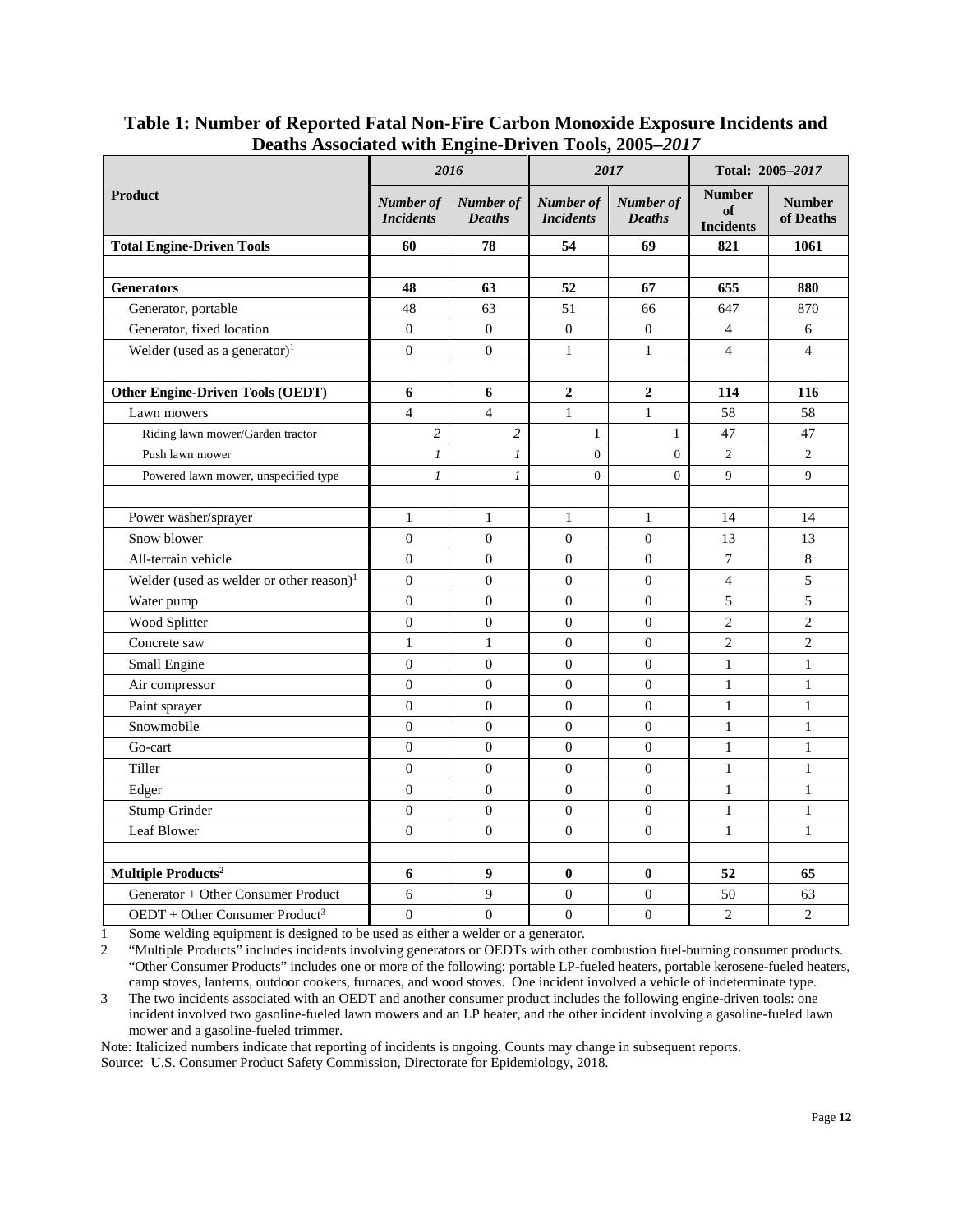Six hundred and fifty-five of the 821 incidents (80%) reported to CPSC staff during the 2005−2017 period were associated with a generator and accounted for 880 of the 1061 CO deaths (83%). Additionally, 63 other CO fatalities from 50 incidents were associated with the use of a generator and another combustion consumer product—most commonly an LP- or kerosene-fueled heater. Throughout the remainder of this report, incidents associated with all non-generator engine-driven tools are reported as a group. In addition, because the majority of incidents were associated with generators, characteristics of these incidents are reported separately in Section IV. More than half of the non-fire, non-generator engine-drive tool-related CO incidents (60 of 116) involved a garden tractor or other powered lawn mower (including both of the multiple product incidents). Deaths associated with powered lawn mowers were often associated with an individual repairing or otherwise working on the product in an enclosed space.

CPSC staff examined the number of deaths associated with each fatal incident (Table 2). Of the 821 fatal incidents, 79 percent involved a single fatality. Seventy-six percent (536 of 705) of the fatal generator-related incidents involved a single fatality. One incident in 2015, which involved a generator, resulted in the deaths of eight people (a single father and his seven children); and another incident in 2005, resulted in six fatalities. In 2016, another incident resulted in six deaths. This incident involved an LP-fueled generator. Of the 116 fatal incidents in the OEDTs category, only two incidents resulted in more than one fatality.

| <b>Number of Deaths</b><br>Reported in Incident <sup>1</sup> |                | <b>All Engine-Driven</b><br><b>Generator</b><br><b>Tools (EDTs)</b> |                |         |                | <b>Other Engine-Driven</b><br><b>Tools (OEDTs)</b> |
|--------------------------------------------------------------|----------------|---------------------------------------------------------------------|----------------|---------|----------------|----------------------------------------------------|
| <b>All Incidents</b>                                         | 821            | $100\%$                                                             | 705            | 100%    | 116            | 100%                                               |
|                                                              | 650            | 79%                                                                 | 536            | 76%     | 114            | 98%                                                |
| $\overline{c}$                                               | 129            | 16%                                                                 | 127            | 18%     | $\mathfrak{D}$ | 2%                                                 |
| 3                                                            | 24             | 3%                                                                  | 24             | 3%      | 0              | $0\%$                                              |
| 4                                                            | 13             | 2%                                                                  | 13             | 2%      | 0              | $0\%$                                              |
| 5                                                            | 2              | $< 1\%$                                                             | $\overline{2}$ | $< 1\%$ | 0              | $0\%$                                              |
| 6                                                            | $\mathfrak{D}$ | $< 1\%$                                                             | $\overline{2}$ | $< 1\%$ | 0              | $0\%$                                              |
|                                                              |                | 0%                                                                  | $\theta$       | $0\%$   | 0              | $0\%$                                              |
| 8                                                            |                | $< 1\%$                                                             |                | $< 1\%$ |                | $0\%$                                              |

## <span id="page-12-0"></span>**Table 2: Number of Reported Fatal Non-Fire Carbon Monoxide Exposure Incidents and Deaths Associated with Engine-Driven Tools by Number of Deaths per Incident, 2005–***2017*

SPECIAL NOTE ABOUT COUNTS IN THIS TABLE ONLY: One incident included in this table involved an in-scope, generatorrelated death and an out-of-scope death (work related). Because two fatalities were involved in the incident, this incident is included as a two-fatality incident. The out-of-scope fatality is not included elsewhere in the report. Therefore, in this table only, there is one additional fatality reported. The in-scope fatality was a generator-related fatality, so it is included in the "Generator" and "Total" columns.

Notes: Totals may not add to 100 percent due to rounding.

 Italicized numbers indicate that reporting of incidents is ongoing. Counts may change in subsequent reports. Source: U.S. Consumer Product Safety Commission, Directorate for Epidemiology, 2018.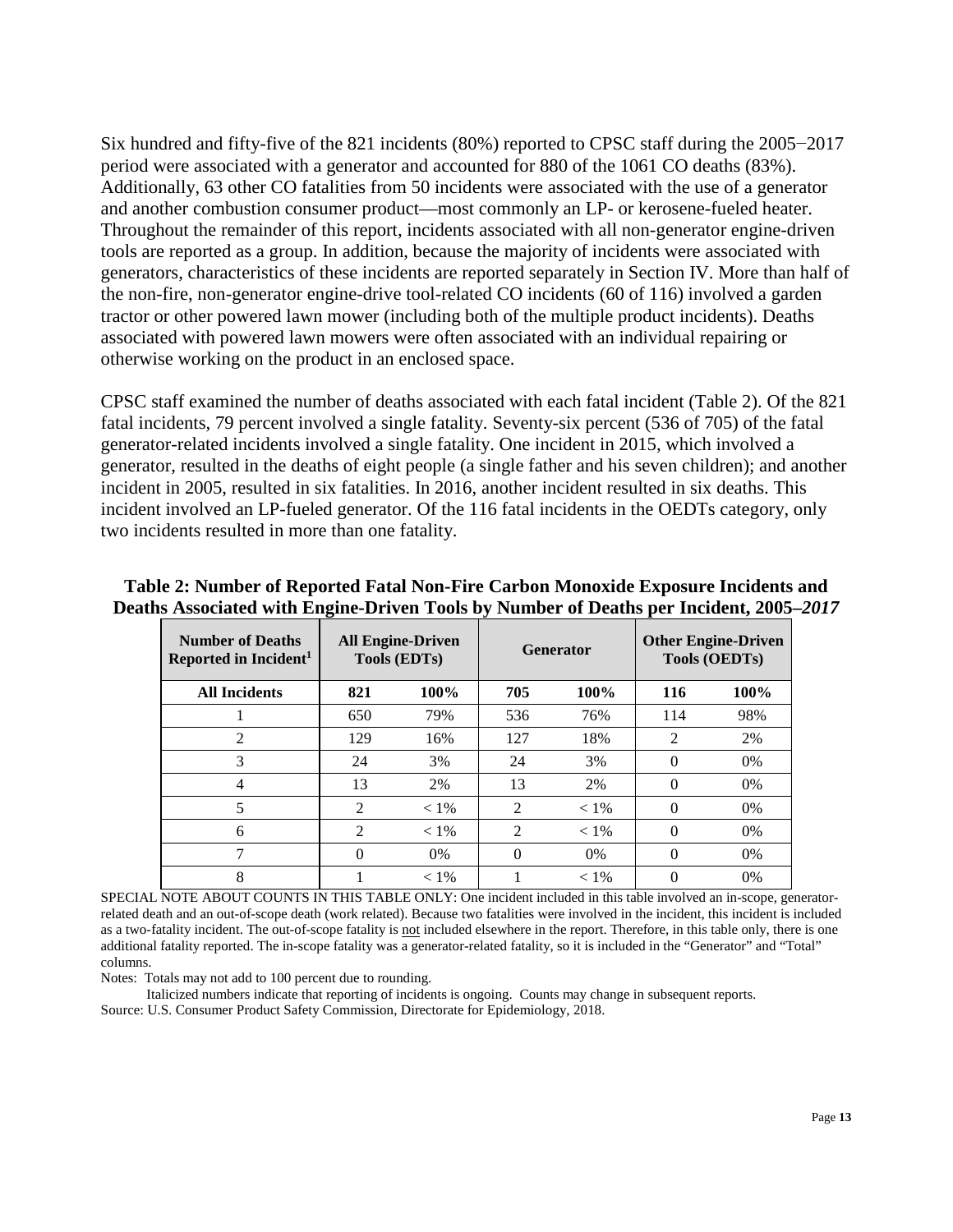CPSC staff summarized the number of reported deaths associated with EDTs by year of death (Table 3). It should be noted that the values in Table 3 represent the number of deaths reported to CPSC staff as of June 27, 2018. Some deaths are reported to CPSC staff shortly after an incident occurs, while other deaths are reported to CPSC staff months, or even years, after an incident occurs. Therefore, counts for more recent years may not be as complete as counts for earlier years and may change in the future. Since 2006, prior year counts have increased by an average of 32 percent in the following year's report and an additional average of 8 percent 2 years later. Over the last 3 years, the rate has been even higher at about a 40 percent increase from the prior year's report.

The average number of non-fire CO fatalities associated with both generators and OEDTs for years 2013 through 2015, is also presented in Table 3. These 3 years represent the most recent years for which CPSC staff believes reporting are substantially complete. Due to reporting delays, these averages may change slightly in the future, when data are complete. Figure 1 in Appendix D illustrates the historical trend in EDT-related, non-fire CO fatalities since 1999.

| Year                  | <b>Tools (EDTs)</b> | <b>All Engine-Driven</b> |                                   | <b>Generators</b> | <b>Other Engine-Driven</b><br><b>Tools (OEDTs)</b> |                |  |
|-----------------------|---------------------|--------------------------|-----------------------------------|-------------------|----------------------------------------------------|----------------|--|
|                       | <b>Incidents</b>    | <b>Deaths</b>            | <b>Incidents</b><br><b>Deaths</b> |                   | <b>Incidents</b>                                   | <b>Deaths</b>  |  |
| <b>Total</b>          | 821                 | 1061                     | 705                               | 943               | 116                                                | 118            |  |
| 2005                  | 93                  | 116                      | 80                                | 103               | 13                                                 | 13             |  |
| 2006                  | 79                  | 109                      | 63                                | 93                | 16                                                 | 16             |  |
| 2007                  | 68                  | 83                       | 57                                | 72                | 11                                                 | 11             |  |
| 2008                  | 77                  | 102                      | 70                                | 95                | $\overline{7}$                                     | 7              |  |
| 2009                  | 55                  | 76                       | 45                                | 66                | 10                                                 | 10             |  |
| 2010                  | 47                  | 58                       | 37                                | 46                | 10                                                 | 12             |  |
| 2011                  | 81                  | 108                      | 69                                | 96                | 12                                                 | 12             |  |
| 2012                  | 48                  | 54                       | 43                                | 49                | 5                                                  | 5              |  |
| 2013                  | 56                  | 69                       | 46                                | 59                | 10                                                 | 10             |  |
| 2014                  | 46                  | 57                       | 39                                | 50                | $\overline{7}$                                     | 7              |  |
| 2015                  | 57                  | 82                       | 50                                | 75                | $\overline{7}$                                     | 7              |  |
| 2016                  | 60                  | 78                       | 54                                | 72                | 6                                                  | 6              |  |
| 2017                  | 54                  | 69                       | 52                                | 67                | $\overline{2}$                                     | $\overline{c}$ |  |
| Average:<br>2013-2015 | 53                  | 69                       | 45                                | 61                | 8                                                  | 8              |  |

<span id="page-13-0"></span>**Table 3: Number of Reported Fatal Non-Fire Carbon Monoxide Exposure Incidents and Deaths Associated with Engine-Driven Tools by Year, 2005–***2017*

Notes: Detail averages may not sum to total average due to rounding.

Italicized numbers indicate that reporting of incidents is ongoing. Counts may change in subsequent reports.

Source: U.S. Consumer Product Safety Commission, Directorate for Epidemiology, 2018.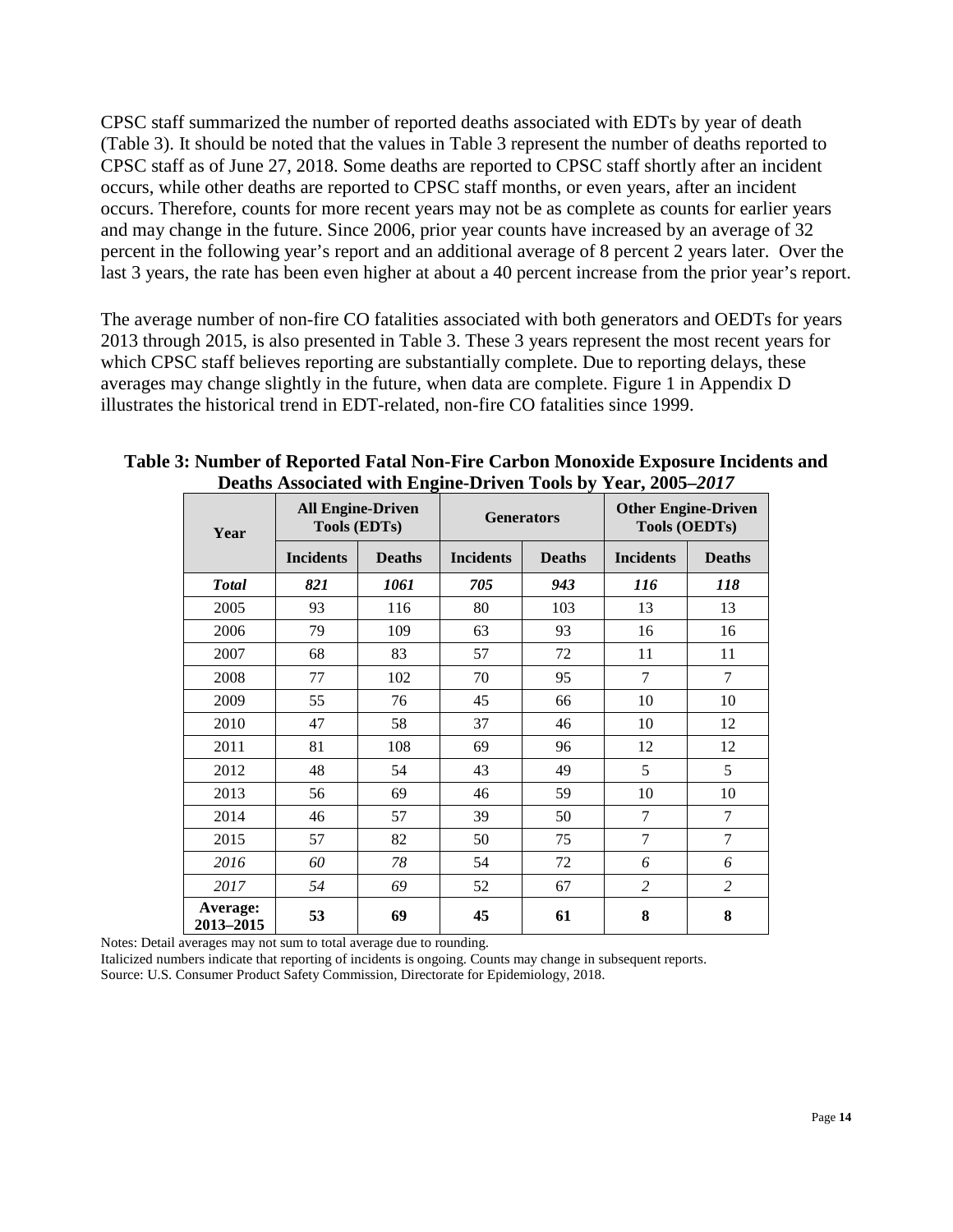## <span id="page-14-0"></span>**II. Socio-Demographic Characteristics of Victims and EDT Use Patterns**

This section presents socio-demographic information about the victims of reported fatal CO incidents associated with EDTs. Tables 4, 5, and 6 present summaries of socio-demographic characteristics of the victims. Table 4 presents the distribution of ages of the victims. Victims age 25 years or older accounted for about 85 percent (897 of 1053 where the age was known) of reported non-fire, CO poisoning deaths associated with all EDTs. By comparison, according to the 2010 Census (an approximate mid-point of this data summary), 66 percent of the U.S. population is over 25 years old. Victims with a reported age of 25 years or older accounted for about 83 percent (780 of the 943 victims where the age was known) of non-fire CO poisoning deaths associated with generators and accounted for all but one of the deaths (117 of 118) associated with other EDTs. Eighty-six percent of the non-fire CO fatalities associated with non-generator, EDTs (101 of 118) involved victims age 45 or older.

It appears from the data summary that EDT-related CO fatalities have been occurring to older consumers at a higher rate, relative to their proportion in the general U.S. population, than younger consumers. Specifically, 55 percent of the CO fatalities (where the age was known) were over the age of 44, while only 39 percent of the U.S. population was above 44 years of age during this period. By contrast, only 15 percent of EDT-related victims (of known age) were below the age of 25, while 34 percent of the U.S. population was below 25 years of age during this period.

| Age                | 2010<br><b>Estimated U.S.</b>              | <b>All Engine-Driven Tools</b><br>(EDTs) |            |               | <b>Generators</b> | <b>Other Engine-Driven</b><br><b>Tools (OEDTS)</b> |            |  |  |  |
|--------------------|--------------------------------------------|------------------------------------------|------------|---------------|-------------------|----------------------------------------------------|------------|--|--|--|
|                    | <b>Resident</b><br>Population <sup>1</sup> | <b>Deaths</b>                            | Percentage | <b>Deaths</b> | Percentage        | <b>Deaths</b>                                      | Percentage |  |  |  |
| <b>Total</b>       | 100%                                       | 1061                                     | 100%       | 943           | 100%              | 118                                                | 100%       |  |  |  |
| Under 5            | 7%                                         | 11                                       | 1%         | 11            | 1%                | $\theta$                                           | 0%         |  |  |  |
| $5 - 14$           | 13%                                        | 46                                       | 4%         | 46            | 5%                | $\theta$                                           | 0%         |  |  |  |
| $15 - 24$          | 14%                                        | 99                                       | 9%         | 98            | 10%               |                                                    | 1%         |  |  |  |
| $25 - 44$          | 27%                                        | 312                                      | 29%        | 296           | 31%               | 16                                                 | 14%        |  |  |  |
| $45 - 64$          | 26%                                        | 402                                      | 38%        | 348           | 37%               | 54                                                 | 46%        |  |  |  |
| 65 and over        | 13%                                        | 183                                      | 17%        | 136           | 14%               | 47                                                 | 40%        |  |  |  |
| Adult, age unknown |                                            | 8                                        | 1%         | 8             | 1%                | $\Omega$                                           | 0%         |  |  |  |

<span id="page-14-1"></span>**Table 4: Number of Reported Non-Fire Carbon Monoxide Fatalities Associated with Engine-Driven Tools by Age of Victim, 2005–***2017*

This percentage represents the 2010 Census-estimated percentage of the U.S. population, an approximate mid-point of the 13-year range. Note: Totals may not add to 100 percent due to rounding.

Italicized numbers indicate that reporting of incidents is ongoing. Counts may change in subsequent reports.

Source: U.S. Consumer Product Safety Commission, Directorate for Epidemiology, 2018.

U.S. Census Department, Annual Estimates of the Resident Population by Sex, Age, Race, and Hispanic Origin for the United States and States: April 1, 2010 to July 1, 2015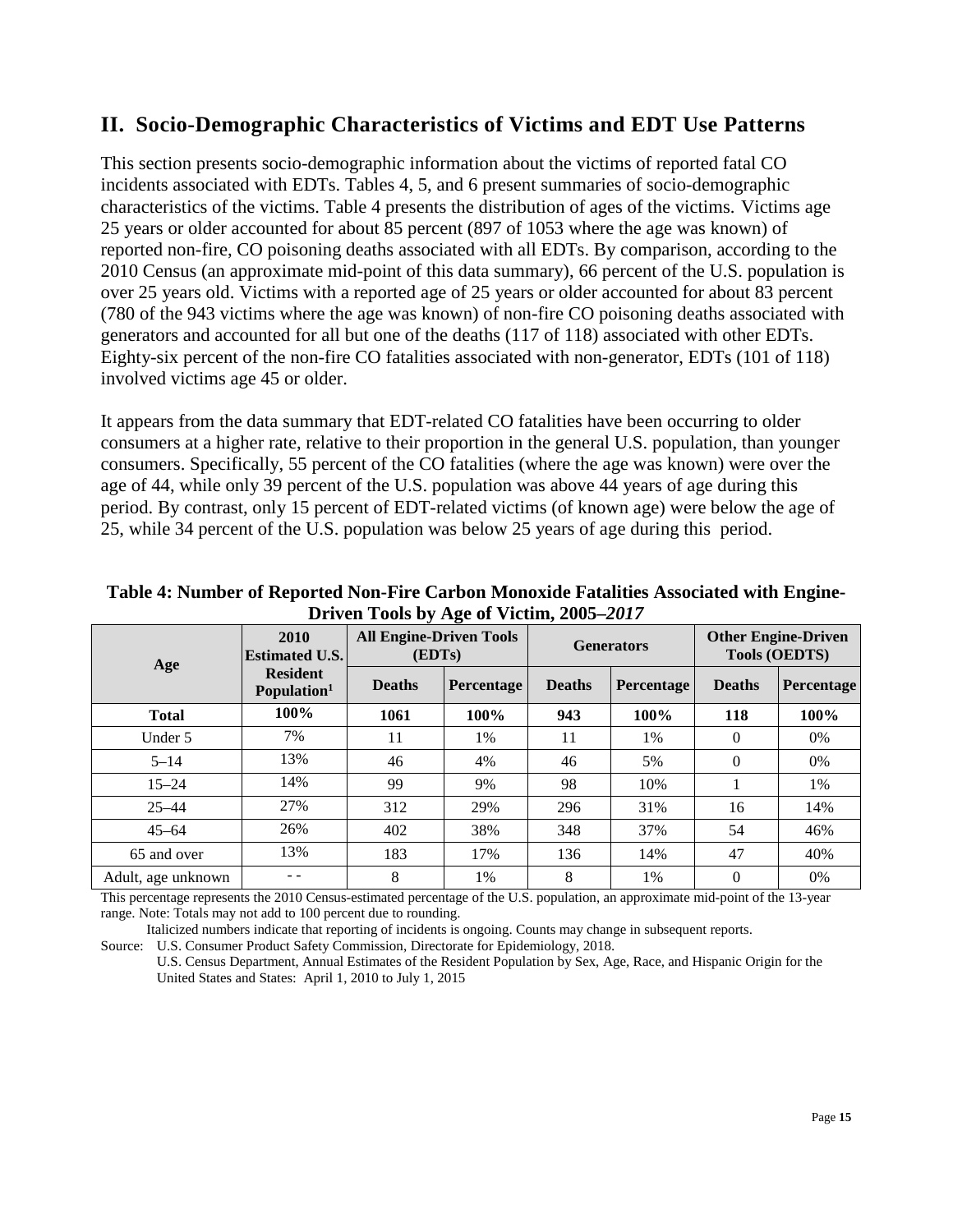Table 5 presents the distribution of the gender of the victims. Male victims accounted for 78 percent of the deaths associated with all EDTs. Male victims comprised 76 percent of the deaths associated with generators and 97 percent of non-generator, EDT fatalities.

| $22.1$ , $2.1$ , $2.0$ , $2.0$ , $2.0$ , $2.0$ , $2.0$ , $2.0$ , $2.0$ , $2.0$ , $2.0$ , $2.0$ |               |                                          |               |                   |                                                        |            |  |  |  |  |
|------------------------------------------------------------------------------------------------|---------------|------------------------------------------|---------------|-------------------|--------------------------------------------------------|------------|--|--|--|--|
| <b>Gender</b>                                                                                  |               | <b>All Engine-Driven Tools</b><br>(EDTs) |               | <b>Generators</b> | <b>All Other Engine-Driven</b><br><b>Tools (OEDTs)</b> |            |  |  |  |  |
|                                                                                                | <b>Deaths</b> | Percentage                               | <b>Deaths</b> | Percentage        | <b>Deaths</b>                                          | Percentage |  |  |  |  |
| <b>Total</b>                                                                                   | 100%<br>1061  |                                          | 943           | 100%              | 118                                                    | 100%       |  |  |  |  |
| Male                                                                                           | 832           | 78%                                      | 718           | 76%               | 114                                                    | 97%        |  |  |  |  |
| Female                                                                                         | 227           | 21%                                      | 223           | 24%               |                                                        | 3%         |  |  |  |  |
| Unknown                                                                                        |               | $< 1\%$                                  |               | $< 1\%$           |                                                        | 0%         |  |  |  |  |

<span id="page-15-0"></span>**Table 5: Number of Reported Non-Fire Carbon Monoxide Fatalities Associated with Engine-Driven Tools by Gender of Victim, 2005–***2017*

Notes: Totals may not add to 100 percent due to rounding.

 Italicized numbers indicate that reporting of incidents is ongoing. Counts may change in subsequent reports. Source: U.S. Consumer Product Safety Commission, Directorate for Epidemiology, 2018.

Table 6 presents a summary of the race/ethnicity of the reported CO fatalities associated with EDTs. The percentage of generator-related CO fatalities identified as "Black/African American" (24% of deaths) was nearly double the proportion classified by the U.S. Census Bureau as "Black/African Americans" in the U.S. population (an estimated 13%). The percentage of the non-generator, EDTrelated CO fatalities identified as non-Hispanic "White" (87% of deaths) was much higher than the proportion classified as non-Hispanic "White" by of the U.S. Census Bureau (an estimated 64% of the U.S. population).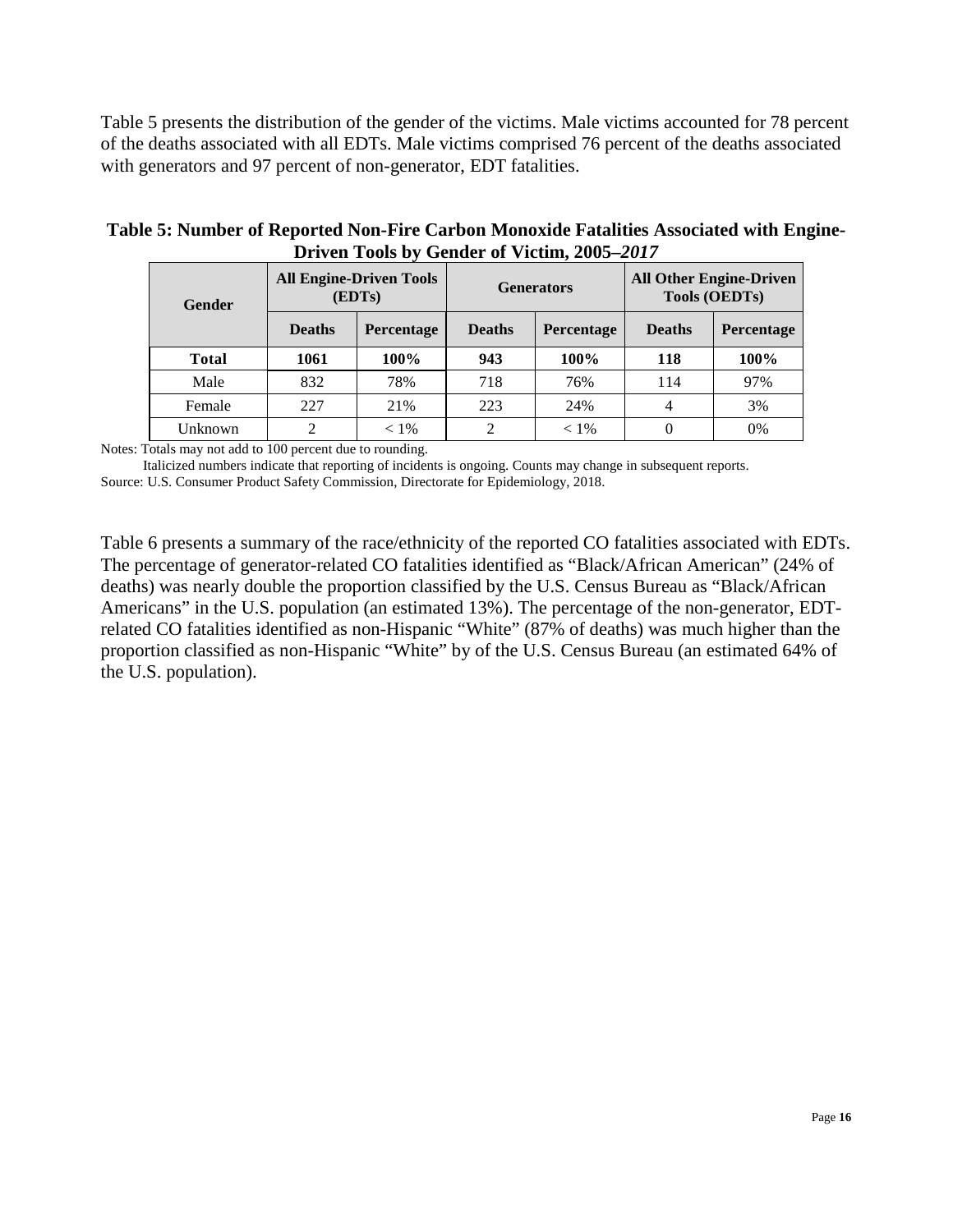| <b>Race / Ethnicity</b>   | 2010 Estimated<br><b>U.S. Resident</b><br>Population <sup>1</sup> |               | <b>All Engine-Driven Tools</b><br>(EDTs) |               | <b>Generators</b> | <b>All Other Engine-</b><br><b>Driven Tools (OEDTs)</b> |            |  |
|---------------------------|-------------------------------------------------------------------|---------------|------------------------------------------|---------------|-------------------|---------------------------------------------------------|------------|--|
|                           |                                                                   | <b>Deaths</b> | Percentage                               | <b>Deaths</b> | Percentage        | <b>Deaths</b>                                           | Percentage |  |
| <b>Total</b>              | 100%                                                              | 1061          | 100%                                     | 943           | 100%              | 118                                                     | 100%       |  |
| White                     | 64%                                                               | 648           | 61%                                      | 545           | 58%               | 103                                                     | 87%        |  |
| Black/African<br>American | 13%                                                               | 229           | 22%                                      | 227           | 24%               | $\overline{2}$                                          | 2%         |  |
| Hispanic<br>(any race)    | 16%                                                               | 100           | 9%                                       | 98            | 10%               | 2                                                       | 2%         |  |
| Asian                     | 5%                                                                | 17            | 2%                                       | 16            | 2%                |                                                         | 1%         |  |
| Native American           | 1%                                                                | 8             | 1%                                       | 8             | $1\%$             | $\theta$                                                | $0\%$      |  |
| Other / Unknown           | $< 1\%$                                                           | 59            | 6%                                       | 49            | 5%                | 10                                                      | 8%         |  |

#### <span id="page-16-0"></span>**Table 6: Number of Reported Non-Fire Carbon Monoxide Fatalities Associated with Engine-Driven Tools by Race/Ethnicity of Victim, 2005–***2017*

This represents the 2010 Census estimated percentage of the U.S. population, an approximate mid-point of the 13-year range. All categories, with the exception of "Hispanic (any race)," are non-Hispanic averages. Percentages represent singlerace figures because multiracial percentages are not consistently reported in currently available information. Two percent of the U. S. population identifies themselves as multiracial.

Notes: Totals may not add to 100 percent due to rounding.

Italicized numbers indicate that reporting of incidents is ongoing. Counts may change in subsequent reports.

Sources: U.S. Consumer Product Safety Commission, Directorate for Epidemiology, 2018.

U.S. Census Department, Annual Estimates of the Resident Population by Sex, Age, Race, and Hispanic Origin for the United States and States: April 1, 2010 to July 1, 2015

Staff examined reported deaths associated with EDTs by the time of year that the incident occurred (Table 7). The non-fire CO fatalities were classified into one of three categories, depending on the month in which the incident occurred: Cold months, Warm months, and Transitional months. "Cold months" are November, December, January, and February; "Warm months" are May, June, July, and August; and "Transitional months" are March, April, September, and October.

Nearly half (47%) of the non-fire CO deaths associated with generators occurred in the cold months of November through February. Many of the fatalities can be directly associated with the use of generators during power outages due to weather conditions, such as ice or snow storms. Thirty-two percent of the generator-related CO deaths occurred in the transitional months of March, April, September, and October. A large portion of the non-fire CO fatalities in the transitional months can be directly associated with the use of generators during power outages, due to hurricanes and tropical storms, many of which occurred in September, and to a lesser extent, October. Additional details on this issue are presented in Section IV of this report.

Although the trend toward colder months can still be seen with the OEDT-related CO fatalities data, it is not quite as pronounced. Thirty-nine percent of the fatalities occurred in the cold months, while 32 percent occurred in the transitional months, and 29 percent in the warm months.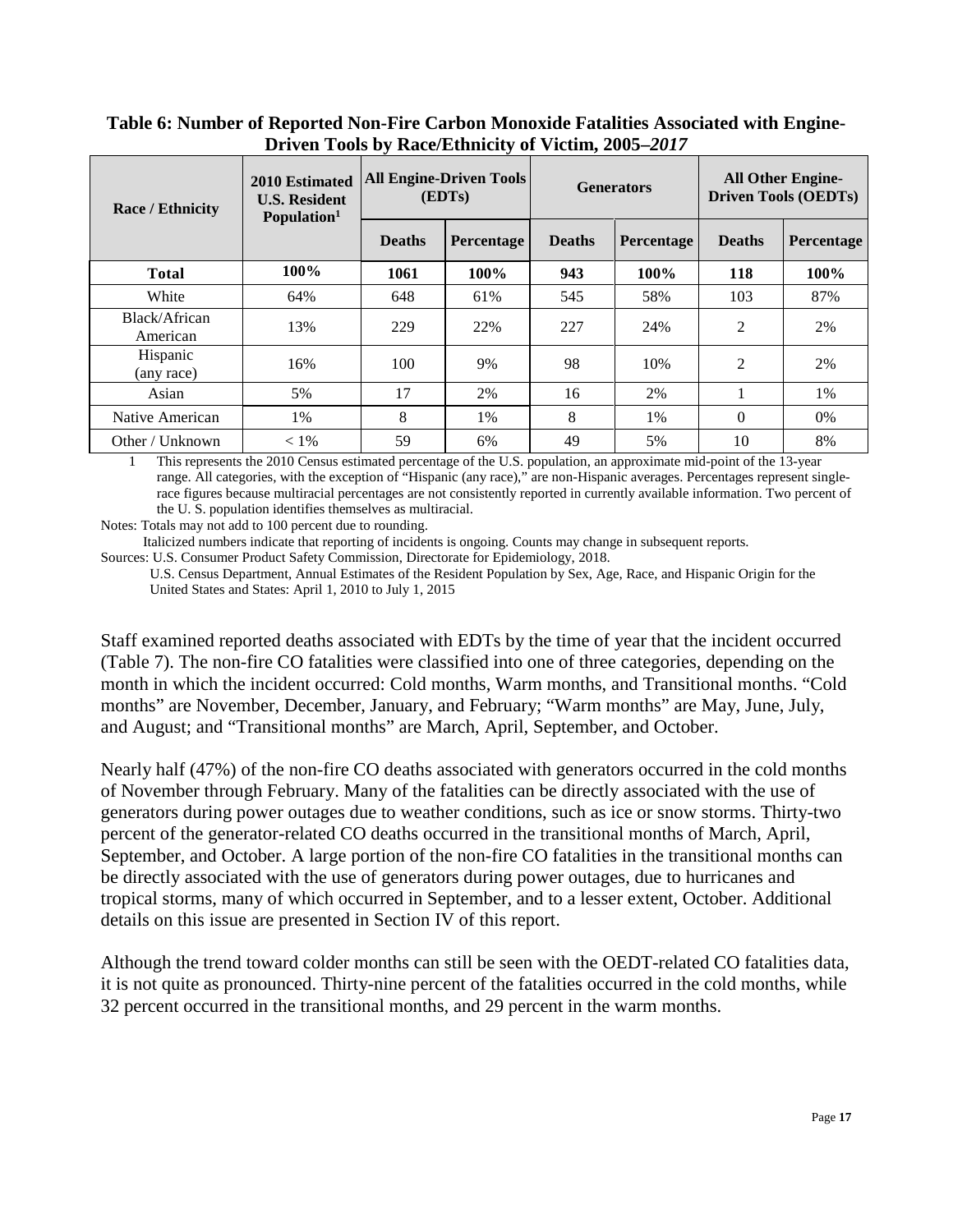| <b>Season Incident Occurred</b> |                  | <b>All Engine-Driven</b><br><b>Tools (EDTs)</b> |      |     | <b>Generators</b> | <b>Other Engine-</b><br><b>Driven Tools</b><br>(OEDTs) |      |  |
|---------------------------------|------------------|-------------------------------------------------|------|-----|-------------------|--------------------------------------------------------|------|--|
|                                 | <b>Incidents</b> | 821                                             | 100% | 705 | 100%              | 116                                                    | 100% |  |
| <b>Total</b>                    | <b>Deaths</b>    | 1061                                            | 100% | 943 | 100%              | 118                                                    | 100% |  |
|                                 | Incidents        | 386                                             | 47%  | 341 | 48%               | 45                                                     | 39%  |  |
| Cold months                     | Deaths           | 488                                             | 46%  | 442 | 47%               | 46                                                     | 39%  |  |
| <b>Transitional months</b>      | Incidents        | 248                                             | 30%  | 211 | 30%               | 37                                                     | 32%  |  |
|                                 | Deaths           | 337                                             | 32%  | 299 | 32%               | 38                                                     | 32%  |  |
| Warm months                     | Incidents        | 187                                             | 23%  | 153 | 22%               | 34                                                     | 29%  |  |
|                                 | Deaths           | 236                                             | 22%  | 202 | 21%               | 34                                                     | 29%  |  |

<span id="page-17-0"></span>**Table 7: Number of Reported Non-Fire Carbon Monoxide Incidents and Fatalities Associated with Engine-Driven Tools by Season, 2005–***2017*

Notes: Totals may not add to 100 percent due to rounding.

 Italicized numbers indicate that reporting of incidents is ongoing. Counts may change in subsequent reports. Source: U.S. Consumer Product Safety Commission, Directorate for Epidemiology, 2018.

Incidents involving deaths are further summarized in Table 8 by the location where the death occurred. The majority of non-fire, CO poisoning deaths (911 of 1061, or 86%) reported to CPSC staff associated with EDTs occurred at home locations. Seventy-five percent of the deaths occurred at fixed-structures used as a residence, which include houses, mobile homes, apartments, townhouses, and structures attached to the house, such as an attached garage. Another 8 percent occurred in external or detached structures at home locations, such as detached garages or sheds. A large portion of these external structure fatalities were related to OEDTs, such as lawnmowers running in sheds or detached garages. Twenty-two percent (26 of 118) of fatalities occurring in external structures at the home involved OEDTs compared to generators where only six percent (58 of 943) occurred.

Three percent of deaths associated with engine-driven tools occurred in nontraditional homes, such as travel trailers, houseboats, or storage sheds used as permanent residences. The "Temporary shelter" category includes incidents in which victims died from CO poisoning from portable generators or other EDTs, while the victims were temporarily occupying or otherwise using trailers, horse trailers, RVs, cabins (used as a temporary shelter), tents, campers, etc. Incidents that occurred in a temporary shelter, where the generator was an integral part of the temporary shelter, such as built-in generators or generators built specifically for use in an RV, are not within the CPSC's jurisdiction; thus, these are out of scope for this report and were excluded from the analyses. The "Boat/Vehicle" category only includes incidents in which a generator or other engine-driven tool was not an integral part of the boat—but was brought onto the boat—and includes incidents where an EDT was brought into a vehicle, such as a van. As with temporary shelters, incidents involving generators that were built-in or specifically designed for a boat, are not within the CPSC's jurisdiction and are not included in this report. The "Other" category includes incidents that occurred in office buildings, utility buildings, and storage sheds (offsite from home).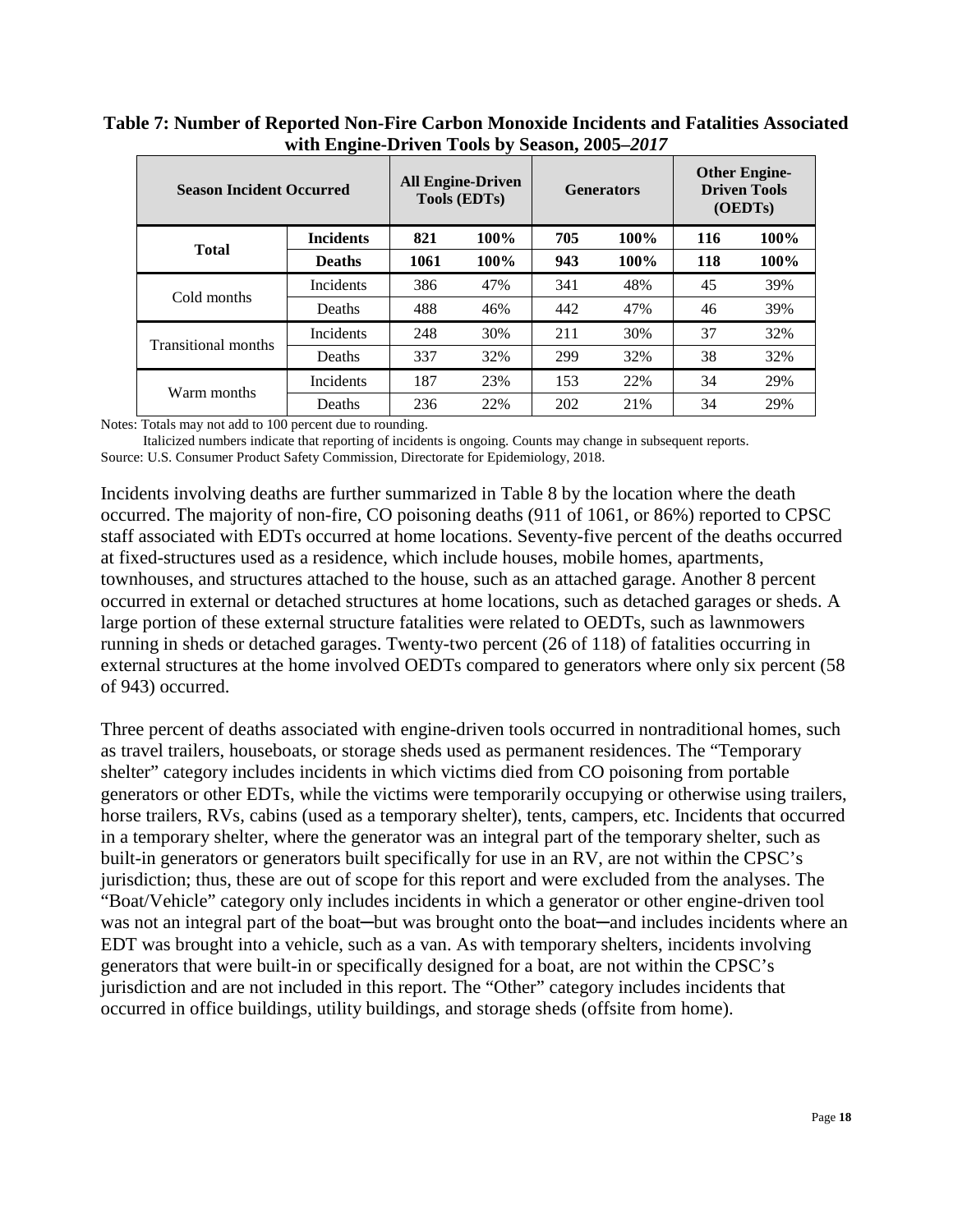|                              |                  | $1000$ charge with $\frac{1}{2}$ mg $\frac{1}{2}$ below $\frac{1}{2}$ |                                                 |                | Tremin moculitum soul |                  |                                                        |  |  |
|------------------------------|------------------|-----------------------------------------------------------------------|-------------------------------------------------|----------------|-----------------------|------------------|--------------------------------------------------------|--|--|
| <b>Victim Location</b>       |                  |                                                                       | <b>All Engine-Driven</b><br><b>Tools (EDTs)</b> |                | <b>Generators</b>     |                  | <b>Other Engine-</b><br><b>Driven Tools</b><br>(OEDTs) |  |  |
| <b>Total</b>                 | <b>Incidents</b> | 821                                                                   | 100%                                            | 705            | 100%                  | 116              | 100%                                                   |  |  |
|                              | <b>Deaths</b>    | 1061                                                                  | 100%                                            | 943            | 100%                  | 118              | 100%                                                   |  |  |
| Home, fixed                  | Incidents        | 606                                                                   | 74%                                             | 526            | 75%                   | 80               | 69%                                                    |  |  |
| Structure <sup>1</sup>       | Deaths           | 793                                                                   | 75%                                             | 712            | 76%                   | 81               | 69%                                                    |  |  |
| Home, detached               | Incidents        | 82                                                                    | 10%                                             | 56             | 8%                    | 26               | 22%                                                    |  |  |
| Structure <sup>2</sup>       | Deaths           | 84                                                                    | 8%                                              | 58             | 6%                    | 26               | 22%                                                    |  |  |
| Home, non-house <sup>3</sup> | Incidents        | 27                                                                    | 3%                                              | 23             | 3%                    | $\overline{4}$   | 3%                                                     |  |  |
|                              | Deaths           | 34                                                                    | 3%                                              | 30             | 3%                    | $\overline{4}$   | 3%                                                     |  |  |
|                              | Incidents        | 58                                                                    | 7%                                              | 58             | 8%                    | $\Omega$         | $0\%$                                                  |  |  |
| Temporary shelter            | Deaths           | 88                                                                    | 8%                                              | 88             | 9%                    | $\Omega$         | $0\%$                                                  |  |  |
|                              | Incidents        | 26                                                                    | 3%                                              | 25             | 4%                    | $\mathbf{1}$     | 1%                                                     |  |  |
| Boat/Vehicle                 | Deaths           | 32                                                                    | 3%                                              | 30             | 3%                    | $\overline{2}$   | 2%                                                     |  |  |
|                              | Incidents        | 18                                                                    | 2%                                              | 14             | 2%                    | $\overline{4}$   | 3%                                                     |  |  |
| Other                        | Deaths           | 24                                                                    | 2%                                              | 20             | 2%                    | $\overline{4}$   | 3%                                                     |  |  |
|                              | Incidents        | 2                                                                     | $<1\%$                                          | 2              | $< 1\%$               | $\Omega$         | 0%                                                     |  |  |
| Outdoors                     | Deaths           | $\overline{2}$                                                        | $< 1\%$                                         | $\overline{2}$ | $< 1\%$               | $\boldsymbol{0}$ | 0%                                                     |  |  |
|                              | Incidents        | $\overline{2}$                                                        | $<1\%$                                          | 1              | $<1\%$                | $\mathbf{1}$     | 1%                                                     |  |  |
| Not reported                 | Deaths           | $\overline{4}$                                                        | $<1\%$                                          | 3              | $< 1\%$               | 1                | 1%                                                     |  |  |

<span id="page-18-0"></span>**Table 8: Number of Reported Non-Fire Carbon Monoxide Incidents and Fatalities Associated with Engine-Driven Tools by Victim Location, 2005–***2017*

1 This refers to a fixed-structure used as a residence, including: houses, mobile homes, apartments, townhouses, and structures attached to the house, such as attached garages.

2 This refers to detached structures at home locations, including detached garages and sheds.

This refers to non-fixed location residences, including travel trailers and houseboats.

Notes: Totals may not add to 100 percent due to rounding.

 $\overline{a}$ 

Italicized numbers indicate that reporting of incidents is ongoing. Counts may change in subsequent reports.

Source: U.S. Consumer Product Safety Commission, Directorate for Epidemiology, 2018.

Table 9 presents the number of non-fire, CO poisoning deaths reported to CPSC staff and associated with EDTs, categorized by the population density of the place of death. All fatal incidents were assigned to one of four rural/urban categories, based on the Rural-Urban Commuting Area (RUCA) codes developed by the Economic Research Service (ERS) of the U.S. Department of Agriculture (USDA). The four categories are "Urban Core," "Sub-Urban," "Large Rural," and "Small Rural/Isolated." Details on the process of determining population density or rurality can be found at the USDA website at: [http://www.ers.usda.gov/data-products/rural-urban-commuting-area-codes.aspx.](http://www.ers.usda.gov/data-products/rural-urban-commuting-area-codes.aspx) Additional information regarding the cross-referencing of zip codes to RUCA codes can be obtained from the University of Washington, WWAMI<sup>[4](#page-18-1)</sup> Rural Health Research Center website at: [http://depts.washington.edu/uwruca/.](http://depts.washington.edu/uwruca/)

<span id="page-18-1"></span><sup>4</sup> The WWAMI name is derived from the first letter of each of the five cooperating states in a partnership between the University of Washington School of Medicine and the states of Wyoming, Alaska, Montana, and Idaho.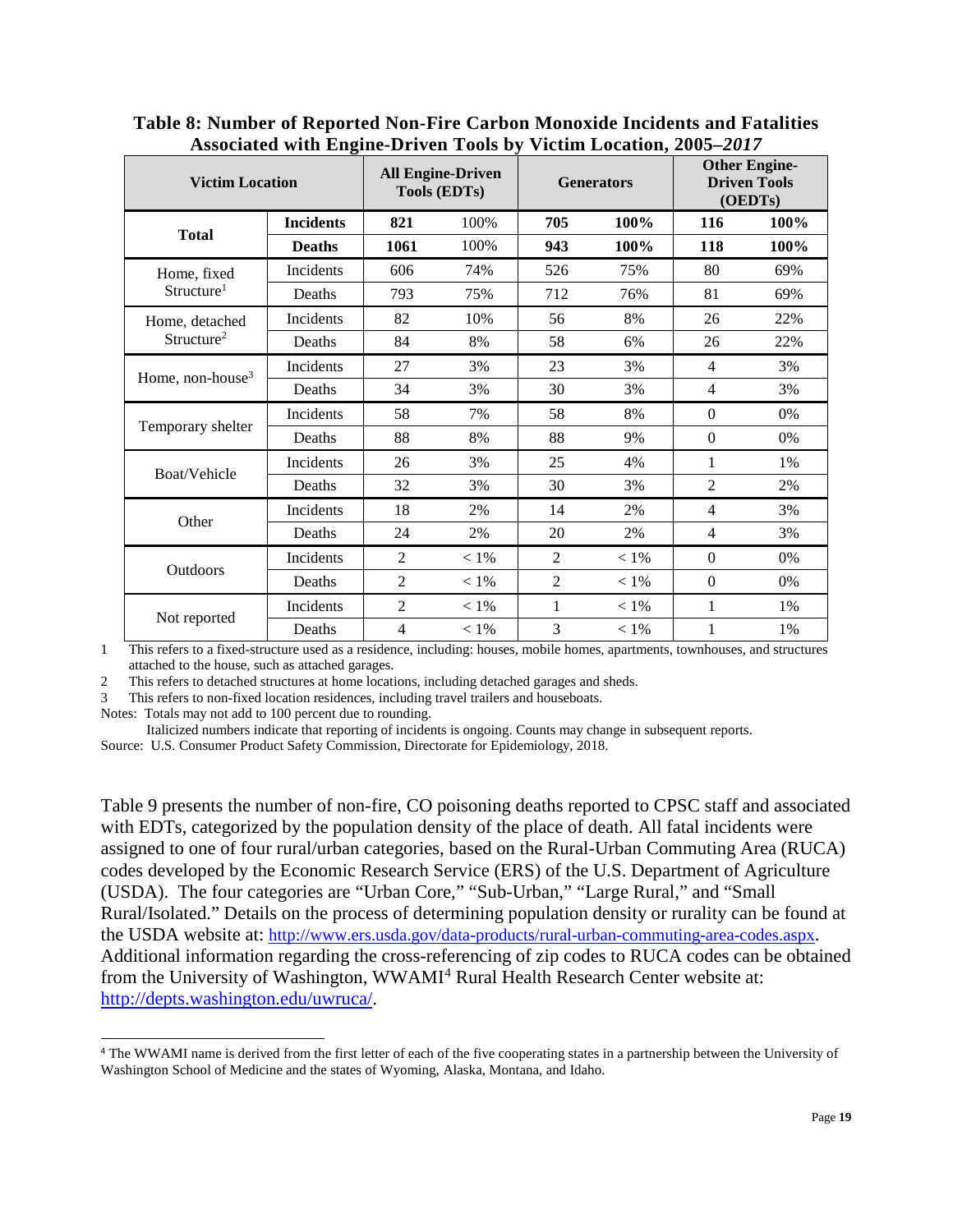Fifty-six percent (590 of 1061) of CO fatalities associated with the use of EDTs reported to CPSC staff occurred in urban areas, while the estimated proportion of the U.S. population living in urban core areas is 71 percent. Forty-four percent (471 of 1061) of CO fatalities occurred in non-urban core areas (sub-urban, large rural, and small rural/isolated areas), where an estimated 29 percent of the U.S. population lives. There appears to be an unusually high proportion of fatalities in small rural/isolated areas. Nineteen percent (199 of 1061) of the CO fatalities known to CPSC staff to be associated with EDTs occurred in small rural and isolated areas, where only an estimated 9 percent of the U.S. population lives.

| <b>Population Density</b> |               | <b>Estimated</b><br>Percentage<br>of U.S.<br>Population <sup>1</sup> | <b>All Engine-Driven</b><br><b>Tools (EDTs)</b> |      |     | <b>Generators</b> | <b>Other Engine-</b><br><b>Driven Tools</b><br>(OEDTs) |      |
|---------------------------|---------------|----------------------------------------------------------------------|-------------------------------------------------|------|-----|-------------------|--------------------------------------------------------|------|
| <b>Incident</b>           |               |                                                                      | 821                                             | 100% | 705 | $100\%$           | 116                                                    | 100% |
| <b>Total</b>              | <b>Deaths</b> | 100%                                                                 | 1061                                            | 100% | 943 | 100%              | 118                                                    | 100% |
| Urban Core                | Incident      | 71%                                                                  | 456                                             | 56%  | 400 | 57%               | 56                                                     | 48%  |
|                           | Deaths        |                                                                      | 590                                             | 56%  | 533 | 57%               | 57                                                     | 48%  |
| Sub-Urban                 | Incident      | 10%                                                                  | 102                                             | 12%  | 83  | 12%               | 19                                                     | 16%  |
|                           | Deaths        |                                                                      | 131                                             | 12%  | 112 | 12%               | 19                                                     | 16%  |
|                           | Incident      |                                                                      | 115                                             | 14%  | 91  | 13%               | 24                                                     | 21%  |
| Large Rural               | Deaths        | 10%                                                                  | 141                                             | 13%  | 116 | 12%               | 25                                                     | 21%  |
| <b>Small Rural</b>        | Incident      |                                                                      | 148                                             | 18%  | 131 | 19%               | 17                                                     | 15%  |
| /Isolated                 | Deaths        | 9%                                                                   | 199                                             | 19%  | 182 | 19%               | 17                                                     | 14%  |

#### <span id="page-19-0"></span>**Table 9: Number of Reported Non-Fire Carbon Monoxide Fatalities Associated with Engine-Driven Tools by Population Density of Place of Death, 2005–***2017*

1 Percentages are determined from the estimated 2010 U.S. population categorized by RUCA designation. U.S. population estimates by RUCA classification were determined by cross-referencing the WWAMI RUCA zip code table with the 2010 U.S. Census population estimates by zip code area, the most current census data available by zip code area. The year 2010 is an approximate mid-point year of the 13-year range.

Notes: Totals may not add to 100 percent due to rounding.

Italicized numbers indicate that reporting of incidents is ongoing. Counts may change in subsequent reports.

Source: U.S. Consumer Product Safety Commission, Directorate for Epidemiology, 2018.

United States Department of Agriculture, Economic Research Service, 2016.

WWAMI Rural Research Center at the University of Washington Economic Research Group, USDA. U.S. Census Bureau, 2011.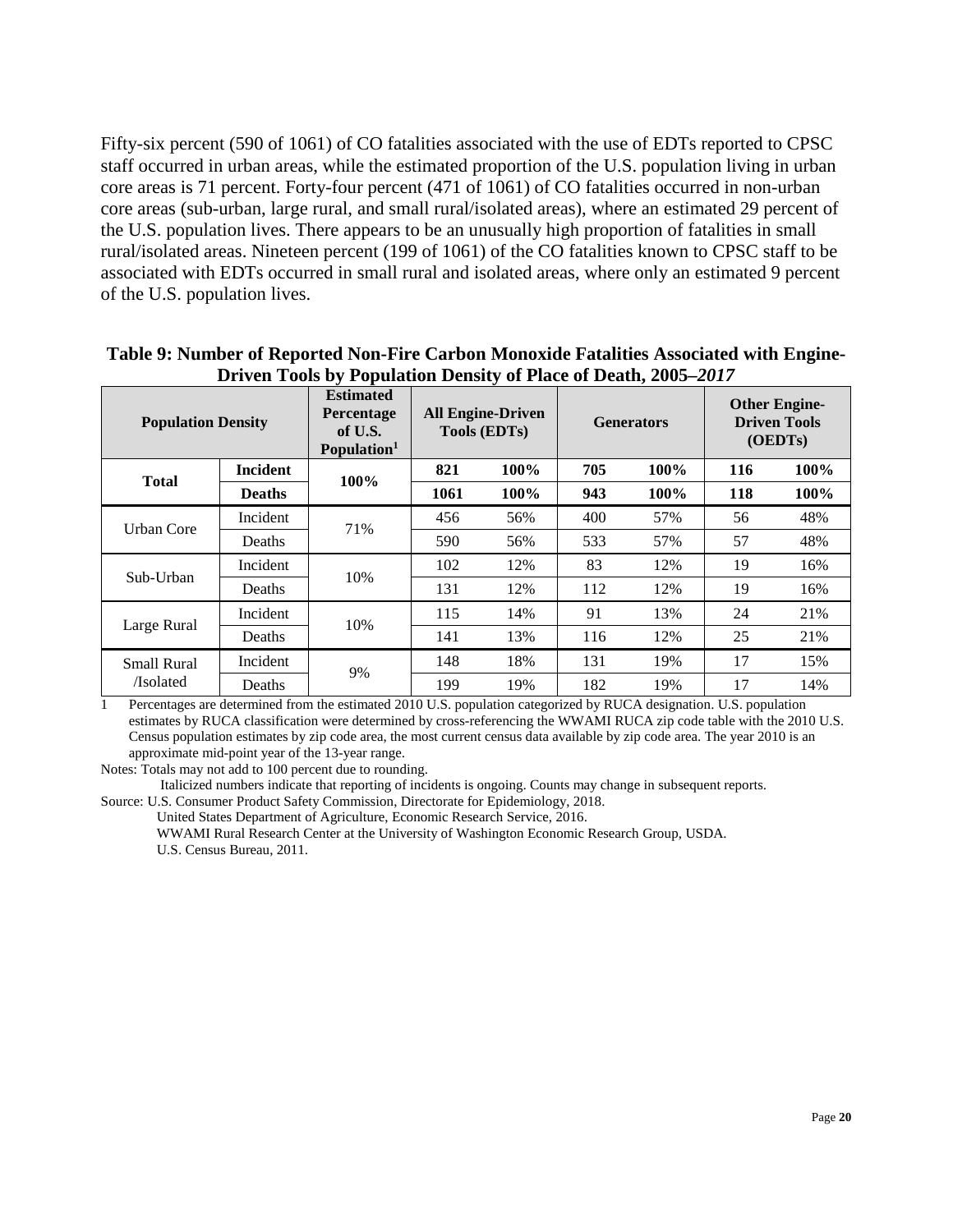# <span id="page-20-0"></span>**III.Alarm Usage**

Table 10 presents a summary of known CO fatalities characterized by CO alarm usage and alarm status. In 66 percent of the fatal incidents (545 of 821), and 63 percent of reported CO poisoning deaths (666 of 1061), the presence of a CO alarm at the location of the incident was unknown or unreported. Of the 274 fatal incidents (393 CO fatalities) associated with EDTs in which it was known whether a CO alarm was present, a CO alarm was present in only 28 incidents (10%) involving 40 CO fatalities. Of these 28 fatal incidents, the alarm was known to be inoperable in ten incidents (18 fatalities) due to missing, improperly installed, or possibly drained batteries in a battery-powered alarm (non-plug-in type), or because the alarm was a plug-in type and power was out at the location of the incident. All ten fatal incidents with inoperable alarms were associated with generator usage.

For the remaining 18 fatal incidents (22 fatalities) where an alarm was known to be present, the alarm was known to have sounded in only 11 incidents (13 deaths):

- In one incident, the victim's family reportedly did not understand that the alarm-sounding pattern (sounding every few minutes) was indicating CO present in the home; they thought the alarm sounding simply meant that the alarm was working.
- In one fatal incident, the victims thought the "beeping" meant that the batteries were low, so they replaced the batteries. The batteries were inserted incorrectly, thus disabling the alarm. One family member died and two survived.
- In two incidents, the alarm sounded, and the victim removed the batteries, thus disabling it.
	- o In one of these incidents, the victim was transported to the hospital but was pronounced dead.
	- o In the other, a man died but his daughter survived the incident.
- In three incidents, a CO alarm was heard sounding inside the house when the victim was discovered. In these cases, the victims were found inside an attached garage, apparently working on or using an engine-driven tool (a lawn tractor in one case, and a snow blower in the other), which presumably had been running.
- In one incident, the victim was working on a power washer inside a building equipped with a CO alarm system. The victim was found deceased with the alarm sounding.
- In one incident, the victim was working with a concrete saw inside a townhouse equipped with a CO alarm system. The victim was found deceased with the alarm sounding.
- In one incident, two victims were found in a home in which a CO alarm was sounding. It is unknown if the alarm triggered after the victims became incapacitated by CO poisoning, or if the victims simply misunderstood or ignored the signal.
- In another incident, two victims were found in a camper trailer at a remote site with CO alarm sounding. Again, it is unknown if the alarm triggered after the victims became incapacitated by CO poisoning, or if the victims simply misunderstood or ignored the signal.

There were also nine deaths from seven incidents in which a CO alarm was present in the house, but it was unknown whether the alarm sounded or if the alarm was operable.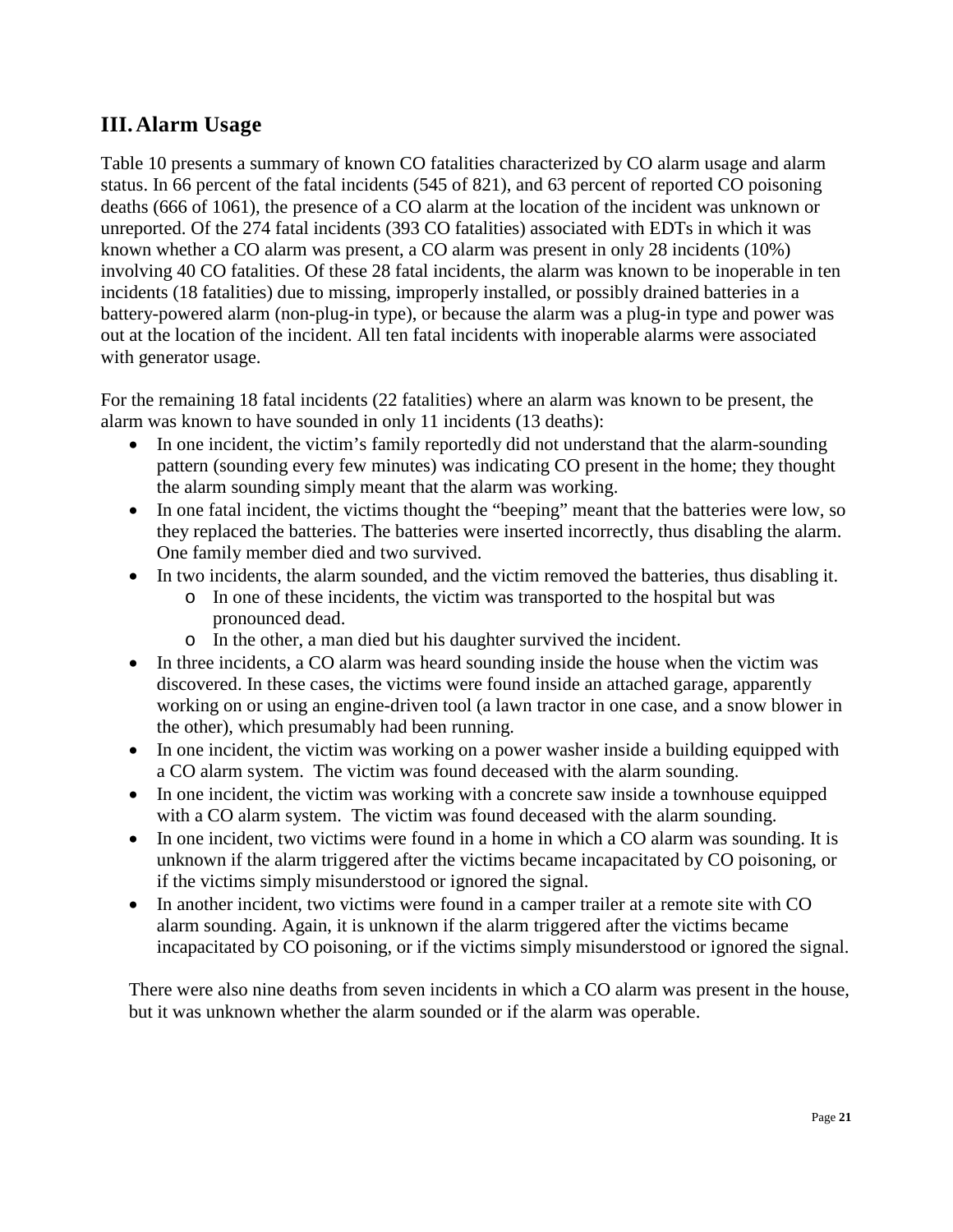## <span id="page-21-0"></span>**Table 10: Carbon Monoxide Alarm Usage Associated with Engine-Driven Tools Non-Fire Carbon Monoxide Poisoning Deaths, 2005–***2017*

|                                                                             | Number of Deaths and Percentage of Deaths when Alarm Status was Known |                |                         |                  |                   |                         |                  |                                             |                         |  |
|-----------------------------------------------------------------------------|-----------------------------------------------------------------------|----------------|-------------------------|------------------|-------------------|-------------------------|------------------|---------------------------------------------|-------------------------|--|
| <b>CO Alarm Status</b>                                                      | <b>All Engine-Driven Tools</b><br>(EDTs)                              |                |                         |                  | <b>Generators</b> |                         |                  | <b>Other Engine-Driven Tools</b><br>(OEDTs) |                         |  |
|                                                                             | <b>Incidents</b>                                                      | <b>Deaths</b>  | $%$ of<br><b>Deaths</b> | <b>Incidents</b> | <b>Deaths</b>     | $%$ of<br><b>Deaths</b> | <b>Incidents</b> | <b>Deaths</b>                               | $%$ of<br><b>Deaths</b> |  |
| <b>Total</b>                                                                | 821                                                                   | 1061           |                         | 705              | 943               |                         | 116              | 118                                         | ٠                       |  |
|                                                                             |                                                                       |                |                         |                  |                   |                         |                  |                                             |                         |  |
| <b>Alarm Status Known</b>                                                   | 274                                                                   | 393            | 100%                    | 244              | 361               | 100%                    | 30               | 32                                          | 100%                    |  |
| No Alarm <sup>#</sup>                                                       | 246                                                                   | 353            | 90%                     | 222              | 327               | 91%                     | 24               | 26                                          | 81%                     |  |
| <b>Alarm Present</b>                                                        | 28                                                                    | 40             | 10%                     | 22               | 34                | 9%                      | 6                | 6                                           | 19%                     |  |
| Alarmed                                                                     | 11                                                                    | 13             | 3%                      | $\overline{7}$   | 9                 | 2%                      | $\overline{4}$   | $\overline{4}$                              | 13%                     |  |
| Did not alarm,<br>batteries removed,<br>incorrectly<br>inserted, or drained | 6                                                                     | 11             | 3%                      | 6                | 11                | 3%                      | $\Omega$         | $\Omega$                                    | 0%                      |  |
| Did not alarm,<br>plug-in type, no<br>power                                 | $\overline{4}$                                                        | $\tau$         | 2%                      | $\overline{4}$   | 7                 | 2%                      | $\Omega$         | $\mathbf{0}$                                | 0%                      |  |
| Alarm present,<br>Unknown if it<br>alarmed                                  | 7                                                                     | 9              | 2%                      | 5                | 7                 | 2%                      | $\overline{2}$   | $\overline{2}$                              | 6%                      |  |
| Not applicable, victim                                                      |                                                                       |                |                         |                  |                   |                         |                  |                                             |                         |  |
| outdoors                                                                    | $\overline{2}$                                                        | $\overline{2}$ | ä,                      | $\mathbf{2}$     | $\mathbf{2}$      | ä,                      | $\mathbf{0}$     | $\mathbf{0}$                                | ۰                       |  |
| <b>Alarm Status Unknown</b>                                                 | 545                                                                   | 666            | ٠                       | 459              | 580               | ۰                       | 86               | 86                                          |                         |  |

Notes: Totals may not add to 100 percent due to rounding.

Italicized numbers indicate that reporting of incidents is ongoing. Counts may change in subsequent reports.

#Includes one incident where the victim was located outside near a running generator.

Source: U.S. Consumer Product Safety Commission, Directorate for Epidemiology, 2018.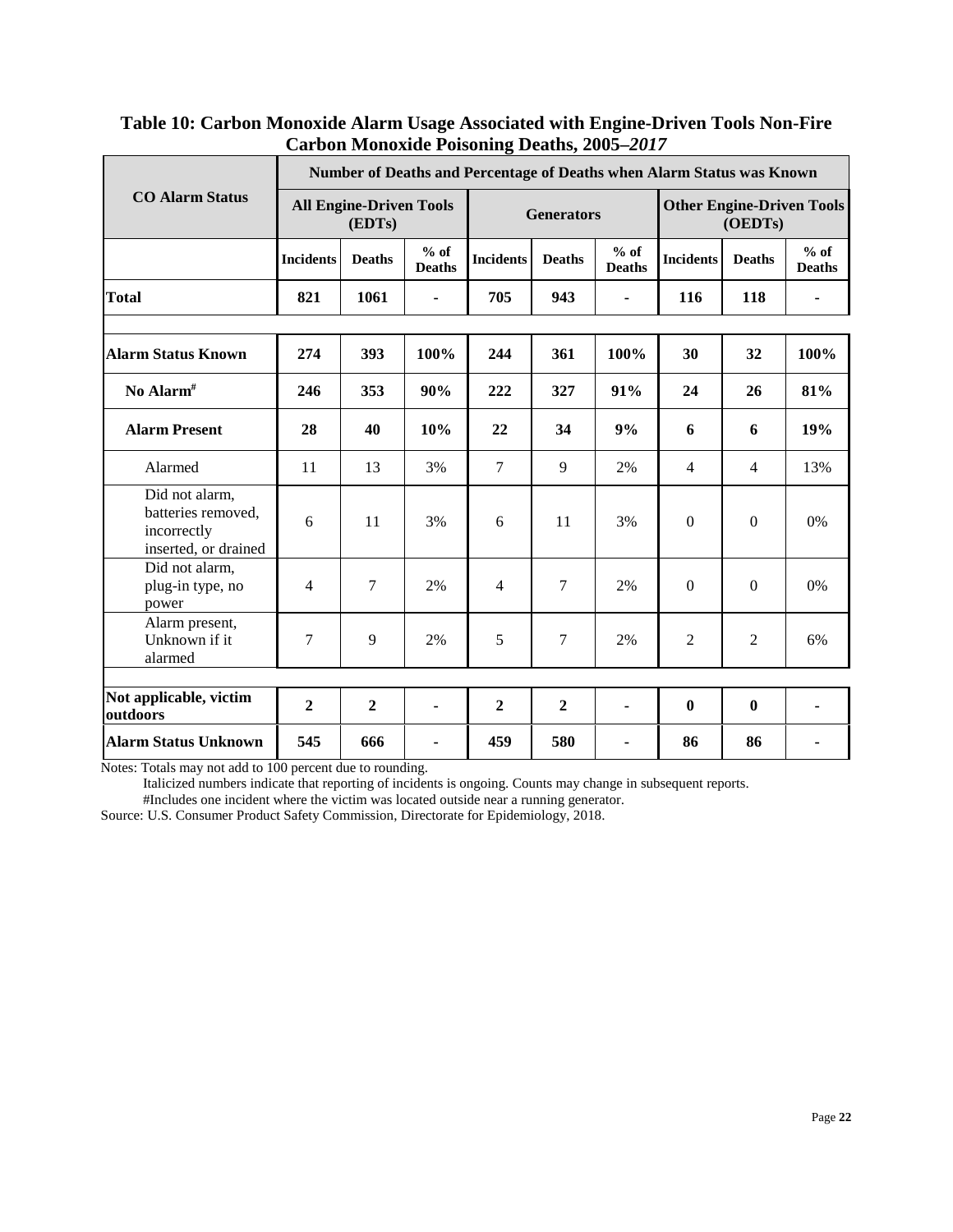## <span id="page-22-0"></span>**IV. Hazard Patterns Associated with Generators**

This section presents information about the usage patterns associated with fatal CO poisoning specific to generators, as well as information about the homes where fatal generator incidents occurred. As of June 27, 2018, CPSC staff is aware of 705 generator-related incidents from 2005 through 2017, which resulted in non-fire CO fatalities. Staff completed, or otherwise resolved, IDIs for 663 of 705 (94%) fatal CO incidents associated with generators that occurred from 2005 through 2017. For the remaining 42 incidents in which an IDI was not performed or was not completed by the cut-off date of June 27, 2018, attempts were made to augment the data from reports of the incident in IPII records or from death certificate information. Summaries of generator-related incidents in this section also include incidents where multiple fuel-burning consumer products were involved, including a generator.

A review of records for the 705 incidents resulting in 943 generator-related, non-fire CO deaths reported to CPSC staff suggests two primary reasons reported for using a generator. One reason cited was to provide electricity to a location that did not have electricity due to a temporary situation (*e.g*., a power outage), and the other was to provide power after a shutoff to the residence by the utility company, due to bill dispute or nonpayment. Table 11 provides a breakdown by year, listing the reasons why a generator was in use at the time of the incident. Twenty-four percent of the incidents (26 percent of the reported deaths) involving generator-related, non-fire CO fatalities were associated with the use of generators during a temporary power outage stemming from a weather problem or a problem with power distribution. Twenty percent of the fatal incidents (21 percent of deaths) were associated with the use of generators after a power shutoff by the utility company for nonpayment of a bill, a bill dispute, or other reason. For 22 percent of the fatal incidents (20 percent of deaths), it could not be determined why the generator was in use, or why there was no electricity at the location of the incident.

Most of the generators that were associated with fatal CO poisoning were gasoline-fueled. In 82 of the 705 incidents, the fuel type could not be ascertained. Of the 625 cases where the fuel type used in the generator was known, 99 percent (620 of 625) were gasoline-fueled. Of the remaining incidents, four involved propane-fueled generators, and the other incident involved a diesel-fueled generator.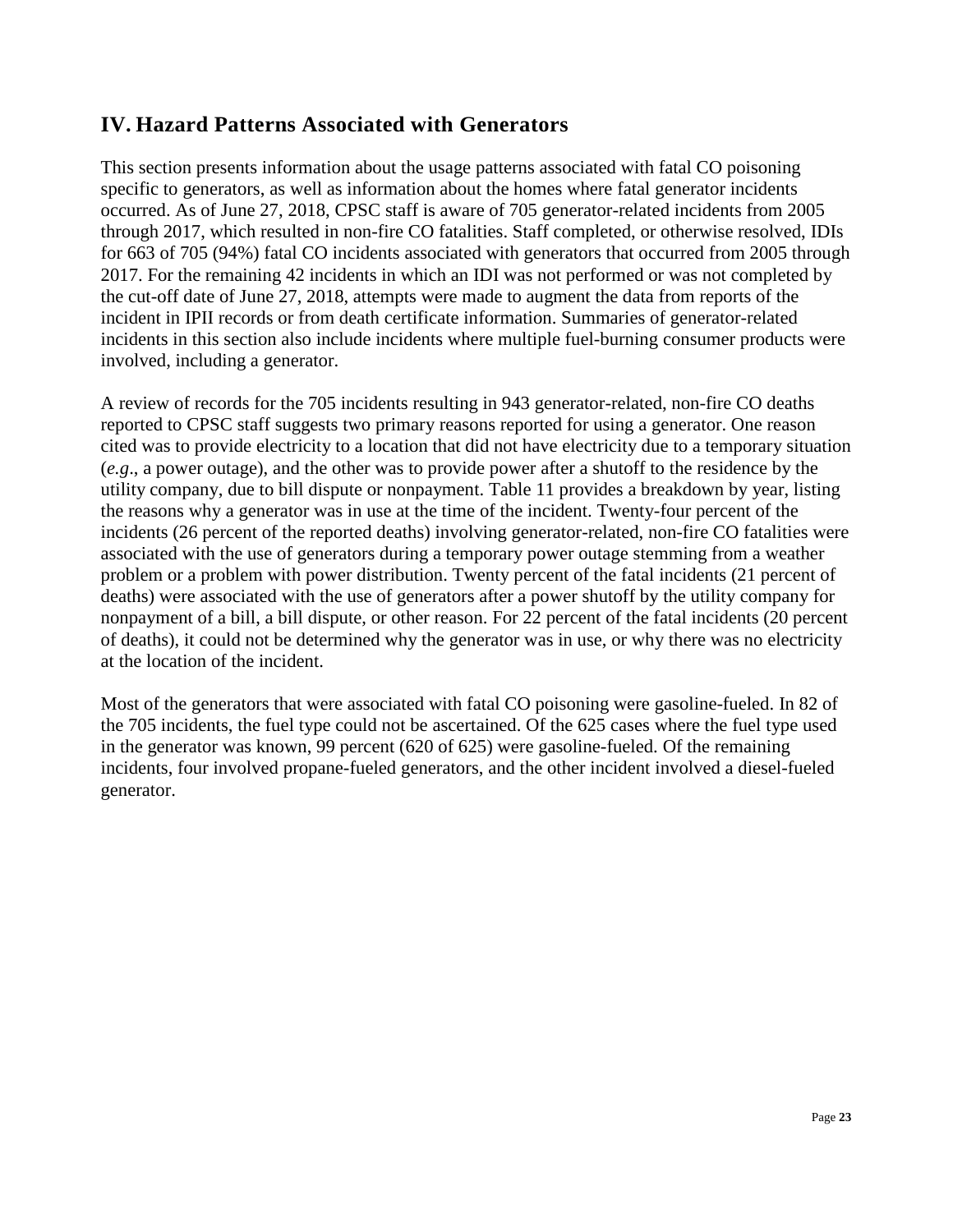<span id="page-23-0"></span>

|                                                                             |                  |              | VV LLLL        | <b>OCHULATOL</b> |                | IJ,            | <b>INCAPOLI TOT</b> |                | $\mathbf{C}$ <sub><math>\mathbf{C}</math></sub> |                |                |          |                |                |                |
|-----------------------------------------------------------------------------|------------------|--------------|----------------|------------------|----------------|----------------|---------------------|----------------|-------------------------------------------------|----------------|----------------|----------|----------------|----------------|----------------|
| <b>Reason for Use</b>                                                       |                  | <b>Total</b> | 2005           | 2006             | 2007           | 2008           | 2009                | 2010           | 2011                                            | 2012           | 2013           | 2014     | 2015           | 2016           | 2017           |
|                                                                             | <b>Incidents</b> | 705          | 80             | 63               | 57             | 70             | 45                  | 37             | 69                                              | 43             | 46             | 39       | 50             | 54             | 52             |
| <b>Total</b>                                                                | <b>Deaths</b>    | 943          | 103            | 93               | 72             | 95             | 66                  | 46             | 96                                              | 49             | 59             | 50       | 75             | 72             | 67             |
| Power outage due to<br>weather, or problem with                             | Incidents        | 172          | 37             | 11               | 15             | 19             | 10                  | 5              | 19                                              | 15             | 12             | 5        | $\overline{4}$ | $\overline{4}$ | 16             |
| power distribution                                                          | Deaths           | 241          | 53             | 17               | 23             | 26             | 17                  | 6              | 27                                              | 16             | 13             | 5        | 6              | 11             | 21             |
| Electricity turned off by<br>power company due to bill                      | Incidents        | 142          | 11             | 17               | 13             | 13             | 6                   | 12             | 17                                              | 5              | 9              | 8        | 11             | 10             | 10             |
| dispute, nonpayment, or<br>other reason                                     | Deaths           | 197          | 12             | 23               | 16             | 19             | 9                   | 16             | 25                                              | 6              | 11             | 11       | 22             | 12             | 15             |
| Provide power to storage<br>shed, trailer, boat, camper,<br>cabin, campsite | Incidents        | 90           | 8              | 13               | 8              | 5              | 8                   | $\overline{c}$ | 8                                               | 5              | 5              | 5        | 7              | 11             | 5              |
|                                                                             | Deaths           | 122          | 11             | 19               | 9              | 7              | 11                  | 5              | 13                                              | 6              | 5              | $\tau$   | 10             | 13             | 6              |
| New home or homeowner,<br>and power not yet turned                          | Incidents        | 68           | $\overline{4}$ | 6                | 5              | $\overline{7}$ | 5                   | 5              | 5                                               | 3              | 6              | 5        | 5              | 8              | $\overline{4}$ |
| on, home under<br>construction or renovation                                | Deaths           | 95           | 6              | 9                | 5              | 13             | 6                   | 5              | 10                                              | $\overline{4}$ | 11             | 5        | 8              | 9              | $\overline{4}$ |
| Provide power to home or<br>mobile home that normally                       | Incidents        | 49           | 6              | 3                | $\overline{4}$ | $\overline{4}$ | 3                   | 3              | $\overline{4}$                                  | $\overline{4}$ | $\overline{2}$ | 5        | $\overline{4}$ | $\mathcal{I}$  | 6              |
| does not have electricity                                                   | Deaths           | 67           | 6              | 5                | 5              | 5              | 7                   | 3              | $\overline{4}$                                  | 6              | $\overline{2}$ | 8        | 6              | $\mathcal{I}$  | 9              |
| Working on or preparing a<br>home for predicted storm /                     | Incidents        | 7            | $\Omega$       | $\mathbf{1}$     | $\Omega$       | $\overline{4}$ | $\Omega$            | $\overline{0}$ | $\Omega$                                        | $\Omega$       | $\Omega$       | $\Omega$ | $\mathbf{1}$   | $\mathcal{I}$  | $\theta$       |
| Periodic testing                                                            | Deaths           | 7            | $\mathbf{0}$   | $\mathbf{1}$     | $\theta$       | $\overline{4}$ | $\theta$            | $\overline{0}$ | $\overline{0}$                                  | $\theta$       | $\overline{0}$ | $\Omega$ | $\mathbf{1}$   | 1              | $\theta$       |
| Provide power to a shed or                                                  | Incidents        | 7            | $\overline{0}$ | $\Omega$         | $\Omega$       | $\overline{2}$ | $\Omega$            | $\mathbf{1}$   | $\overline{2}$                                  | 1              | $\mathbf{1}$   | $\Omega$ | $\overline{0}$ | $\theta$       | $\theta$       |
| garage that normally does<br>not have electricity                           | Deaths           | 8            | $\overline{0}$ | $\mathbf{0}$     | $\theta$       | $\overline{2}$ | $\theta$            | $\mathbf{1}$   | $\overline{2}$                                  | $\mathbf{1}$   | $\overline{2}$ | $\Omega$ | $\Omega$       | $\theta$       | $\theta$       |
| Other (previous fire in<br>house, power shut off by                         | Incidents        | 16           | 1              | $\mathbf{1}$     | $\Omega$       | 3              | 2                   | 1              | $\mathbf{1}$                                    | $\mathbf{1}$   | $\mathbf{1}$   | 1        | 3              | $\mathcal{I}$  | $\theta$       |
| owners, servicing power<br>supply, or other usage)                          | Deaths           | 18           | 1              | $\mathbf{1}$     | $\Omega$       | 3              | 2                   | 1              | $\overline{2}$                                  | $\mathbf{1}$   | $\overline{2}$ | 1        | 3              | $\mathcal{I}$  | $\theta$       |
| Unknown why electricity                                                     | Incidents        | 154          | 13             | 11               | 12             | 13             | 11                  | 8              | 13                                              | 9              | 10             | 10       | 15             | 18             | 11             |
| off                                                                         | Deaths           | 188          | 14             | 18               | 14             | 16             | 14                  | 9              | 13                                              | 9              | 13             | 13       | 19             | 24             | 12             |

**Table 11: Number of Reported Non-Fire Carbon Monoxide Fatalities for Incidents Associated with Generators1 by Reason for Use, 2005–***2017*

1 Number of deaths associated with generators includes incidents where other consumer products may also have been involved. Other products include one or more of the following: lawn mowers, portable LP-fueled heaters, portable kerosene-fueled heaters, camp stoves, lanterns, outdoor cookers, furnaces, and wood stoves.

Notes: Totals may not add to 100 percent due to rounding.

 Italicized numbers indicate that reporting of incidents is ongoing. Counts may change in subsequent reports. Source: U.S. Consumer Product Safety Commission, Directorate for Epidemiology, 2018.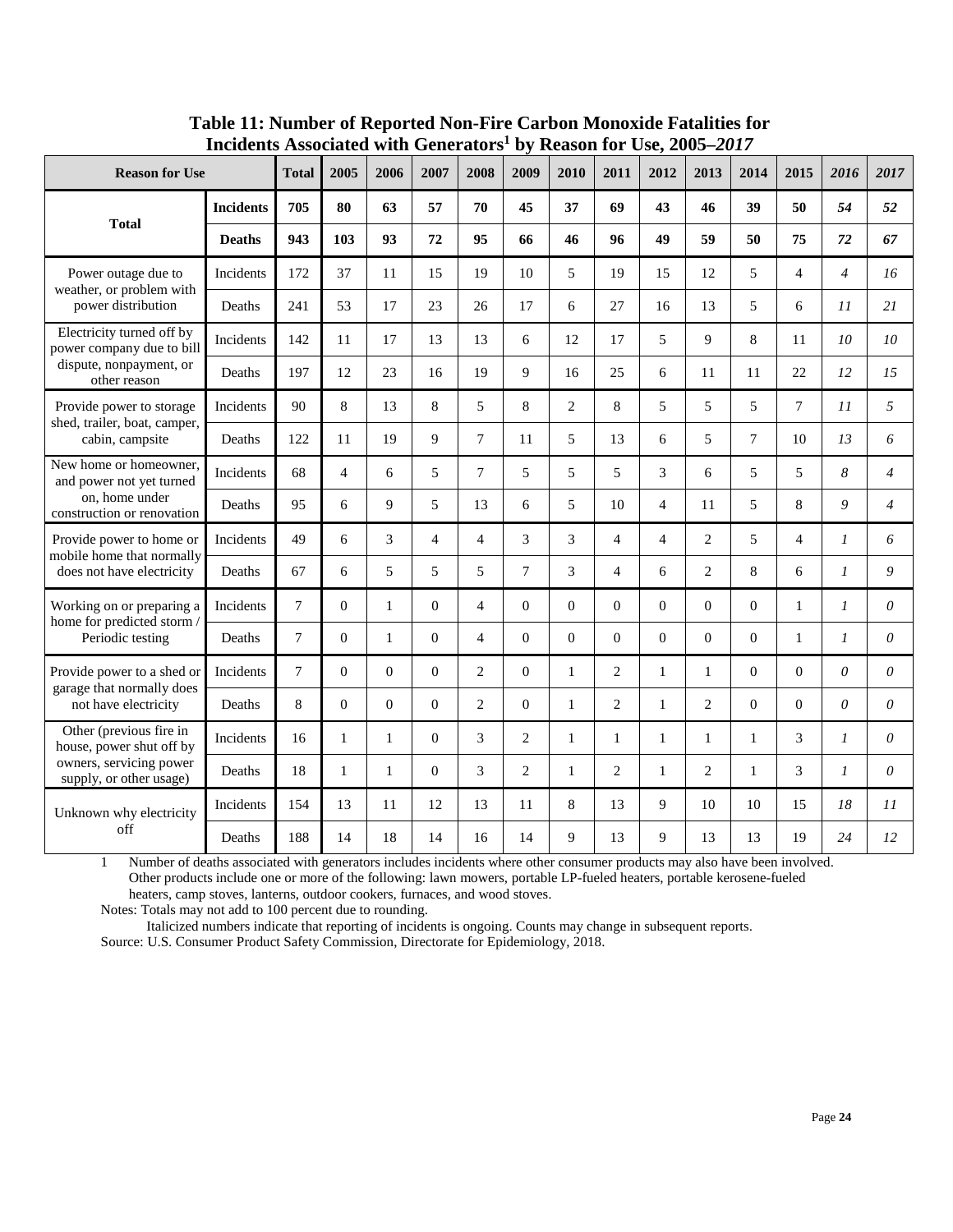For the 172 fatal incidents associated with a power outage due to weather or a problem with power distribution, Table 12 provides a further breakdown by year and cause of the power outage. Ninetyfour percent of the fatal incidents associated with power outages were known to be due to specific weather conditions. Ice or snow storms are associated with the largest percentage of weather-related CO fatal incidents accounting for nearly half (48%) of the power outage-related incidents when the reason for the outage was known. Hurricanes and tropical storms are also associated with 32 percent of CO fatal incidents over the 13-year period from 2005 to 2017. Of the 71 known hurricane- or tropical storm-related fatalities between 2005 and 2017, 44 percent (31 deaths) occurred in 2005 and another 24 percent (17 deaths) in 2017.

| <b>Reason for Power</b><br>Outage |                  | <b>Total</b> | 2005           | <i>Exposueva</i> with otherators<br>2006 | 2007           | 2008           | 2009           | $\omega$ reason for 1 ower Sunge, 2000<br>2010 | 2011           | 2012           | 2013           | $\rightarrow \rightarrow \rightarrow$<br>2014 | 2015           | 2016                  | 2017                  |
|-----------------------------------|------------------|--------------|----------------|------------------------------------------|----------------|----------------|----------------|------------------------------------------------|----------------|----------------|----------------|-----------------------------------------------|----------------|-----------------------|-----------------------|
| <b>Total</b>                      | <b>Incidents</b> | 172          | 37             | 11                                       | 15             | 19             | 10             | 5                                              | 19             | 15             | 12             | 5                                             | 4              | $\boldsymbol{4}$      | 16                    |
|                                   | <b>Deaths</b>    | 241          | 53             | 17                                       | 23             | 26             | 17             | 6                                              | 27             | 16             | 13             | 5                                             | 6              | 11                    | 21                    |
| Ice or snow storm                 | Incidents        | 77           | 15             | 6                                        | 9              | $\tau$         | 9              | 3                                              | 10             | 5              | 8              | $\mathbf{1}$                                  | 3              | $\mathfrak{1}$        | $\theta$              |
|                                   | Deaths           | 102          | 20             | $8\,$                                    | 13             | 9              | 14             | $\overline{4}$                                 | 14             | 5              | $8\,$          | $\mathbf{1}$                                  | $\overline{4}$ | $\overline{c}$        | $\theta$              |
| Hurricane or<br>tropical storm    | Incidents        | 51           | 20             | $\mathbf{1}$                             | $\overline{0}$ | 6              | $\Omega$       | $\Omega$                                       | 3              | $\tau$         | $\overline{0}$ | $\theta$                                      | $\overline{0}$ | $\mathcal{I}$         | 13                    |
|                                   | Deaths           | 71           | 31             | $\mathbf{1}$                             | $\mathbf{0}$   | 8              | $\theta$       | $\overline{0}$                                 | 5              | 8              | $\mathbf{0}$   | $\boldsymbol{0}$                              | $\mathbf{0}$   | 1                     | 17                    |
| Wind storm                        | Incidents        | 10           | $\overline{0}$ | 2                                        | $\mathbf{1}$   | $\mathbf{1}$   | $\Omega$       | $\Omega$                                       | $\mathbf{1}$   | $\mathbf{1}$   | $\overline{0}$ | $\mathbf{1}$                                  | $\mathbf{1}$   | $\boldsymbol{l}$      | $\boldsymbol{l}$      |
|                                   | Deaths           | 21           | $\overline{0}$ | 6                                        | $\mathbf{1}$   | $\mathbf{1}$   | $\theta$       | $\Omega$                                       | $\mathbf{1}$   | 1              | $\overline{0}$ | $\mathbf{1}$                                  | $\overline{c}$ | 6                     | $\overline{c}$        |
| Thunderstorm.<br>rainstorm, or    | Incidents        | 12           | $\mathbf{1}$   | 2                                        | $\mathbf{1}$   | $\mathbf{1}$   | $\Omega$       | 2                                              | $\overline{2}$ | $\overline{0}$ | $\overline{0}$ | $\mathbf{1}$                                  | $\overline{0}$ | $\mathcal{I}$         | $\mathcal{I}$         |
| flooding                          | Deaths           | 15           | 1              | 2                                        | $\mathbf{1}$   | $\overline{2}$ | $\theta$       | $\overline{2}$                                 | 3              | $\Omega$       | $\overline{0}$ | 1                                             | $\overline{0}$ | $\overline{c}$        | $\boldsymbol{l}$      |
| Tornado                           | Incidents        | 3            | $\overline{0}$ | $\mathbf{0}$                             | $\mathbf{0}$   | $\overline{2}$ | $\overline{0}$ | $\mathbf{0}$                                   | $\mathbf{1}$   | $\mathbf{0}$   | $\mathbf{0}$   | $\theta$                                      | $\overline{0}$ | $\boldsymbol{\theta}$ | $\theta$              |
|                                   | Deaths           | 5            | $\overline{0}$ | $\mathbf{0}$                             | $\mathbf{0}$   | $\overline{3}$ | $\overline{0}$ | $\mathbf{0}$                                   | $\overline{2}$ | $\mathbf{0}$   | $\mathbf{0}$   | $\theta$                                      | $\overline{0}$ | $\boldsymbol{\theta}$ | $\boldsymbol{\theta}$ |
|                                   | Incidents        | 8            | $\overline{0}$ | $\overline{0}$                           | $\overline{2}$ | $\mathbf{1}$   | $\Omega$       | $\overline{0}$                                 | $\mathbf{1}$   | $\overline{2}$ | $\mathbf{1}$   | $\mathbf{1}$                                  | $\overline{0}$ | $\theta$              | $\theta$              |
| Storm, unspecified                | Deaths           | 10           | $\mathbf{0}$   | $\mathbf{0}$                             | $\overline{4}$ | $\mathbf{1}$   | $\mathbf{0}$   | $\mathbf{0}$                                   | $\mathbf{1}$   | 2              | $\mathbf{1}$   | $\mathbf{1}$                                  | $\overline{0}$ | $\boldsymbol{\theta}$ | $\theta$              |
| Unknown or other                  | Incidents        | 11           | $\mathbf{1}$   | $\overline{0}$                           | $\overline{2}$ | $\mathbf{1}$   | $\mathbf{1}$   | $\overline{0}$                                 | $\mathbf{1}$   | $\overline{0}$ | 3              | $\mathbf{1}$                                  | $\overline{0}$ | $\theta$              | $\boldsymbol{l}$      |
| reason for outage                 | Deaths           | 17           | $\mathbf{1}$   | $\overline{0}$                           | $\overline{4}$ | $\overline{2}$ | 3              | $\overline{0}$                                 | 1              | $\overline{0}$ | $\overline{4}$ | $\mathbf{1}$                                  | $\mathbf{0}$   | $\theta$              | $\boldsymbol{l}$      |

<span id="page-24-0"></span>**Table 12: Number of Reported Non-Fire Carbon Monoxide Fatalities for Incidents Associated with Generators1 by Reason for Power Outage, 2005–***2017*

1 Number of deaths associated with generators includes incidents where other consumer products may also have been involved. Other products include one or more of the following: lawn mowers, portable LP-fueled heaters, portable kerosene-fueled heaters, camp stoves, lanterns, outdoor cookers, furnaces, and wood stoves.

Note: Italicized numbers indicate that reporting of incidents is ongoing. Counts may change in subsequent reports.

Source: U.S. Consumer Product Safety Commission, Directorate for Epidemiology, 2018.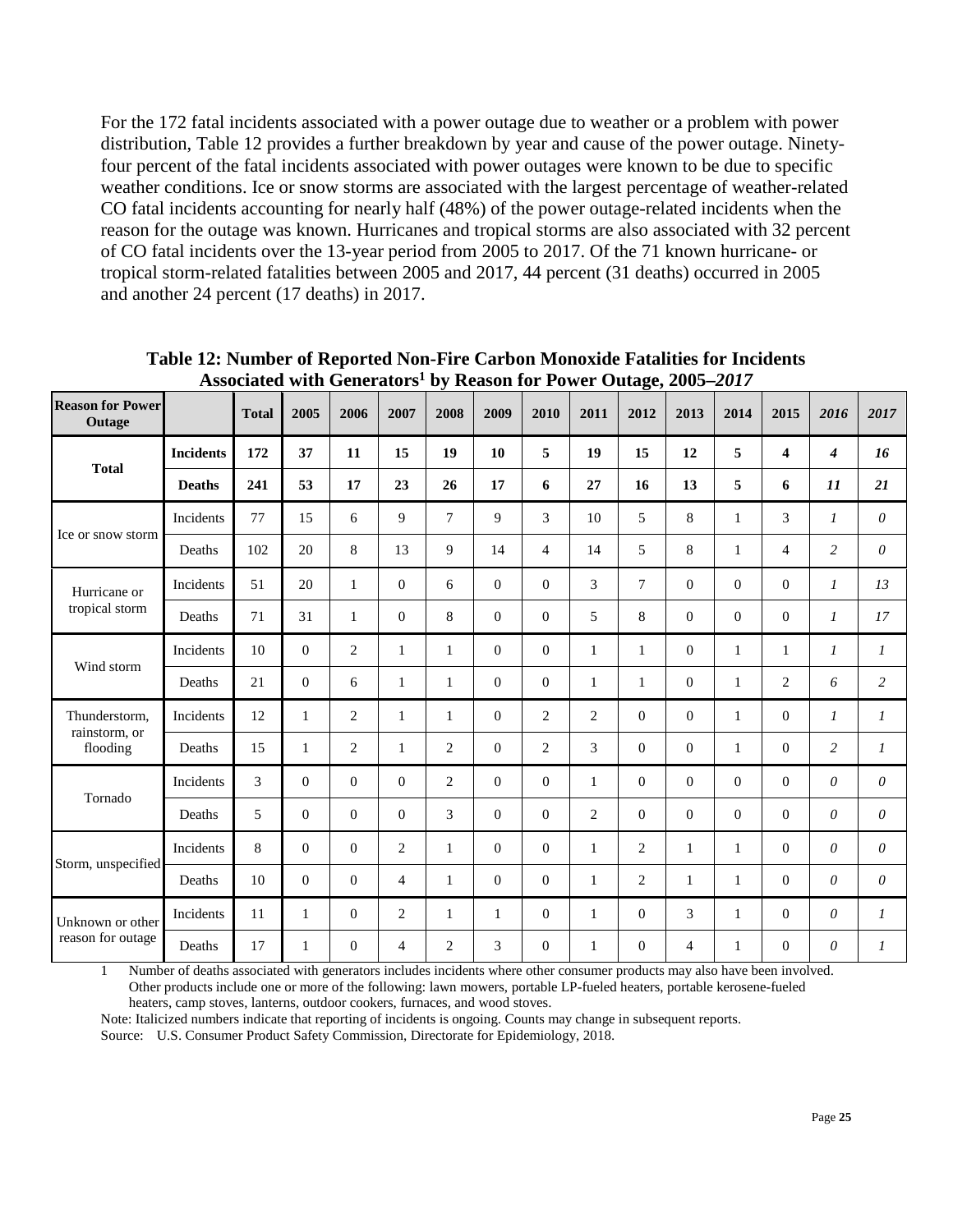As shown in Table 8 above, 712 generator-related, non-fire CO fatalities occurred in a fixedstructure home. The category "fixed-structure home" is defined as a permanent, fixed-structure used as a residence, including: houses, mobile homes, apartments, townhouses, and structures attached to the house, such as an attached garage. Travel trailers, campers, and RVs are not included in this classification, nor are external structures at the home, such as detached garages or sheds.

Of these 712 generator-related deaths that occurred in a fixed-structure home, information was available for 587 deaths (82%) regarding the victim's location in relation to the generator. One hundred and thirty-nine of these 587 fatalities (24%) occurred in the same room or space as the generator.

The 712 deaths that occurred in a fixed-structure home were the result of 526 incidents (Table 13). These incidents were further classified by the specific location of the generator within the home. The category "Living Space (non-basement)" includes rooms reported as bedrooms, bathrooms, dens, living rooms, landings, home offices, rear rooms, enclosed porches, and converted garages. This category does not include attached garages or basements. The category "Outside the home" includes incidents where the generator was placed outside a home but near an open window, door, or vent of the home. Seventy percent (370 of 526) of the CO fatal incidents at home locations occurred when a generator was known to be placed inside the home, including the living space (199), a basement (116), closet (5), doorway (1), or inside the house, with no further information provided (49). Another 23 percent of the fatal incidents (120 of 526) occurred when the generator was placed in an attached garage, enclosed carport, or attached barn. Forty-five percent of the fatal incidents (236 of 526) occurred when the generator was placed in an attached structure (120) or in the basement or crawlspace (116).

Twenty deaths from 15 incidents were associated with the use of a generator placed outside the home. Usually, this involved placing the generator too near an open window or vent. This category also includes incidents where a generator was running outside the home but inside a building (*e.g*., outside an apartment but still inside the building). Additional fatalities occurred with generators placed outside in non-fixed structure house incidents. A summary of all fatal scenarios where generator was located outside is given in Appendix C to this report.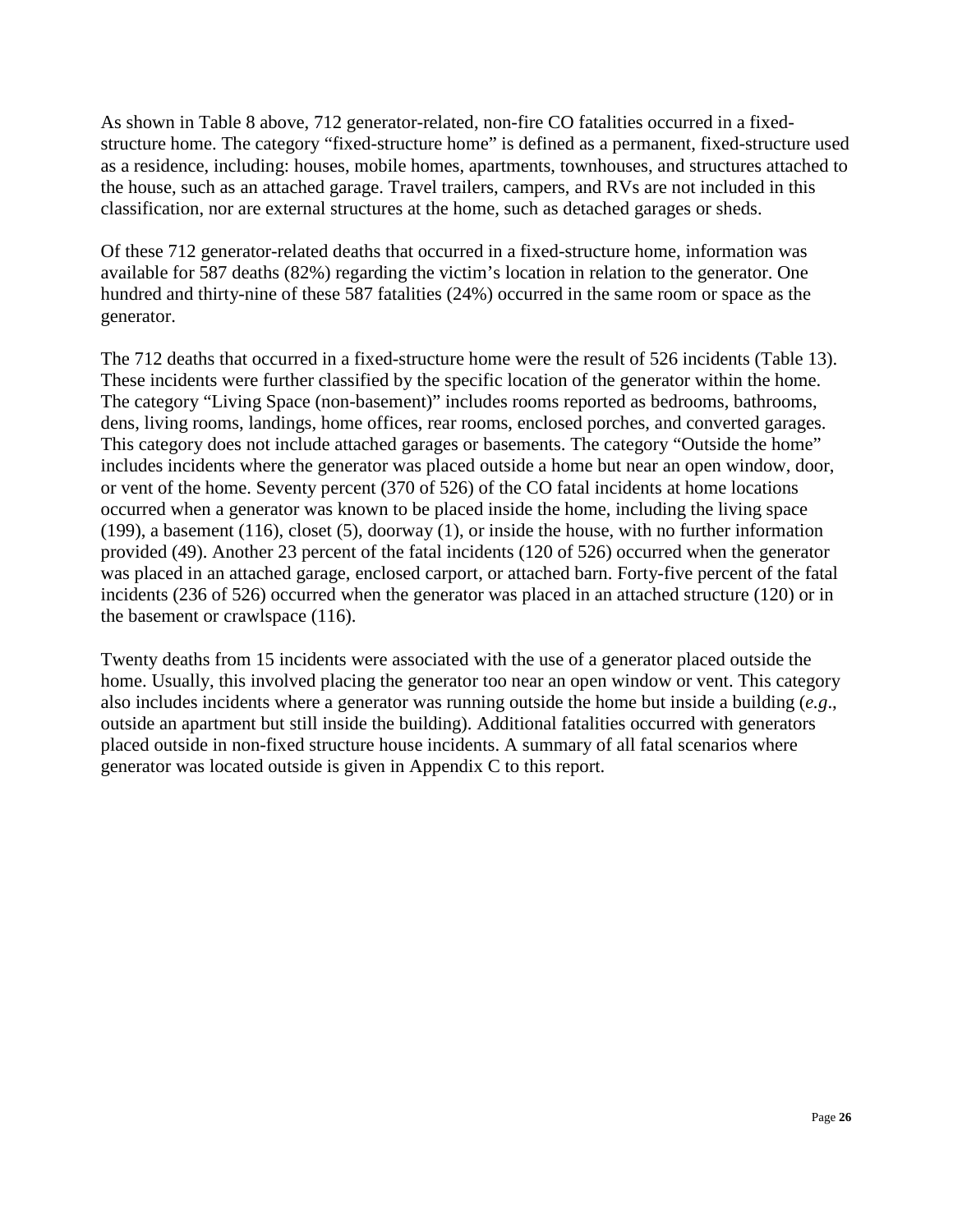| Lucativii<br>by Location of the Generator, $2005 - 2017$ |                  |                |                |                |                |                |                |                |                |                  |                |                |                |                       |                |
|----------------------------------------------------------|------------------|----------------|----------------|----------------|----------------|----------------|----------------|----------------|----------------|------------------|----------------|----------------|----------------|-----------------------|----------------|
| <b>Generator Location</b>                                |                  | <b>Total</b>   | 2005           | 2006           | 2007           | 2008           | 2009           | 2010           | 2011           | 2012             | 2013           | 2014           | $2015^3$       | 2016                  | 2017           |
|                                                          | <b>Incidents</b> | 526            | 55             | 40             | 45             | 52             | 35             | 29             | 54             | 36               | 35             | 28             | 33             | 41                    | 43             |
| <b>Total</b>                                             | <b>Deaths</b>    | 712            | 70             | 57             | 59             | 72             | 52             | 35             | 76             | 41               | 46             | 36             | 55             | 56                    | 57             |
| Living space (non-                                       | Incidents        | 199            | 17             | 12             | 15             | 20             | 15             | 14             | 17             | 9                | 9              | 12             | 15             | 24                    | 20             |
| basement)                                                | Deaths           | 271            | 23             | 17             | 19             | 27             | 21             | 14             | 24             | 13               | 11             | 18             | 28             | 30                    | 26             |
| Garage/enclosed                                          | Incidents        | 120            | 17             | 13             | 10             | 13             | 8              | 5              | 14             | 14               | 9              | $\overline{2}$ | $\overline{4}$ | 5                     | 6              |
| carport / attached<br>barn                               | Deaths           | 158            | 18             | 20             | 17             | 15             | 11             | 6              | 19             | 14               | 13             | $\overline{2}$ | $\overline{7}$ | $\overline{7}$        | 9              |
| Basement /<br>crawlspace                                 | Incidents        | 116            | 12             | 9              | 10             | 12             | 6              | 5              | 16             | 5                | 12             | 9              | 8              | 5                     | $\mathcal{I}$  |
|                                                          | Deaths           | 169            | 15             | 11             | 13             | 21             | 11             | 8              | 25             | 5                | 16             | 11             | 12             | 12                    | 9              |
| Inside house, no                                         | Incidents        | 49             | 2              | $\overline{4}$ | 5              | $\overline{4}$ | $\overline{4}$ | $\mathbf{1}$   | $\overline{4}$ | 5                | 3              | 3              | 3              | 6                     | 5              |
| further information<br>reported                          | Deaths           | 54             | 2              | $\overline{4}$ | 5              | 5              | 6              | $\overline{2}$ | $\overline{4}$ | 5                | 3              | 3              | $\overline{4}$ | 6                     | 5              |
|                                                          | Incidents        | 5              | $\mathbf{1}$   | $\mathbf{1}$   | $\mathbf{1}$   | $\overline{0}$ | 1              | $\mathbf{0}$   | $\overline{0}$ | $\mathbf{0}$     | $\mathbf{1}$   | $\Omega$       | $\theta$       | $\theta$              | $\theta$       |
| Closet in home                                           | Deaths           | 12             | 6              | 3              | 1              | $\overline{0}$ | 1              | $\mathbf{0}$   | $\overline{0}$ | $\mathbf{0}$     | $\mathbf{1}$   | $\Omega$       | $\Omega$       | $\theta$              | $\theta$       |
|                                                          | Incidents        | 15             | $\overline{4}$ | $\overline{0}$ | 3              | $\overline{0}$ | $\mathbf{0}$   | $\mathbf{1}$   | $\mathbf{1}$   | 1                | $\mathbf{1}$   | $\mathbf{1}$   | 1              | $\mathfrak{1}$        | $\mathcal{I}$  |
| Outside the home                                         | Deaths           | 20             | $\overline{4}$ | $\mathbf{0}$   | 3              | $\overline{0}$ | $\overline{0}$ | $\mathbf{1}$   | $\overline{c}$ | $\overline{c}$   | $\overline{2}$ | $\mathbf{1}$   | $\overline{2}$ | $\mathfrak{1}$        | $\overline{c}$ |
|                                                          | Incidents        | $\mathbf{1}$   | $\overline{0}$ | $\mathbf{1}$   | $\overline{0}$ | $\overline{0}$ | $\overline{0}$ | $\theta$       | $\mathbf{0}$   | $\mathbf{0}$     | $\theta$       | $\mathbf{0}$   | $\overline{0}$ | $\boldsymbol{\theta}$ | $\theta$       |
| Doorway to home                                          | Deaths           | $\overline{2}$ | $\overline{0}$ | $\overline{2}$ | $\overline{0}$ | $\overline{0}$ | $\theta$       | $\mathbf{0}$   | $\overline{0}$ | $\boldsymbol{0}$ | $\theta$       | $\mathbf{0}$   | $\overline{0}$ | $\theta$              | $\theta$       |
| Unknown location.                                        | Incidents        | 21             | $\overline{2}$ | $\theta$       | $\mathbf{1}$   | 3              | 1              | 3              | $\overline{2}$ | $\overline{c}$   | $\theta$       | $\mathbf{1}$   | $\overline{2}$ | $\theta$              | $\overline{4}$ |
| but at home                                              | Deaths           | 26             | $\overline{2}$ | $\mathbf{0}$   | 1              | $\overline{4}$ | $\overline{c}$ | $\overline{4}$ | $\mathbf{2}$   | $\overline{c}$   | $\theta$       | $\mathbf{1}$   | $\overline{2}$ | $\theta$              | 6              |

<span id="page-26-0"></span>**Table 13: Non-Fire Carbon Monoxide Poisoning Deaths in the Fixed-Structure Home Location1 by Location of the Generator, <sup>2</sup> 2005–***2017*

1 This refers to a fixed-structure used as a residence, including houses, mobile homes, apartments, townhouses, and structures attached to the house, such as an attached garage. Not included here are incidents that occurred in detached structures at home locations (*e.g.,* detached garages, sheds), or at non-fixed location residences (*e.g.,* travel trailers, houseboats).

2 Number of deaths associated with generators includes incidents where other consumer products may also have been involved. Other products include one or more of the following: lawn mowers, portable LP-fueled heaters, portable kerosene-fueled heaters, camp stoves, lanterns, outdoor cookers, furnaces, and wood stoves.

3 In 2015, there was one incident (one fatality) where the victim was running two generators simultaneously, one in the living space and one in the basement. This incident was included in the "living space" category as the victim was found in the living space.

Notes: Totals may not add to 100 percent due to rounding.

Italicized numbers indicate that reporting of incidents is ongoing. Counts may change in subsequent reports.

Source: U.S. Consumer Product Safety Commission, Directorate for Epidemiology, 2018.

Table 14 presents a summary of non-fire CO fatalities that occurred in the fixed-structure home characterized by ventilation status. Many of the incidents with generator-associated fatalities in the home (249 of the 526 incidents) did not contain information about the ventilation of the generator.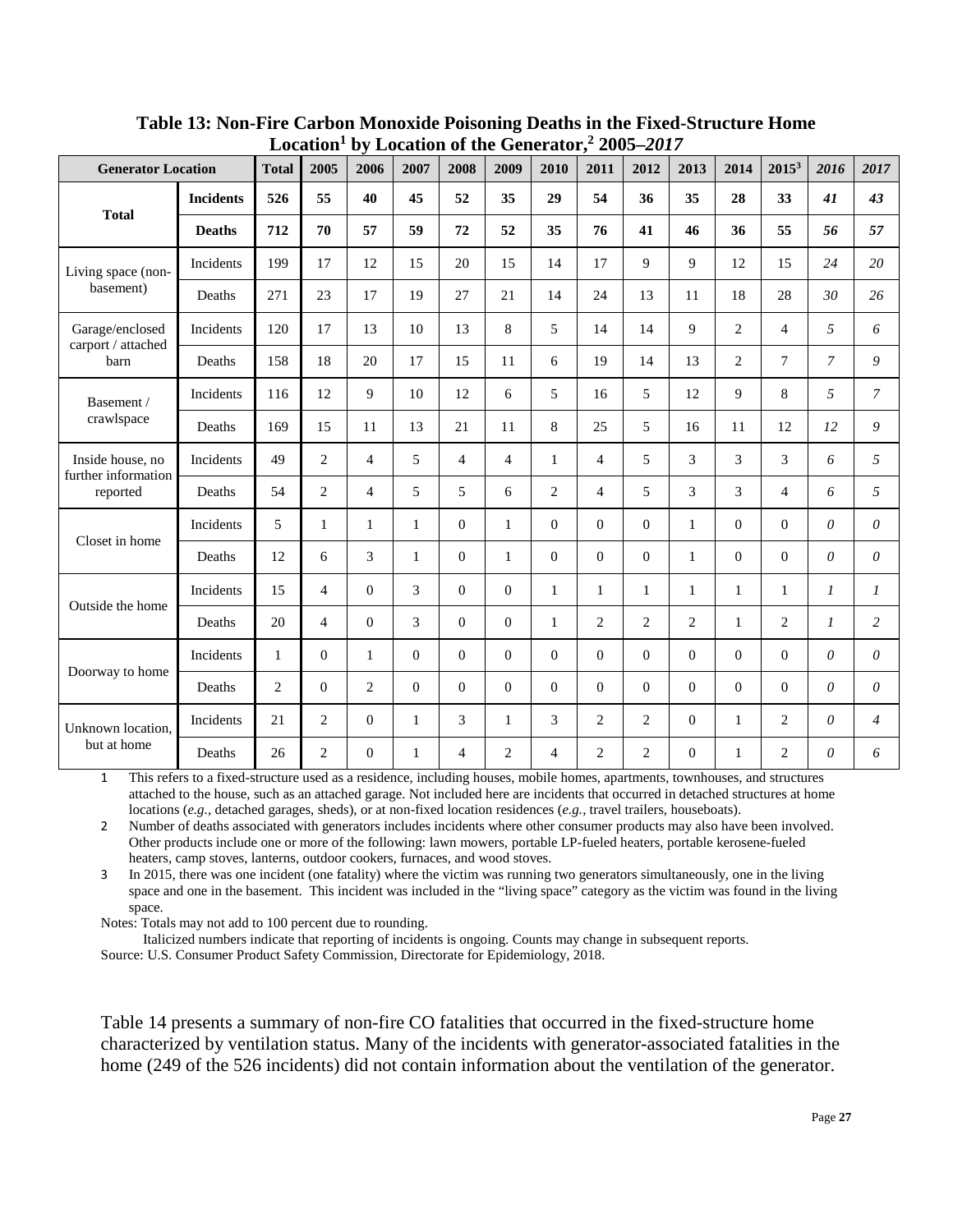In 180 of the 277 incidents (65%), accounting for 265 deaths, in which information on ventilation of the generator was available, there was no ventilation when the incident occurred. In four of these fatal incidents (six deaths), a window or door was open during some period of use but later closed. There were 97 incidents associated with generators in which it was reported that some type of ventilation was attempted. Of these 97 incidents, 69 were associated with incidents in which it was reported that there was an open or partially open window, door, garage door, or a combination of these, accounting for 85 CO deaths. As noted here and in Table 13, 15 incidents (20 deaths) were associated with generators that were placed outside the home near open windows, doors, or vents, where carbon monoxide entered the home. In 15 incidents (26 deaths), consumers actively attempted to vent generator exhaust outside through a window or door, or through the use of a fan, but these measures failed to adequately vent the CO from the victims' location. This included one case in which a victim placed a generator outside an apartment in the unventilated hallway of a building.

| <b>Ventilation Status</b>                                                              | Number of<br><b>Incidents</b> | Number of<br><b>Deaths</b> | <b>Percentage</b><br>of Deaths | Percentage of<br><b>Deaths Where</b><br><b>Ventilation is</b><br>Known |
|----------------------------------------------------------------------------------------|-------------------------------|----------------------------|--------------------------------|------------------------------------------------------------------------|
| Non-fire CO fatalities in the home                                                     | 526                           | 712                        | 100%                           | 100%                                                                   |
| Some ventilation attempted                                                             | 97                            | 128                        | 18%                            | 33%                                                                    |
| Open window(s), open door(s), an open garage<br>door, or a combination of these        | 69                            | 85                         | 12%                            | 22%                                                                    |
| Actively trying to vent either by fans or by<br>directing exhaust out a window or door | 15                            | 26                         | 4%                             | 7%                                                                     |
| Placed outside, but near a window, door or<br>$A/C$ unit <sup>3</sup>                  | 13                            | 17                         | 2%                             | 4%                                                                     |
| <b>No ventilation</b>                                                                  | 180                           | 265                        | 37%                            | 67%                                                                    |
| <b>Unknown ventilation</b>                                                             | 249                           | 319                        | 45%                            |                                                                        |

#### <span id="page-27-0"></span>**Table 14: Non-Fire CO Fatalities in the Fixed-Structure Home1 Reported to CPSC Staff and Associated with Generators2 Categorized by Status of Ventilation, 2005–***2017*

1 This refers to a fixed-location structure used as a residence, including houses, mobile homes, apartments, and townhouses, as well as structures attached to the house, such as an attached garage. Not included here are incidents that occurred in detached structures at home locations (*e.g.,* detached garages and sheds) or at non-fixed location residences (*e.g.*, travel trailers and houseboats).

2 Number of deaths associated with generators includes incidents where other consumer products may also have been involved. Other products include one or more of the following: lawn mowers, portable LP fueled heaters, portable kerosene-fueled heaters, camp stoves, lanterns, outdoor cookers, furnaces, and wood stoves.

3 One death occurred when a generator was placed outside an apartment in an unvented hallway and one occurred when the generator was placed outside a trailer that was located inside an enclosed, unvented garage.

Source: U.S. Consumer Product Safety Commission, Directorate for Epidemiology, 2018.

Table 15 presents a summary of the fatal CO incidents and fatalities characterized by the size of the home in which the fatalities occurred. For 28 percent (149 of 526) of the fatal incidents and 27 percent of the deaths (195 of 712), CPSC staff could not ascertain the size of the home. Home size information was available for 377 of 526 fatal incidents (517 of the 712 deaths). Information regarding the size of the homes reported in this document comes from one of two sources: (1) CPSC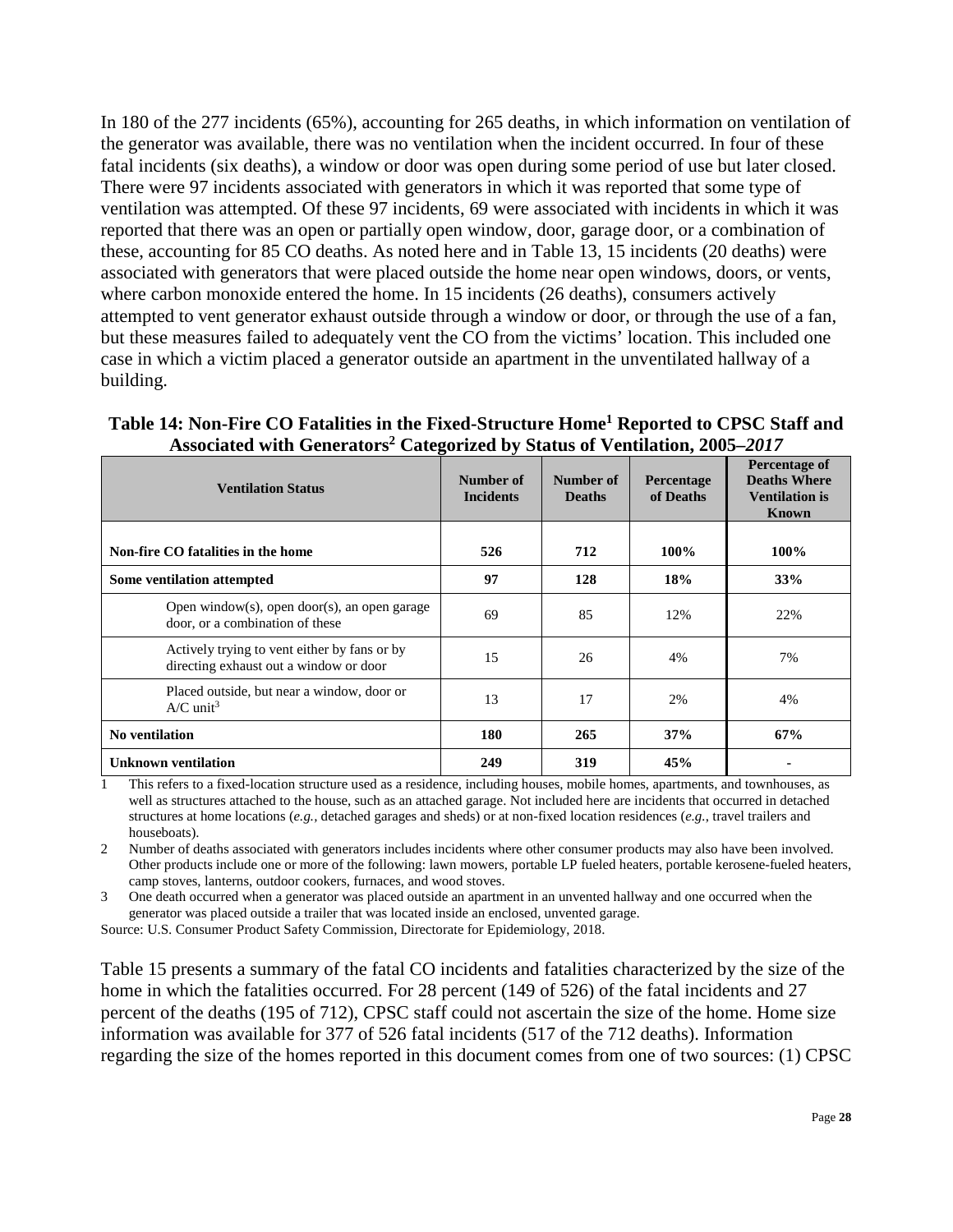IDIs, which include information gathered from police, fire department, or public records; and (2) Internet databases of real estate information, which contain public record data. In most cases, Internet databases agree on the size of the home because both databases are based on public records from the county, state, or municipality.

Sixty-three percent (236 of 377) of the reported fatal incidents (326 of 517 CO fatalities) associated with generators that occurred in the home, where the size of the structure was known, occurred in homes that were less than 1,500 square feet; and 86 percent (325 of 377) of the reported incidents and 87 percent of the deaths (450 of 517) occurred in houses that were less than 2,000 square feet. This portion of the fatal incident location includes most incidents that occurred in apartments and mobile homes. Fatal incidents that occurred in a detached structure are not included in this figure. The median home size involved in fatal generator-related CO poisoning deaths, where home size information is known, was approximately 1,330 square feet. As a point of reference, according to the U.S. Census Bureau's, *American Housing Survey for the United States: 2011,* the median housing unit as of 2010 was 1,800 square feet. Comparing the percentages of fatal incidents by home size to the U.S. Census figures, it appears that the fatal CO incidents are skewed toward smaller homes. Whether this is due to economic reasons, because smaller-volume structures are filled more quickly by deadly carbon monoxide, a combination of the two factors, or some yetunidentified reason, is unclear.

| <b>Home Size</b><br>(in sq. feet) <sup>3</sup> | Number of<br><b>Incidents</b> | <b>Number of Deaths</b> | Percentage of<br><b>Incidents</b> | Percentage of<br><b>Incidents Where</b><br><b>Home Size is</b><br><b>Known</b> | <b>Estimated</b><br>Percentage of U.S.<br><b>Occupied Housing</b><br>Units $(2010)^4$ |
|------------------------------------------------|-------------------------------|-------------------------|-----------------------------------|--------------------------------------------------------------------------------|---------------------------------------------------------------------------------------|
| <b>Total</b>                                   | 526                           | 712                     | 100%                              | 100%                                                                           | 100%                                                                                  |
| Under 500                                      | 4                             | 5                       | 1%                                | 1%                                                                             | 1%                                                                                    |
| 500-999                                        | 95                            | 119                     | 18%                               | 25%                                                                            | 9%                                                                                    |
| $1,000 - 1,499$                                | 137                           | 202                     | 26%                               | 36%                                                                            | 24%                                                                                   |
| 1,500-1,999                                    | 89                            | 124                     | 17%                               | 24%                                                                            | 25%                                                                                   |
| $2,000 - 2,499$                                | 26                            | 38                      | 5%                                | 7%                                                                             | 18%                                                                                   |
| 2,500-2,999                                    | 14                            | 16                      | 3%                                | 4%                                                                             | 9%                                                                                    |
| 3,000 or Larger                                | 12                            | 13                      | 2%                                | 3%                                                                             | 14%                                                                                   |
| Unknown                                        | 149                           | 195                     | 28%                               |                                                                                |                                                                                       |

<span id="page-28-0"></span>**Table 15: Non-Fire CO Fatalities in the Fixed-Structure Home1 Reported to CPSC Staff and Associated with Generators2 Categorized by Size of Home, 2005–***2017*

1 This refers to a fixed-location structure used as a residence, including houses, mobile homes, apartments, and townhouses and structures attached to the house, such as an attached garage. Not included here are incidents that occurred in detached structures at home locations (*e.g*., detached garages and sheds) or at non-fixed location residences (*e.g*., travel trailers and houseboats).

2 Number of deaths associated with generators includes incidents where other consumer products may also have been involved. Other products include one or more of the following: lawn mowers, portable LP-fueled heaters, portable kerosene-fueled heaters, camp stoves, lanterns, outdoor cookers, furnaces, and wood stoves.

3 Home size based on CPSC IDIs or from various Internet real estate databases*.*

4 The 2011 housing unit figures represent an approximate mid-point year.

Note: Totals may not add to 100 percent due to rounding.

Source: U.S. Consumer Product Safety Commission, Directorate for Epidemiology, 2018.

U.S. Census Bureau, American Housing Survey for the United States: 2011.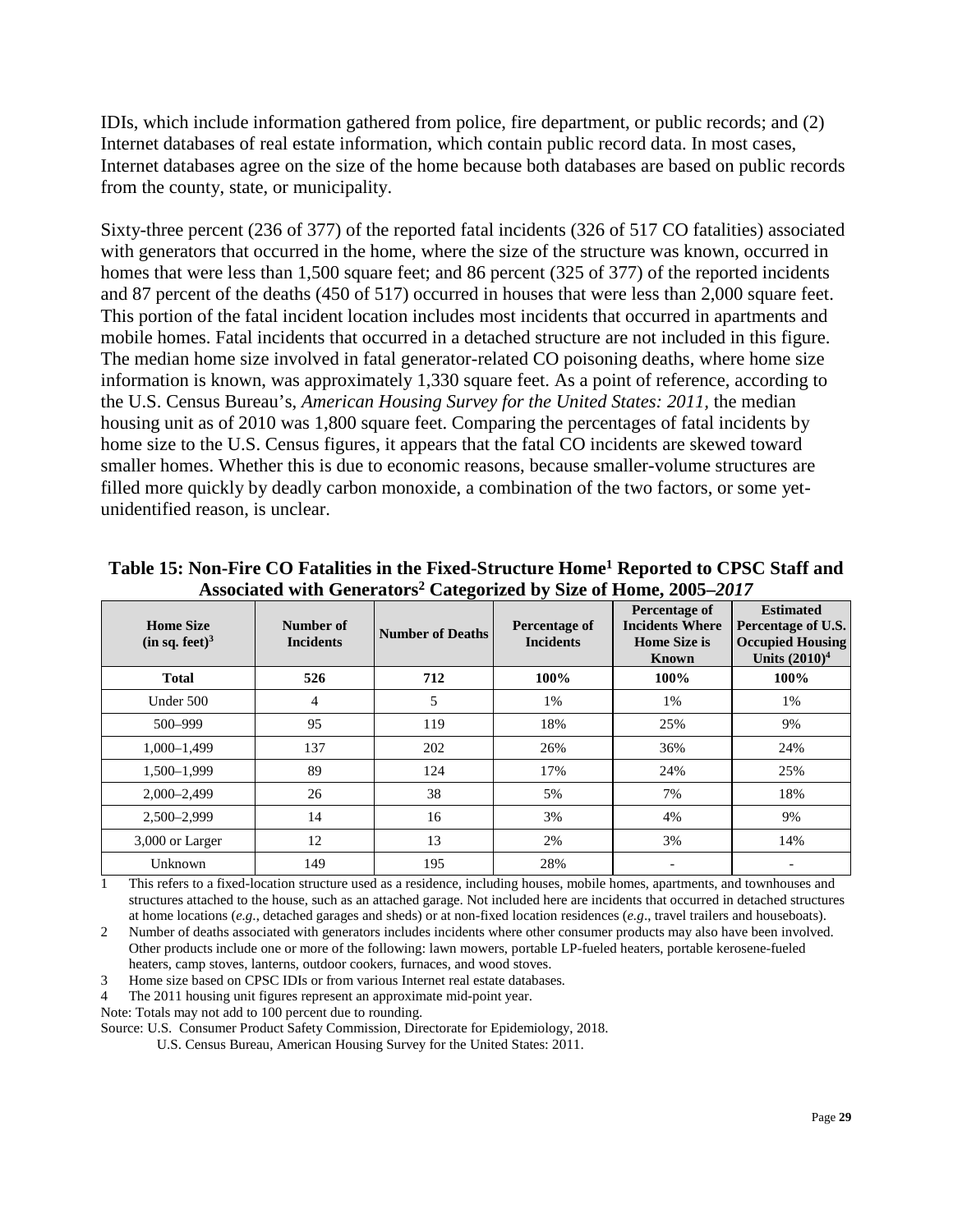## <span id="page-29-0"></span>**Conclusions**

Between 2005 and 2017, 1061 non-fire CO-poisoning deaths from 821 incidents that were associated with EDTs were reported to CPSC staff. The majority of these deaths (943) involved generators, or a generator and another consumer product. OEDTs, including garden tractors, lawn mowers, power washers or sprayers, and others, were associated with a much smaller number of deaths. The majority of fatal incidents reported to CPSC staff involved a single fatality. Most reported deaths occurred while an individual was at home.

Seventy-six percent of the reported deaths associated with generators occurred at fixed-structure home locations. Seventy percent of the fatal incidents known to have occurred in the home and involving generators occurred when a generator was placed in the living area or basement of the home. Another 23 percent occurred when a generator was used inside an attached garage or shed.

Generators were often used as alternative sources of electricity due to temporary power outages or as power sources for temporary shelters. Power outages, most commonly weather-related, were the single most common reason for generator usage that resulted in a non-fire CO fatality, accounting for at least 241 of the 943 fatalities (26 percent). Generators were often used with little or no ventilation. In only about nine percent of the fatalities was it known that there was a CO alarm installed—and many of these were inoperable at the time of the fatal incident. Conclusions about why consumers used generators indoors or determinations about whether users were aware of the potential non-fire CO-poisoning hazard were not possible to make with the available information.

Victims age 25 years and older accounted for about 83 percent of the non-fire CO poisoning deaths that were associated with generators reported to CPSC staff, and the majority (76 percent) of the victims were male. Victims age 25 years and older accounted for 99 percent of the non-fire CO poisoning deaths reported to CPSC staff that were associated with OEDTs. Males accounted for 97 percent of the deaths associated with OEDTs. Deaths associated with garden tractors and lawn mowers were often associated with an individual repairing or working on the product in an enclosed space.

Visit the CPSC's Carbon Monoxide Information Center— [http://www.cpsc.gov/en/Safety-](http://www.cpsc.gov/en/Safety-Education/Safety-Education-Centers/Carbon-Monoxide-Information-Center/)[Education/Safety-Education-Centers/Carbon-Monoxide-Information-Center/—](http://www.cpsc.gov/en/Safety-Education/Safety-Education-Centers/Carbon-Monoxide-Information-Center/)for the latest information on recalls, safety tips, safety standards, CO alarms, and downloadable injury prevention materials.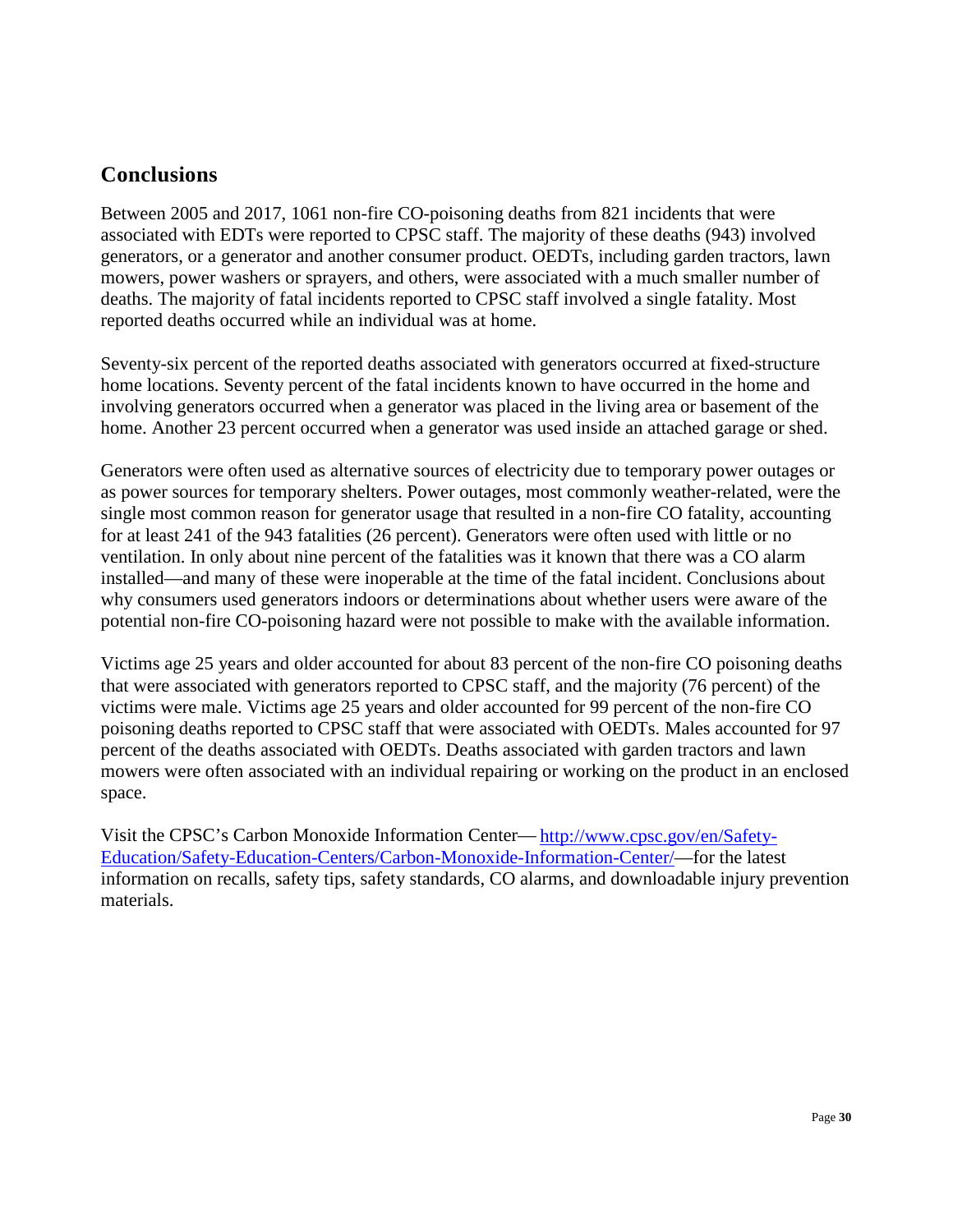# <span id="page-30-0"></span>**References**

Hnatov, Matthew V. *Incidents, Deaths, and In-Depth Investigations Associated with Non-Fire Carbon Monoxide from Engine-Driven Generators and Other Engine-Driven Tools, 2005-2016*. U.S. Consumer Product Safety Commission. June 2017. https://www.cpsc.gov/s3fs-public/Non-Fire-Carbon-Monoxide-from-Engine-Driven-Generators-2005-2016- June%202017.pdf?FL5ZFHu050hLH\_NGRwJtpM2EE4JHeveV

Hnatov, Matthew V. *Non-Fire Carbon Monoxide Deaths Associated with the Use of Consumer Products: 2014 Annual Estimates*. U.S. Consumer Product Safety Commission. September 2017. https://www.cpsc.gov/s3fs-public/Non-Fire-Carbon-Monoxide-Deaths-Associated-with-the-Use-of-Consumer-Products-2014- Annual-Estimates.pdf?VzenVwwvL5p7j\_Mt0WrQvZkchDBFCM48 *U.S. Census Bureau*. American FactFinder. Population, Housing Units, Area, and Density: 2010 - State─ 5-digit ZIP Code Tabulation Area: 2010 Census Summary File 1

[http://factfinder2.census.gov/faces/tableservices/jsf/pages/productview.xhtml?pid=DEC\\_10\\_SF1\\_G](http://factfinder2.census.gov/faces/tableservices/jsf/pages/productview.xhtml?pid=DEC_10_SF1_GCTPH1.ST09&prodType=table) [CTPH1.ST09&prodType=table](http://factfinder2.census.gov/faces/tableservices/jsf/pages/productview.xhtml?pid=DEC_10_SF1_GCTPH1.ST09&prodType=table)

*U.S. Census Bureau*. American Housing Survey for the United States: 2011. <https://www.census.gov/content/dam/Census/programs-surveys/ahs/data/2011/h150-11.pdf>

*U.S. Census Bureau,* 2010 Census Data <http://www.census.gov/2010census/data/>

*U.S. Department of Agriculture*. Rural-Urban Commuting Area Codes, October 12, 2016. <https://www.ers.usda.gov/data-products/rural-urban-commuting-area-codes.aspx>

*University of Washington, WWAMI Rural Health Research Center*. Rural-Urban Commuting Area Codes (RUCAs) <http://depts.washington.edu/uwruca/>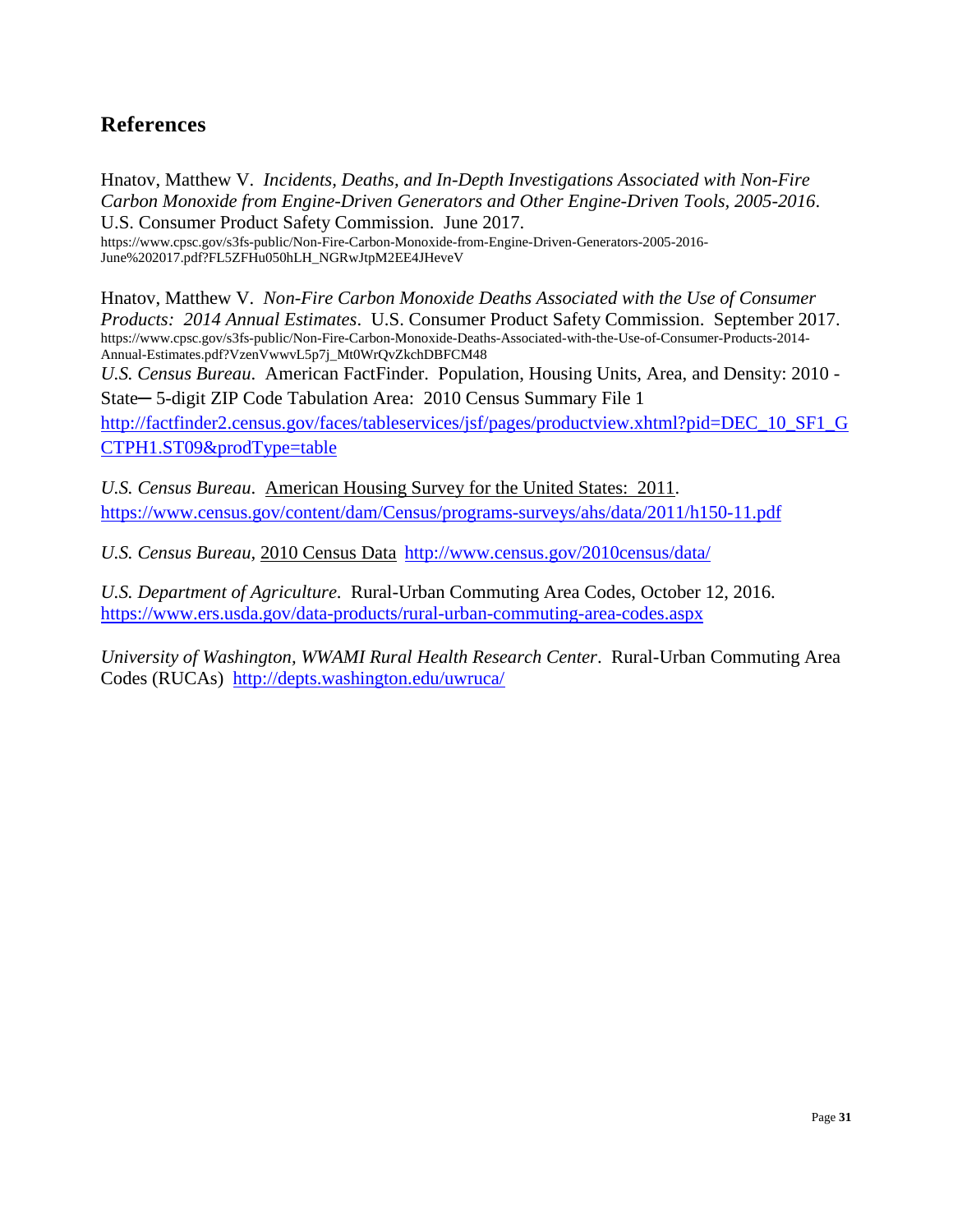## <span id="page-31-0"></span>**Appendix A: Epidemiology Data Retrieval Specifics**

The queries below were submitted through EpiSearch, CPSC staff's epidemiology data access application, accessing data from the Consumer Product Safety Commission Risk Management System (CPSRMS). Query results were reviewed to include only non-fire carbon monoxide poisoning fatality incidents related to EDTs and to exclude duplicates and out-of-scope cases, which were cases that were intentional in nature or that occurred during a work-related activity.

For this report, a fatal incident was deemed in scope if none of the following criteria were violated:

- Carbon monoxide was the primary or contributing factor in the fatality.
- The carbon monoxide was not fire-related.
- The source of the CO was an EDT, or an EDT used in conjunction with another non-firerelated CO generating source.
- The fatal injury was unintentional in nature.
- The EDT involved was a consumer product.
- The incident was not work related.

Date of Queries: 06/27/2018

Incident Dates: 1/1/05-12/31/17 Product Codes: 113, 606, 800-899, 1062, 1400-1464, 3285-3287 Narrative/Text Contains: "CARB" or "MONO"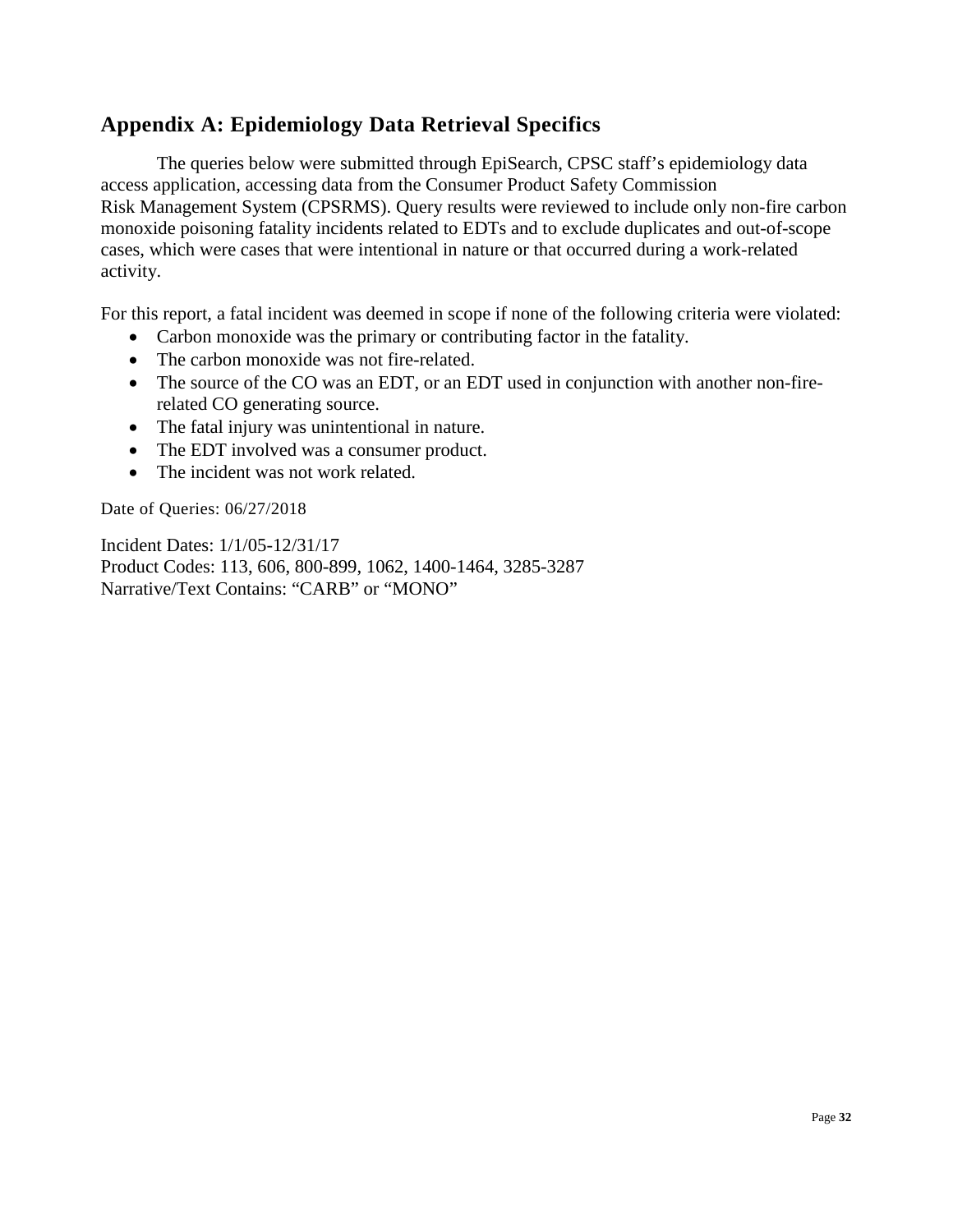## <span id="page-32-0"></span>**Appendix B: Engine Class of Generators Involved in Fatal CO Incidents**

Table B-1 provides a summary of generator incidents and fatalities broken down by engine classification and year of incident<sup>[5](#page-32-1)</sup>. Note that this summary includes stationary generators (4 incidents, 6 deaths) and generator-welders (4 incidents, 4 deaths). These incidents are footnoted below the table. In the majority of cases (56%), CPSC staff was unable to obtain sufficient information about the engine class of the involved generator. In the incidents where engine classification could be determined, 36 percent involved Class I powered generators, and 60 percent involved single cylinder Class II powered generators. Handheld class generators were known to be involved in four incidents (five fatalities) during this period; while twin cylinder, Class II powered generators were known to be involved in six incidents and 11 fatalities.

Additionally, note that an incident in 2015 involved both a Class I and Class II, single-cylinder generator. This case was included in the "Class II" category in the summary table. Note also that in three other incidents, each involving one fatality, there were multiple generators present; although, it is unknown if more than one were in use during the fatal incident. In all three cases, the size of the generators is unknown.

<span id="page-32-1"></span> <sup>5</sup> Staff used engine classifications defined by the U.S. Environmental Protection Agency (EPA) and also the number of cylinders that the engine has. EPA broadly categorizes small SI engines as either non-handheld or handheld and within each of those categories further distinguishes them into different classes, which are based upon engine displacement. Non-handheld engines are divided into class I and class II, with class I engines having displacement above 80 cc up to 225 cc and class II having displacement at or above 225 cc but maximum power of 19 kilowatts (kW). Handheld engines, which are divided into classes III, IV, and V, are all at or below 80 cc.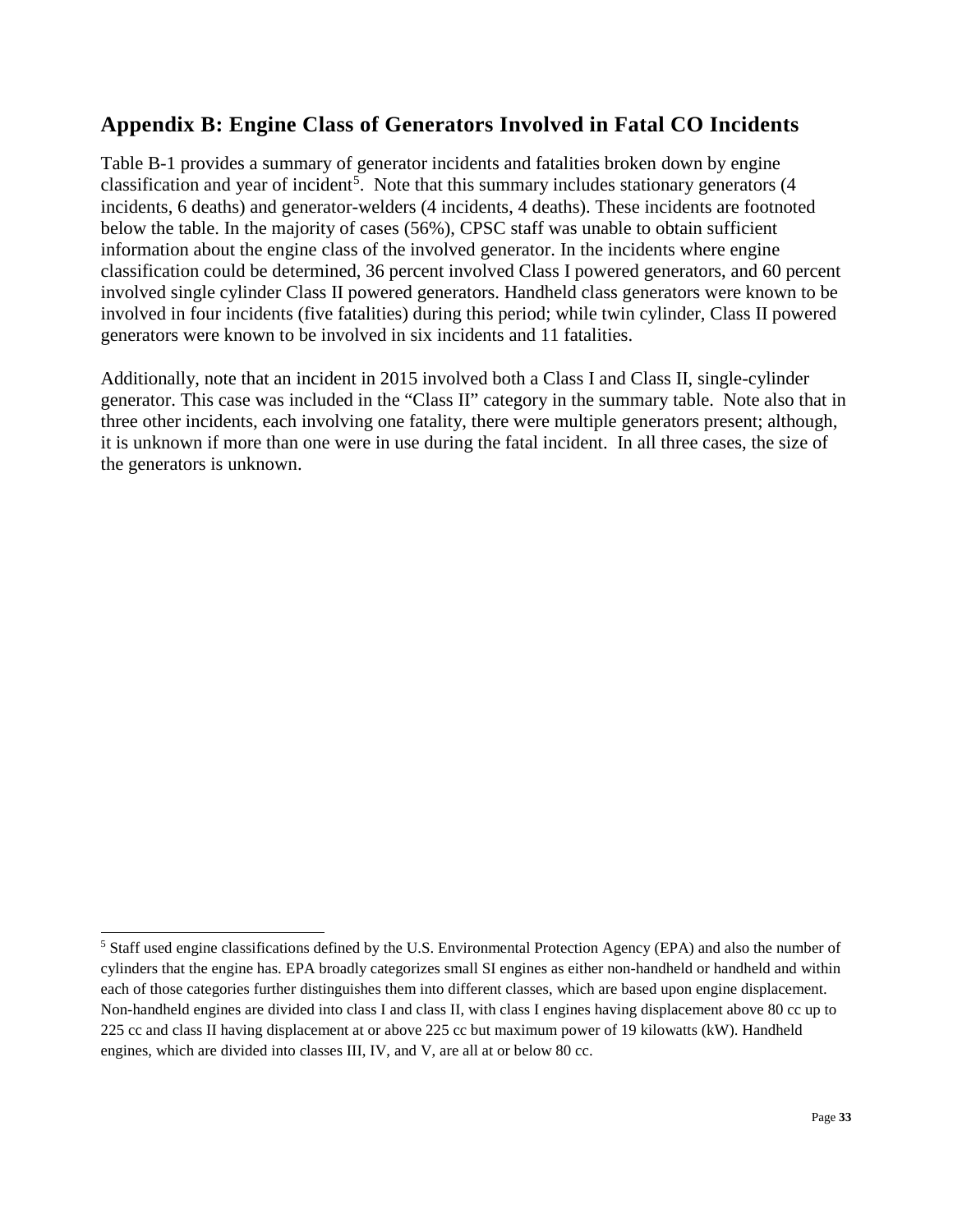|              | Handheld         |               | ె                | Class I       |                  | Class II, Single<br><b>Cylinder</b> |                  | Class II, Twin<br><b>Cylinder</b> |                  | Unknown           |                  |                                 |  | <b>Total</b> |  |
|--------------|------------------|---------------|------------------|---------------|------------------|-------------------------------------|------------------|-----------------------------------|------------------|-------------------|------------------|---------------------------------|--|--------------|--|
| Year         | <b>Incidents</b> | <b>Deaths</b> | <b>Incidents</b> | <b>Deaths</b> | <b>Incidents</b> | <b>Deaths</b>                       | <b>Incidents</b> | <b>Deaths</b>                     | <b>Incidents</b> | <b>Deaths</b>     | <b>Incidents</b> | <b>Deaths</b>                   |  |              |  |
| <b>Total</b> | $\boldsymbol{4}$ | 5             | 113              | 172           | 188              | 263                                 | 6                | 11                                | 394              | 492               | 705              | 943                             |  |              |  |
| 2005         | 1                |               | 10               | 13            | 23               | 33                                  |                  |                                   | $46^{\rm{*}}$    | $56$ <sup>#</sup> | $80^{\rm #}$     | $103^{\#}$                      |  |              |  |
| 2006         |                  |               | 13               | 18            | 21               | 34                                  |                  |                                   | 29               | 41                | 63               | 93                              |  |              |  |
| 2007         |                  |               | 9                | 13            | 16               | 22                                  | $1^{\#}$         | $1^{\#}$                          | 31               | 36                | $57^{\#}$        | $72^{\rm \scriptscriptstyle H}$ |  |              |  |
| 2008         |                  |               | 12               | 17            | 22               | 29                                  | $\mathbf{1}$     | 1                                 | 35               | 48                | 70               | 95                              |  |              |  |
| 2009         |                  |               | 5                | 8             | 12               | 19                                  |                  |                                   | 28               | 39                | 45               | 66                              |  |              |  |
| 2010         | 1                |               | 6                | 8             | 13               | 15                                  |                  |                                   | 17               | 22                | 37               | 46                              |  |              |  |
| 2011         |                  |               | 13               | 22            | $15^{+}$         | $24^{+}$                            | 1                | 5                                 | $40^{\circ}$     | $45+$             | $69+$            | $96^{+}$                        |  |              |  |
| 2012         |                  |               | $\overline{7}$   | 10            | 6                | $\tau$                              |                  |                                   | 30               | 32                | 43               | 49                              |  |              |  |
| 2013         |                  |               | 9                | 13            | 17               | 22                                  |                  |                                   | 20               | 24                | 46               | 59                              |  |              |  |
| 2014         | 1                |               | $\overline{4}$   | 8             | 5                | 8                                   | $1^{\#}$         | $1^{\#}$                          | 28               | 32                | $39^{\#}$        | $50^{\rm #}$                    |  |              |  |
| 2015         |                  |               | 6                | 13            | $14*$            | 18*                                 | 1                |                                   | $29^{+}$         | $43+$             | 50               | 75                              |  |              |  |
| 2016         | $\mathcal{I}$    | 2             | 11               | 17            | 12               | 18                                  |                  |                                   | 30               | 35                | 54               | 72                              |  |              |  |
| 2017         |                  |               | 8                | 12            | $12^{#}$         | $14$ <sup>#</sup>                   | $\mathfrak{1}$   | $\overline{c}$                    | 31               | 39                | 52               | 67                              |  |              |  |

<span id="page-33-0"></span>**Table B-1: Engine Class of Generators Involved in Fatal CO Incidents, 2005–***2017*

\* One incident (one fatality) in 2015 involved both a Class I and Class II generator. This case was included in the "Class II" category. # These counts include an incident with one fatality that involved a generator/welder.

+ In 2011, three incidents involved stationary generators: one incident classified as a Class II, Single Cylinder (two deaths), and two incidents of unknown classification (one involving two deaths and the other involving a single death). In 2017, there was an incident involving a stationary generator of unknown engine classification.

Italicized numbers indicate that reporting of incidents is ongoing. Counts may change in subsequent reports.

Source: U.S. Consumer Product Safety Commission, Directorate for Epidemiology, 2018.

When the IDI did not report the generator's engine displacement, or it was not obtainable from other information in the IDI, staff classified generators with a reported wattage of 3.5 kW and larger as being powered by a class II engine and those less than 3.5 kW as powered by either a handheld or a class I engine. To distinguish the handheld-powered generators from the class I-powered generators when there was no information to ascertain the engine displacement, generators with wattage 2 kW and larger, up to 3.5 kW, were considered to have a class I engine. There was only one generator with wattage below 2kW in which the engine displacement could not be ascertained. That was a 1,000 watt generator, which staff classified as a handheld generator because staff's online review of generators nominally, in this size, showed them being powered by handheld engines. To distinguish the single-cylinder class II engines from the twin-cylinder class II engines, staff found from looking at the EPA's exhaust emission certification database at: www3.epa.gov/otaq/certdata.htm#smallsi that twin-cylinder class II engines largely have a maximum engine power of nominally 12 or 13 kW and higher. Staff then found, from looking at manufacturers' generator specifications available online, that generators with engines having power equal to or greater 12 or 13 kW, typically have a rated power of 9kW and higher. Therefore, generators with rated power of 3.5 kW up to 9 kW were considered powered by a single-cylinder class II engine and those 9 kW and greater were considered powered by a twin-cylinder class II engine.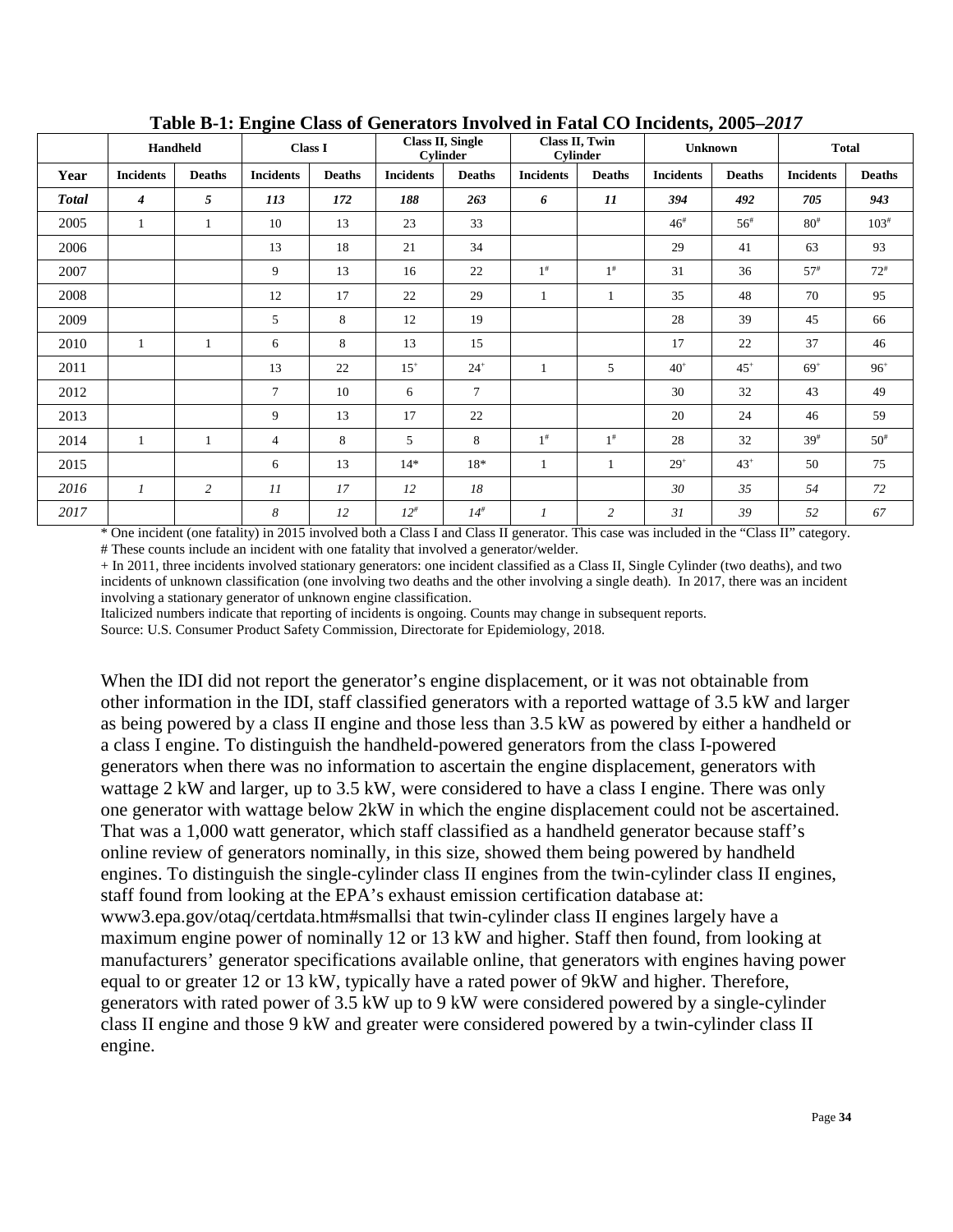# <span id="page-34-0"></span>**Appendix C: Fatal CO Exposure Incidents Where Generator Was Located Outside the Victim Location**

Table C-1 provides a summary of portable generator incidents and fatalities where the generator was placed outside the victim's location. The table presents the data broken down by the specific type of incident location. This table demonstrates that even when a generator is placed outside the victim location, there can still be potentially fatal scenarios. In fact, 7 percent of all generator incidents (47 of 705) and fatalities (63 of 943) occurred when the victim placed the generator outside of their occupied area.

Note that the incidents and deaths presented in this table do not directly correspond to those shown for "Outside the Home" incidents as shown in Table 13 because the latter table only presents incidents that occurred in fixed-structure homes. This table includes all locations, including vehicles, apartments in business locations, cabins and trailers.

The two categories "Outside Apartment, Inside Building" and "Outside Trailer, Inside Building" are included here, even though the generator was placed inside a building. It is surmised that the victims believed that they had adequately mitigated the dangers of CO exposure by placing the generator outside their living space. Additionally, there was one incident involving one fatality where the victim was located outside near the generator. It is unclear why the individual was sitting so close to the generator – perhaps in an effort to keep warm as the incident occurred at a campsite outside a camper trailer. In another incident, a generator was in use in a parking lot, but it was unclear exactly where the fatal victim was – outside near the generator or inside a vehicle near the generator – this case was included in the "Outside (near generator)" category. But, even if these three categories are eliminated from the summary, the generator placed "outdoors" scenario still represents 6 percent of all generator-related CO fatalities (55 of 943) and incidents (40 of 705).

| Location of victim(s)                     | <b>Incidents</b> | <b>Deaths</b>  |
|-------------------------------------------|------------------|----------------|
| <b>Total – Occupied Area</b>              | 47               | 63             |
| House/Mobile Home                         | 12               | 15             |
| Apartment                                 | $\overline{c}$   | 3              |
| Cabin                                     |                  |                |
| Vehicle: RV/Camper Shell                  | 10               | 19             |
| Vehicle: Automobile/Truck                 | 3                | 3              |
| Camper Trailer/Horse Trailer              | 10               | 12             |
| Boat                                      | $\overline{c}$   | $\overline{c}$ |
| <b>Outside Apartment, Inside Building</b> | 3                | 4              |
| Outside Trailer, Inside Building          | $\overline{c}$   | $\overline{c}$ |
| Outside (near generator)                  | $\mathfrak{D}$   | $\mathfrak{D}$ |

<span id="page-34-1"></span>**Table C-1: Fatal CO Generator Incidents Where the Generator Was Located Outside the Occupied Space, 2005–***20171*

Note:  $1 - \text{In } 2004$ , there was one incident (two fatalities) in a house where the generator was placed outside. Source: U.S. Consumer Product Safety Commission, Directorate for Epidemiology, 2018.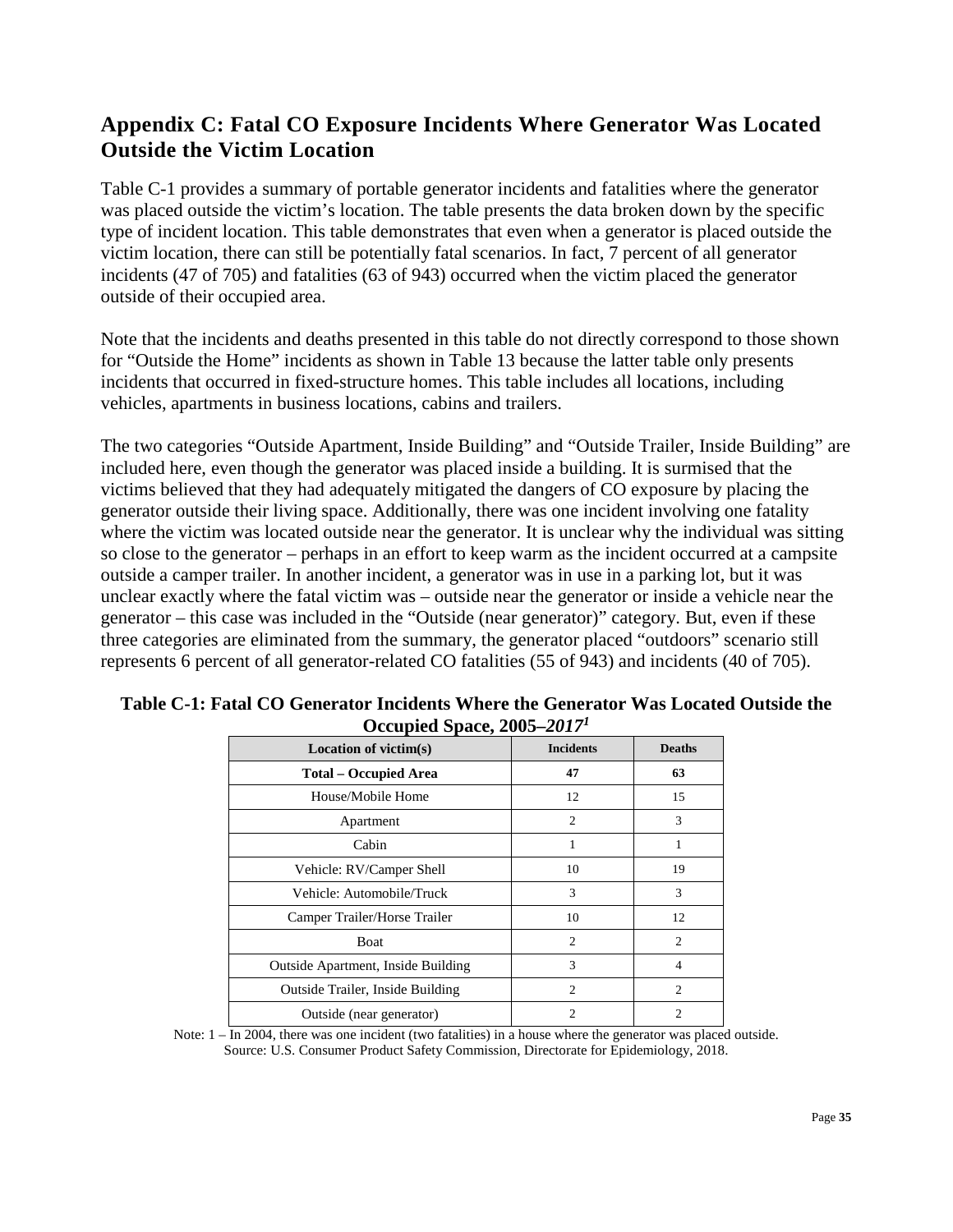## <span id="page-35-0"></span>**Appendix D: Carboxyhemoglobin Levels Present in CO Fatalities**

Carboxyhemoglobin (COHb) is a complex of carbon monoxide and hemoglobin that forms in red blood cells when carbon monoxide is inhaled. COHb poisoning can be fatal in large doses because it hinders delivery of oxygen to the body. COHb data are helpful in estimating the concentration of CO in the product exhaust and the lethality of the product, which can affect the speed of onset of harm. This information may be used by CPSC staff to assist in determining the best way to address the CO hazard presented by generators and other EDTs.

In healthy adults, a COHb level of 40 to 50 percent in the blood approximately correlates with symptoms of confusion, unconsciousness, coma, and possible death; a level of 50 to 70 percent approximately correlates with symptoms of coma, brain damage, seizure, and death; and a level greater than 70 percent is typically fatal.<sup>[6](#page-35-2)</sup> COHb levels were available for 574 of the 1061 fatalities (54% of the CO fatalities). Table D-1 shows the frequency of reports by COHb level categories. Percentages in the table are the category proportions of reported COHb levels. Eighty-one percent (465 of the 574) of fatalities had reported COHb levels of 50 percent or greater.

| <b>COHb Level</b>                                                                                      |      | <b>All Engine-Driven</b><br><b>Tools (EDTs)</b> | o   | <b>Generators</b> | <b>Other Engine-Driven</b><br><b>Tools (OEDTs)</b> |      |  |
|--------------------------------------------------------------------------------------------------------|------|-------------------------------------------------|-----|-------------------|----------------------------------------------------|------|--|
| <b>Total</b>                                                                                           | 1061 | 943                                             |     |                   | 118                                                |      |  |
|                                                                                                        |      |                                                 |     |                   |                                                    |      |  |
| <b>Reported Levels</b>                                                                                 | 574  | 100%                                            | 510 | 100%              | 64                                                 | 100% |  |
| Less than 30%                                                                                          | 32   | 6%                                              | 30  | 6%                | $\overline{2}$                                     | 3%   |  |
| 30-39.9%                                                                                               | 28   | 5%                                              | 25  | 5%                | 3                                                  | 5%   |  |
| 40-49.9%                                                                                               | 49   | 9%                                              | 42  | 8%                | $\overline{7}$                                     | 11%  |  |
| 50-59.9%                                                                                               | 112  | 20%                                             | 104 | 20%               | 8                                                  | 13%  |  |
| 60-69.9%                                                                                               | 162  | 28%                                             | 145 | 28%               | 17                                                 | 27%  |  |
| 70-79.9%                                                                                               | 147  | 26%                                             | 126 | 25%               | 21                                                 | 33%  |  |
| 80-89.9%                                                                                               | 38   | 7%                                              | 32  | 6%                | 6                                                  | 9%   |  |
| 90-99.9%                                                                                               | 6    | 1%                                              | 6   | 1%                | $\Omega$                                           | 0%   |  |
|                                                                                                        |      |                                                 |     |                   |                                                    |      |  |
| Not reported<br>$\mathcal{L}$ . The compact the construction of constructed COII levels are set of any | 487  |                                                 | 433 |                   | 54                                                 |      |  |

## <span id="page-35-1"></span>**Table D-1: Carboxyhemoglobin Levels Associated with Engine-Driven Tools Non-Fire Carbon Monoxide Poisoning Deaths, 2005–***2017***<sup>1</sup>**

1 Percentages shown are the percentage of reported COHb levels per category.

Italicized numbers indicate that reporting of incidents is ongoing. Counts may change in subsequent reports.

Source: U.S. Consumer Product Safety Commission, Directorate for Epidemiology, 2018.

<span id="page-35-2"></span> <sup>6</sup> Inkster S.E. *Health hazard assessment of CO poisoning associated with emissions from a portable, 5.5 Kilowatt, gasoline-powered generator*. Washington, D.C.: U.S. Consumer Product Safety Commission. 2004.